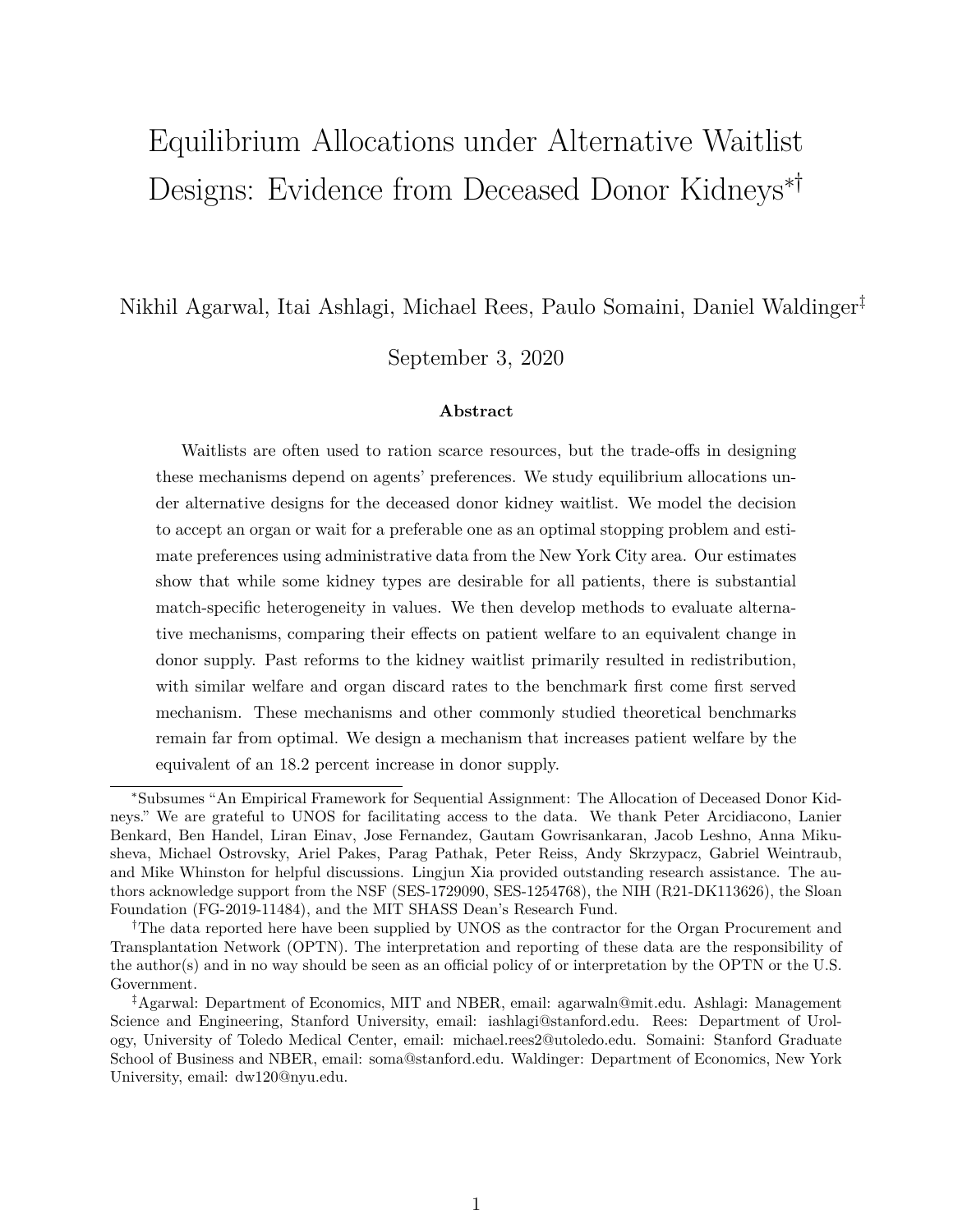# **1 Introduction**

A kidney transplant improves the quality and length of a patient's life while saving hundreds of thousands of dollars in dialysis costs [\(Wolfe et al.,](#page-46-0) [1999;](#page-46-0) [Irwin et al.,](#page-45-0) [2012;](#page-45-0) [Held et al.,](#page-44-0) [2016\)](#page-44-0). Deceased donor kidneys are allocated using a waitlist instead of traditional pricebased market mechanisms. In 2018, fewer than one-fifth of the almost 100,000 patients on the kidney waitlist received a transplant.<sup>[1](#page-1-0)</sup> At the same time, approximately one-fifth of kidneys recovered from deceased donors were discarded. Given the value and scarcity of these resources, it is essential to design mechanisms that are efficient, minimize waste, and achieve equitable outcomes. Similar design goals are important in the allocation of other deceased donor organs, public housing, long-term care, child care, and child adoption.

Previous research and policy guidance on waitlist design is based on restrictive assumptions about agents' preferences or behavior. The theoretical literature has found that even qualitative trade-offs are sensitive to whether objects are vertically or horizontally differentiated (c.f. [Su and Zenios,](#page-46-1) [2004;](#page-46-1) [Bloch and Cantala,](#page-44-1) [2017;](#page-44-1) [Leshno,](#page-45-1) [2017;](#page-45-1) [Agarwal et al.,](#page-44-2) [2018\)](#page-44-2). Absent clear recommendations from theory, many organ allocation agencies use simulations to predict the effects of alternative allocation rules. The simulations, including those used to design organ allocation rules, do not allow agents' decisions to respond to changes in the system.<sup>[2](#page-1-1)</sup>

This paper empirically evaluates equilibrium allocations under waitlist mechanisms that sequentially assign objects to forward-looking agents. We make several methodological and empirical contributions. First, we develop a method for estimating payoffs from various assignments and apply it to data from the deceased donor kidney waitlist in the New York City area. This step is based on an optimal stopping problem faced by a patient when they are offered a kidney. Second, we define a notion of steady state equilibrium that permits computationally tractable counterfactual analysis of a broad class of mechanisms. Finally, we use these techniques to compare alternative mechanisms in terms of efficiency, equity, and organ waste while accounting for changes in agent behavior. We evaluate equilibrium assignments under mechanisms used in practice, theoretical benchmarks, and welfare-maximizing mechanisms.

Our empirical application uses rich administrative data on the deceased donor kidney allo-

<span id="page-1-1"></span><span id="page-1-0"></span><sup>1</sup>Source: <https://optn.transplant.hrsa.gov/data/view-data-reports/national-data/>

<sup>2</sup>For example, Kidney Pancreas Simulated Acceptance Module (KPSAM), used in the United States by the Organ Procurement and Transplantation Network kidney allocation committee to evaluate proposed mechanisms, assumes that acceptance decisions on the kidney waitlist do not depend on the mechanism. Similar methods are used by the organ allocation agencies in the U.K., Scandinavia, and France.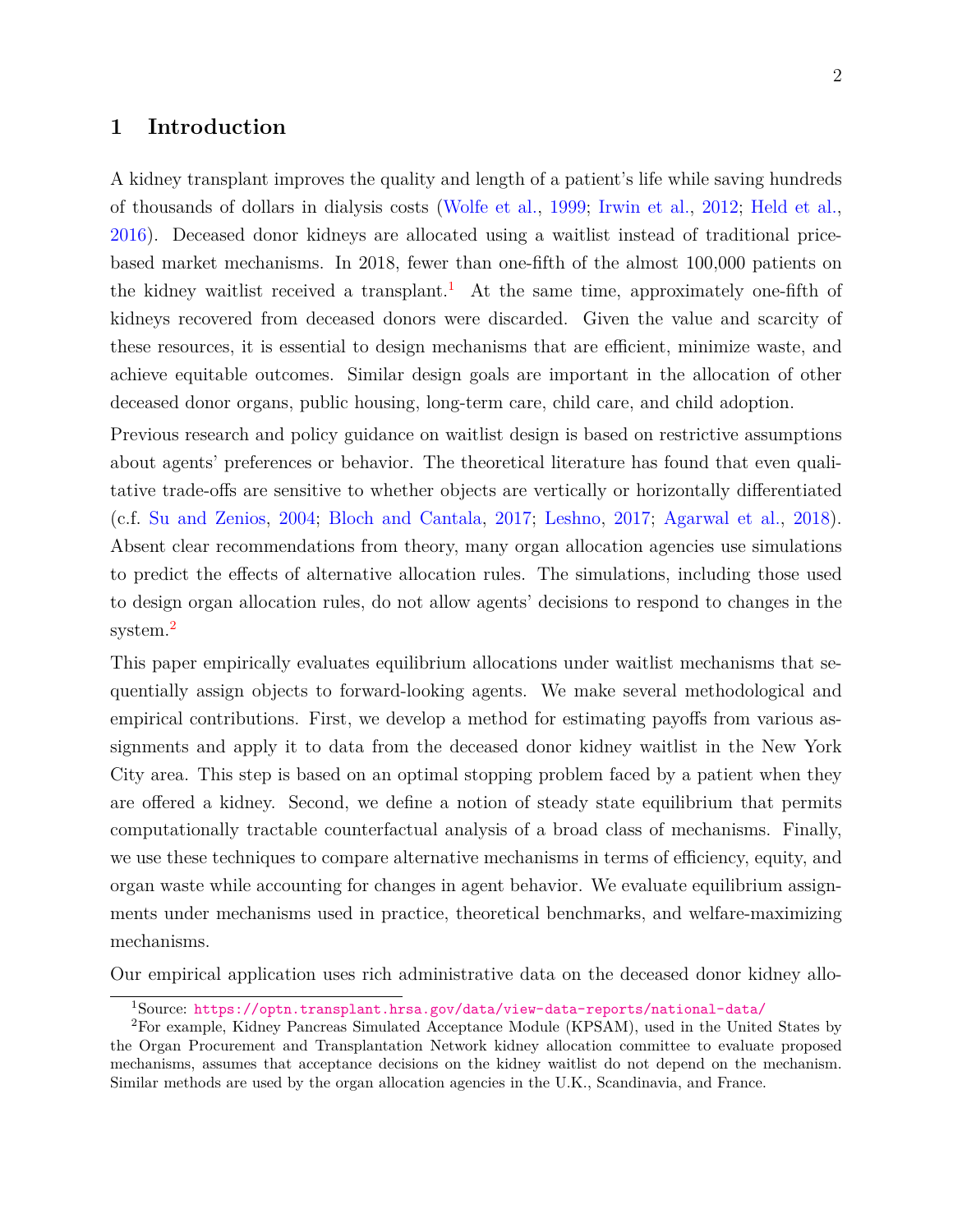3

cation system between 2010 and 2013 from the New York Organ Donor Network (NYRT), which serves the greater New York City area. The allocation mechanism offers each organ to patients on the waitlist in decreasing order of priority points, which are determined by a coarse set of patient and donor characteristics as well as the patient's waiting time. An offer can either be accepted or rejected. A patient who refuses an offer is not penalized and remains on the waitlist. We refer to the decision-maker as the patient although surgeons advise patients and often act on their behalf.<sup>[3](#page-2-0)</sup>

The data suggest that although patients face extreme scarcity, they strategically wait for offers of desirable organs. While 1,400 patients join the waitlist each year, fewer than 200 deceased donor kidneys are recovered in NYRT. These donors vary widely in quality; some are accepted immediately while others are rejected by every patient and discarded. The chance of being offered desirable organs increases with waiting time, giving patients an incentive to reject offers and wait for a better kidney. Indeed, [Agarwal et al.](#page-44-2) [\(2018\)](#page-44-2) document that patients who are less likely to receive offers in the future, and therefore have lower option values of waiting, are more likely to accept an offer.

Motivated by these facts, we model an agent's decision to accept an offer as an optimal stopping problem. An agent accepts the current offer if the value of the object is higher than the expected value of continuing to wait. The distribution of future offers depends on the mechanism and the strategies of the other agents on the list. Our empirical strategy combines acceptance probabilities with detailed knowledge of the mechanism to recover the value of a transplant as a function of a rich set of patient and donor characteristics. The technique adapts methods for inverting conditional choice probabilities [\(Hotz and Miller,](#page-44-3) [1993;](#page-44-3) [Arcidiacono and Miller,](#page-44-4) [2011;](#page-44-4) [Arcidiacono et al.,](#page-44-5) [2016\)](#page-44-5) to suit dynamic assignment mechanisms.

The estimated payoffs show that while some organs are systematically more desirable than others, there is substantial match-specific heterogeneity in values. For instance, organs from younger donors are preferred by all patients, but younger patients place a higher value on such organs. This and other sources of match-specific heterogeneity, such as immunological similarity, create scope for re-designing the allocation mechanism to improve match quality by incorporating detailed patient and donor characteristics into the priority system.

Next, we develop methods for computing equilibrium assignments under counterfactual mechanisms. This task requires us to solve two technical issues. First, we need to formulate a tractable notion of equilibrium. Computing counterfactuals is challenging because it involves

<span id="page-2-0"></span><sup>3</sup>Our data do not directly identify the decision maker. This approach is reasonable if each surgeon acts in the best interest of each patient when they are offered an organ.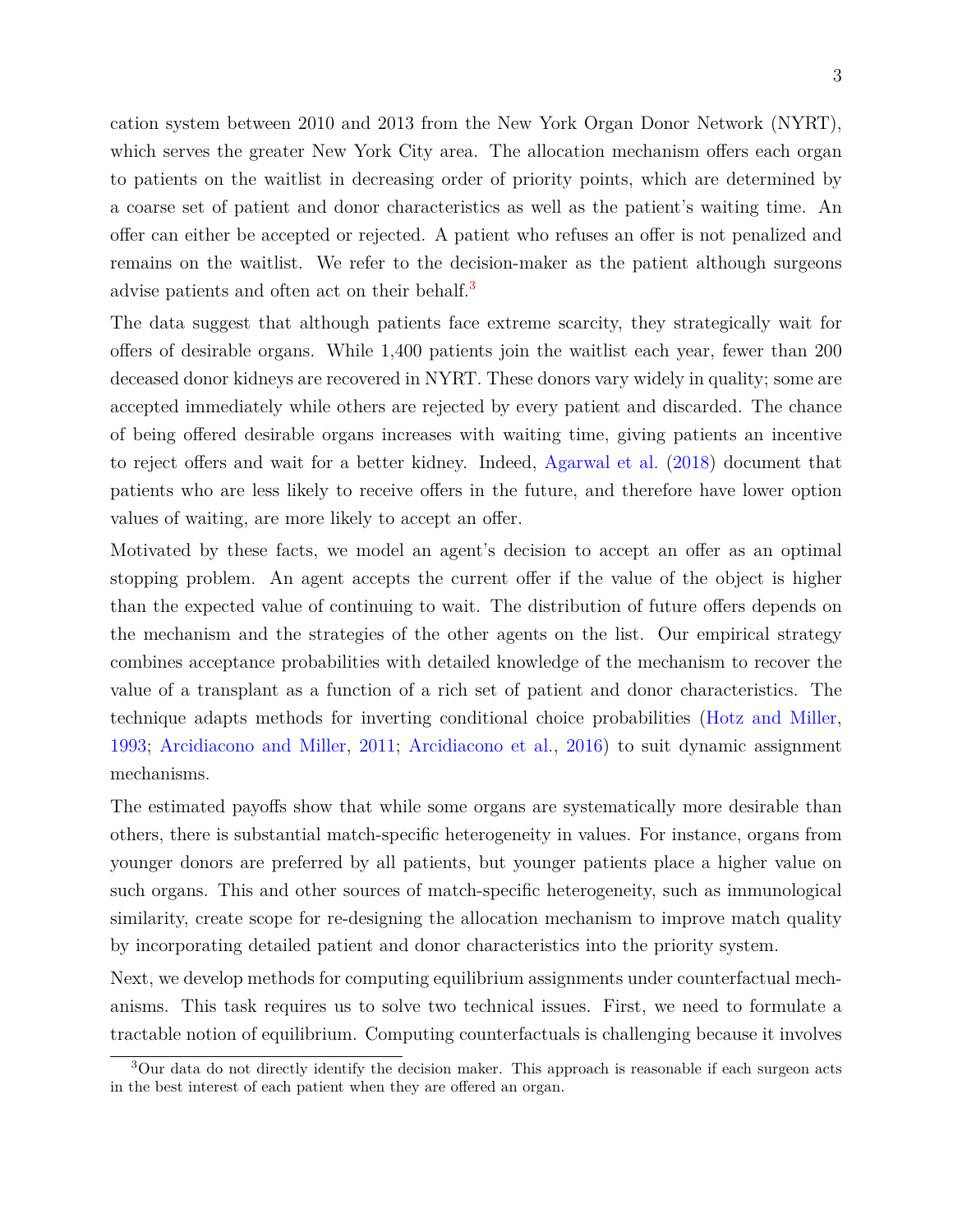solving a dynamic game with many players. To make progress, we define a notion of a steady state equilibrium in the spirit of previous approaches (e.g. [Hopenhayn,](#page-44-6) [1992;](#page-44-6) [Krusell and](#page-45-2) [Smith,](#page-45-2) [1998;](#page-45-2) [Weintraub et al.,](#page-46-2) [2008;](#page-46-2) [Fershtman and Pakes,](#page-44-7) [2012\)](#page-44-7) and develop an algorithm for computing such an equilibrium. Second, we must ensure that assignments under counterfactuals of interest are identified. In dynamic models, counterfactual results may not be invariant to normalizing the payoff of a single action in all states because it restricts payoffs across states (see [Aguirregabiria and Suzuki,](#page-44-8) [2014;](#page-44-8) [Kalouptsidi et al.,](#page-45-3) [2015\)](#page-45-3). We formally show that normalizing the payoff from never receiving an assignment is appropriate for the mechanism design counterfactuals we consider if the value of declining all offers remains fixed. We argue that this assumption is reasonable in our context.

We then compare equilibrium assignments under alternative mechanisms, focusing on the trade-off between allocative efficiency and organ waste. These objectives have been emphasized in the theoretical literature (see [Su and Zenios,](#page-46-1) [2004;](#page-46-1) [Bloch and Cantala,](#page-44-1) [2017\)](#page-44-1) and in policy discussions (see [OPTN,](#page-45-4) [2011\)](#page-45-4). To summarize a change in the mechanism's expected welfare effect on a given patient, we compute the equivalent change in deceased donor supply (arrival rates) under the existing mechanism. We then aggregate these equivalent changes in donor supply across patients as a summary of the welfare effects. This aggregation implicitly makes interpersonal comparisons of utility across patients.

Previously used mechanisms and commonly studied theoretical benchmarks can yield either high average welfare or low discards, but not both. Reforms in 2014 prioritized healthier patients for the most desirable organs. We show that these changes primarily resulted in redistribution from older patients to younger patients, with little improvement in average patient welfare. In fact, both the pre- and post-2014 mechanisms yield welfare and organ discard rates within 2.5 percent of the benchmark first come first served mechanism (FCFS) studied in [Bloch and Cantala](#page-44-1) [\(2017\)](#page-44-1). FCFS induces agents to be selective because the expected quality of offers increases as time passes. Last come first served (LCFS), which is theoretically studied in [Su and Zenios](#page-46-1) [\(2004\)](#page-46-1), makes agents less selective because they expect to receive lower-quality offers in the future if they decline an offer today. This mechanism dramatically reduces organ discard rates (25 percent), but at the cost of lowering welfare by 50 percent due to poor match quality.

In contrast, we use our estimates to identify mechanisms that significantly increase patient welfare and reduce discards. An approximation to the welfare-maximizing mechanism that tailors offer rates based on agent and object characteristics increases the average patient's welfare by the equivalent of an 18.2 percent increase in donor supply. This mechanism also reduces organ discard rates by more than 7 percent, and as a result, equilibrium queue lengths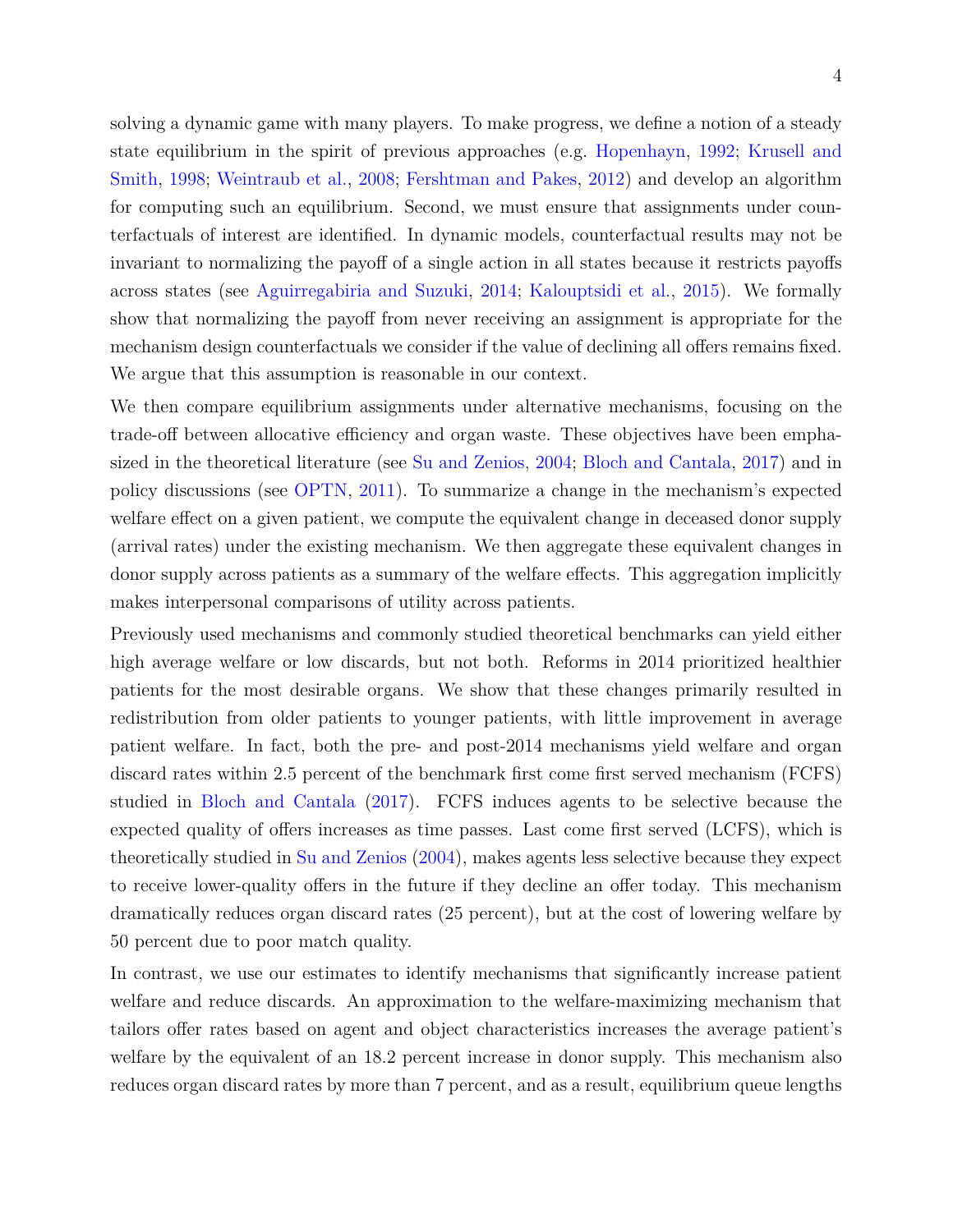and waiting times are shorter than under the pre-2014 mechanism. A drawback is that some patient types may be harmed. To address this concern, we design a mechanism that increases welfare by an equivalent of 12.2 percent and reduces discards by 4.0 percent while ensuring that no patient type is substantially worse off.

Simultaneously considering heterogeneity and dynamic incentives is crucial for identifying these gains. The latter channel is ignored by the simulation models currently used by policymakers to predict the effects of various allocation systems (see [SRTR,](#page-45-5) [2015\)](#page-45-5). A comparison that ignores dynamic incentives and holds choice probabilities fixed predicts much smaller differences in match quality and discard rates between mechanisms, understating the effects of changing the mechanism. Moreover, a mechanism that naively prioritizes patients based on predicted transplant value only marginally improves upon the pre-2014 mechanism, increasing welfare and reducing discard rates by 3.5 and 0.2 percent respectively. Taken together, our results highlight our empirical methods' ability to improve dynamic assignment mechanisms.

#### **Related Literature**

[Zenios](#page-46-3) [\(2004\)](#page-46-3) surveys previous research on organ allocation mechanisms. Unlike our model, the empirical research in this area assumes that acceptance decisions do not depend on the mechanism. Most of the research within economics is on the much smaller living donor kidney exchange market (see, for example, [Roth et al.,](#page-46-4) [2004,](#page-46-4) [2007;](#page-46-5) [Agarwal et al.,](#page-44-9) [2019\)](#page-44-9).

The most closely related paper to ours is [Zhang](#page-46-6) [\(2010\)](#page-46-6), which also uses a dynamic model to argue that observational learning best fits acceptance patterns on the deceased donor kidney waitlist. The result is based on the fact that, conditional on a set of donor covariates included in the model, patients lower on the list are more likely to refuse an organ if patients higher on the list have refused it. Our approach abstracts away from learning but allows donor characteristics observed by agents but not included in the model to capture this correlation in acceptance behavior. We do this in accordance with our current institutional understanding and to simplify counterfactual analysis.[4](#page-4-0)

The methods in this paper contribute to a growing literature on the empirical analysis of centralized assignment systems (see [Agarwal and Somaini,](#page-43-0) [2019,](#page-43-0) for a survey). Existing work has focused on static assignment mechanisms,  $5$  where the theory is comparatively well-

<span id="page-4-0"></span><sup>&</sup>lt;sup>4</sup>[Zhang](#page-46-6) [\(2010\)](#page-46-6) uses data from 2002. The donor information available to patients was much more detailed and standardized during our sample period (2010-2013), reducing the scope for observational learning. Both observational learning and unobserved heterogeneity in organ quality result in correlated choices across agents. We leave developing methods for incorporating observational learning into our framework for future work.

<span id="page-4-1"></span> ${}^{5}$ To our knowledge, the only exceptions are [Waldinger](#page-46-7) [\(2017\)](#page-46-7) and [Reeling and Verdier](#page-45-6) [\(2018\)](#page-45-6). The optimal stopping rule we study differs from these models. It is most similar to [Liu et al.](#page-45-7) [\(2019\)](#page-45-7), which studies decisions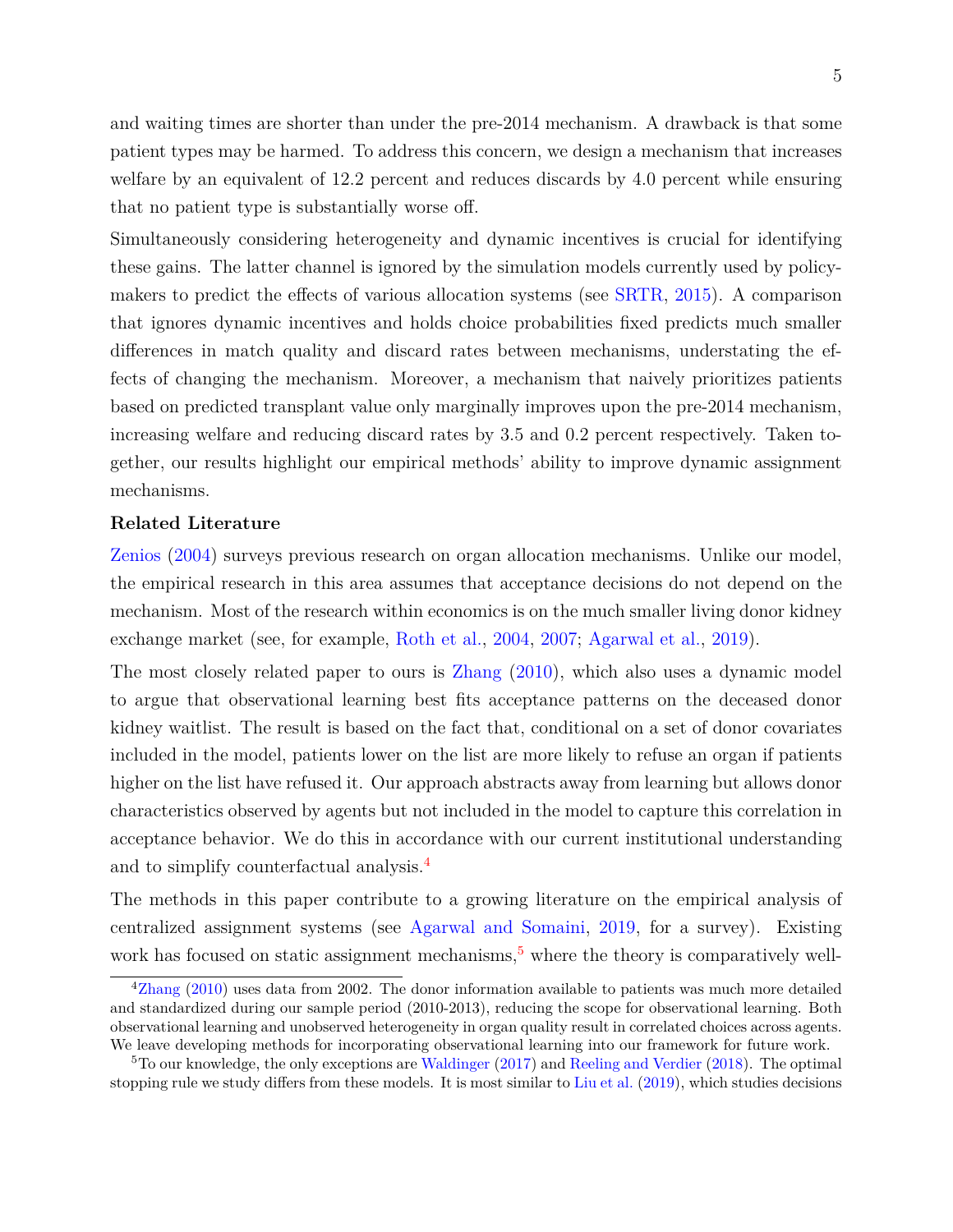developed and empirical evidence suggests that differences among well-coordinated systems are small [\(Abdulkadiroglu et al.,](#page-43-1) [2017\)](#page-43-1). In contrast, theory suggests that the most desirable dynamic offer system depends on the nature of preferences.

## **Overview**

Section [2](#page-5-0) describes the institutions and data, and presents descriptive evidence. Sections [3](#page-13-0) and [4](#page-21-0) model the optimal stopping problem faced by each agent and detail our estimation methods. Section [5](#page-27-0) describes our parameter estimates. Section [6](#page-30-0) defines a steady-state equilibrium, summarizes results on existence, and presents our approach to welfare comparisons. Section [7](#page-34-0) compares predicted outcomes under alternative mechanisms. Section [8](#page-43-2) concludes.

# <span id="page-5-0"></span>**2 Background, Data, and Descriptive Evidence**

## <span id="page-5-2"></span>**2.1 Basics of Kidney Transplantation**

The two main treatments for kidney failure are dialysis and transplantation. Transplantation is usually preferable, improving health outcomes while saving an estimated \$270,000 or more over the life of a transplanted patient [\(Wolfe et al.,](#page-46-0) [1999;](#page-46-0) [Irwin et al.,](#page-45-0) [2012;](#page-45-0) [Held et al.,](#page-44-0) [2016;](#page-44-0) [USRDS,](#page-46-8) [2018\)](#page-46-8). Medicare, which provides near-universal coverage for the disease, spent \$35.4 billion treating kidney failure in 2016, accounting for 1 percent of the federal budget (Chapter 9, [USRDS,](#page-46-8) [2018\)](#page-46-8).

The primary constraints on transplant feasibility are blood- and tissue-type compatibility. A patient's immune system will attack an incompatible organ, resulting in graft failure. Following transplantation, medications allow transplant physicians to limit new immune responses to foreign protein types, but pre-existing immune responses lead to immediate loss of the transplanted organ if not avoided.<sup>[6](#page-5-1)</sup> For this reason, patients' transplantation possibilities differ based on their immune systems. Some patients react to most organs, even from donors with the same blood type, giving them fewer transplantation options. A patient's immune sensitization is commonly measured by Calculated Panel Reactive Antibodies (CPRA),

in a ride-sharing platform.

<span id="page-5-1"></span><sup>6</sup>The immune system tags foreign objects (antigens) with antigen-specific antibodies so that white blood cells (leukocytes) and complement (a blood protein) can defend against them. Each donor has blood-type antigens and specific types of human leukoctye antigen proteins that are relevant for kidney transplantation. Some patients have pre-existing antibodies to a subset of these antigens. A transplant recipient's immune system will immediately attack the donor kidney and reject the organ if the recipient has a pre-existing antibody to any one of the donor antigens, making the donor incompatible [\(Danovitch,](#page-44-10) [2009\)](#page-44-10). Following transplantation of a compatible kidney, the immune system will attack any donor antigen not present in the patient if such an attack is not attenuated by immunosuppressive medications.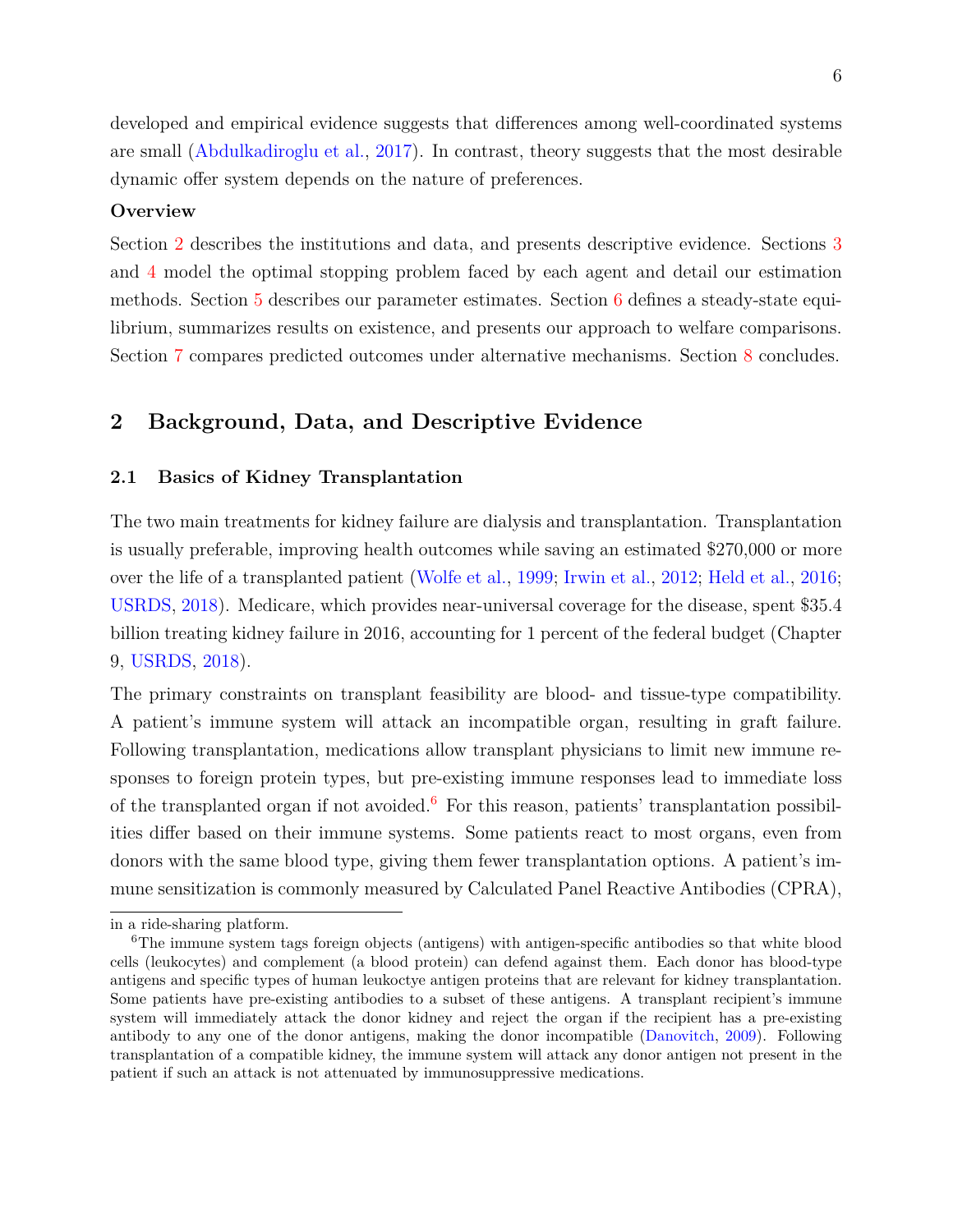which is the percentage of donors in a representative sample with whom they are tissue-type incompatible.

Transplant benefits vary considerably with patient and donor characteristics, even conditional on biological compatibility. There are several factors, including donor age and gender, health prior to death, circumstances of death, measures of kidney function, and kidney anatomy that are considered important determinants of kidney quality. In some cases, the donor may have an infectious disease that the patient is at risk of contracting if they proceed with the transplant. Size and weight match, tissue-protein similarity between the patient and donor, and many other factors influence specific organs' medical benefits for specific patients. We refer the reader to [Danovitch](#page-44-10) [\(2009\)](#page-44-10) for further details about kidney biology.

## <span id="page-6-0"></span>**2.2 The Allocation of Deceased Donor Kidneys**

The deceased donor kidney allocation process is regulated by U.S. federal law. It is designed and administered by the Organ Procurement and Transplantation Network (OPTN), which coordinates patient registration, organ recovery, and the allocation process using a system called UNet.

A patient with kidney disease may register on the waitlist when their kidney function falls below twenty percent. During registration, UNet collects detailed information about the patient's immunological profile, health conditions, and factors used to compute priority. Patients may also set criteria that automatically exclude offers from organs based on donor characteristics such as age, health, and kidney function.

The assignment of a potential donor's organs begins after brain death is declared or cardiac death is imminent and necessary consent has been obtained. Detailed information about the donor's medical history and the organ's condition is entered into UNet. This system screens out patients known to be incompatible with or to have excluded the donor; calculates the priority order for the remaining patients; transmits information about the donor to the transplant centers; and records their responses. In order to maintain organ viability, many potential recipients may be contacted at once. This process can take place while the donor is on life-support, before the organs are extracted. If several patients accept the donor's  $organ(s)$ , the highest-priority patient(s) will receive the transplant(s).

When contacted, a potential recipient is first asked to indicate initial interest if further information about the organ is pending. Once a kidney has been recovered from the donor, those interested receive any new information discovered in the interim and must make a final decision without delay, usually within an hour. This decision, which is typically made in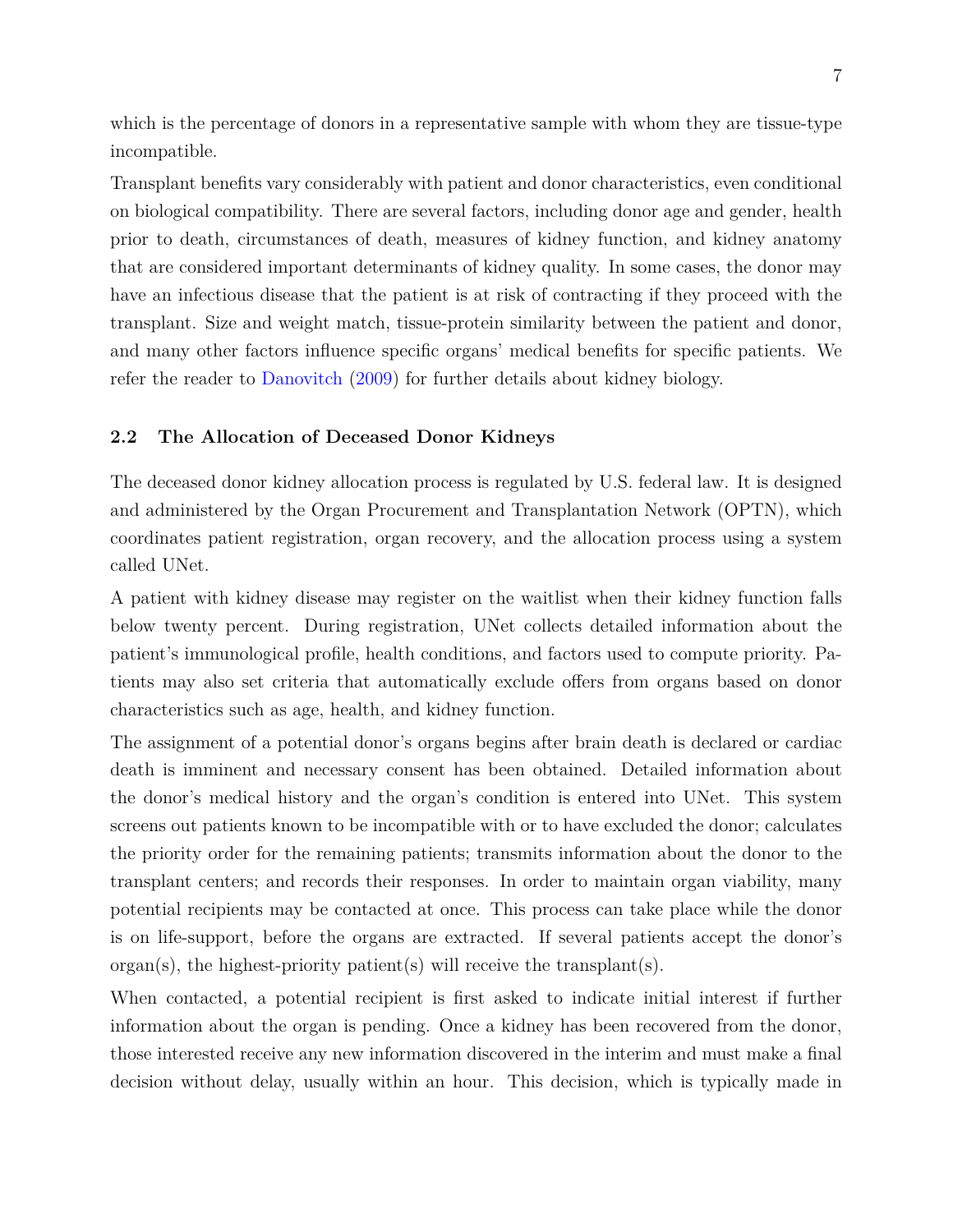consultation with a transplant surgeon, commits the patient to accepting the organ pending the results of blood tests conducted using samples from the donor and patient.

The pre- and post-2014 priority systems are designed with both equity and efficiency concerns in mind. The priority system used in NYRT prior to 2014 first offers kidneys to patients with a perfect tissue-type match, then to patients from the local area in which the organs were recovered, then regionally, and finally nationally. Within each group, patients are prioritized based on tissue type similarity, whether or not the patient is pediatric, patient CPRA, and waiting time (see [OPTN,](#page-45-8) [2014,](#page-45-8) for details). The new kidney allocation rules implemented in 2014 give the healthiest patients highest priority for the most desirable donors, increase priority for extremely hard-to-match (high-CPRA) patients, and reduce emphasis on waiting time. [Israni et al.](#page-45-9) [\(2014\)](#page-45-9) discusses this system and the rationale for the changes. Neither system uses past decisions to calculate priority and, unlike assignment systems for some other organs (for example, livers), priority does not depend on patient urgency.

#### **2.3 Data and Descriptive Evidence**

This study uses data from the Organ Procurement and Transplantation Network (OPTN). The OPTN data system includes data on all donors, wait-listed candidates, and transplant recipients in the US, submitted by the members of the OPTN. The Health Resources and Services Administration (HRSA), U.S. Department of Health and Human Services provides oversight to the activities of the OPTN contractor.

The datasets we use are sourced from UNet and contain detailed patient and donor characteristics, the offers made, and accept/reject decisions. Our replication archive describes the data in greater detail. For tractability, we restrict attention to data on offers made to patients registered in NYRT between January 1st, 2010 and December 31st, 2013.[7](#page-7-0) NYRT has the most patients of any donor service area in the U.S. that used the standard allocation rules prior to 2014.

We now describe our sample of patients and donors and document choice patterns. A striking feature of the waitlist is that even though there is extreme scarcity, some donors are rejected by many patients. Choices suggest that large differences in donor quality, combined with substantial priority for waiting time, incentivize patients to reject low-quality donors and wait for more attractive offers.

<span id="page-7-0"></span><sup>7</sup>We end our sample in 2013 to rule out anticipatory effects and to avoid modeling transition dynamics as agents ancitipate the new system introduced in December 2014.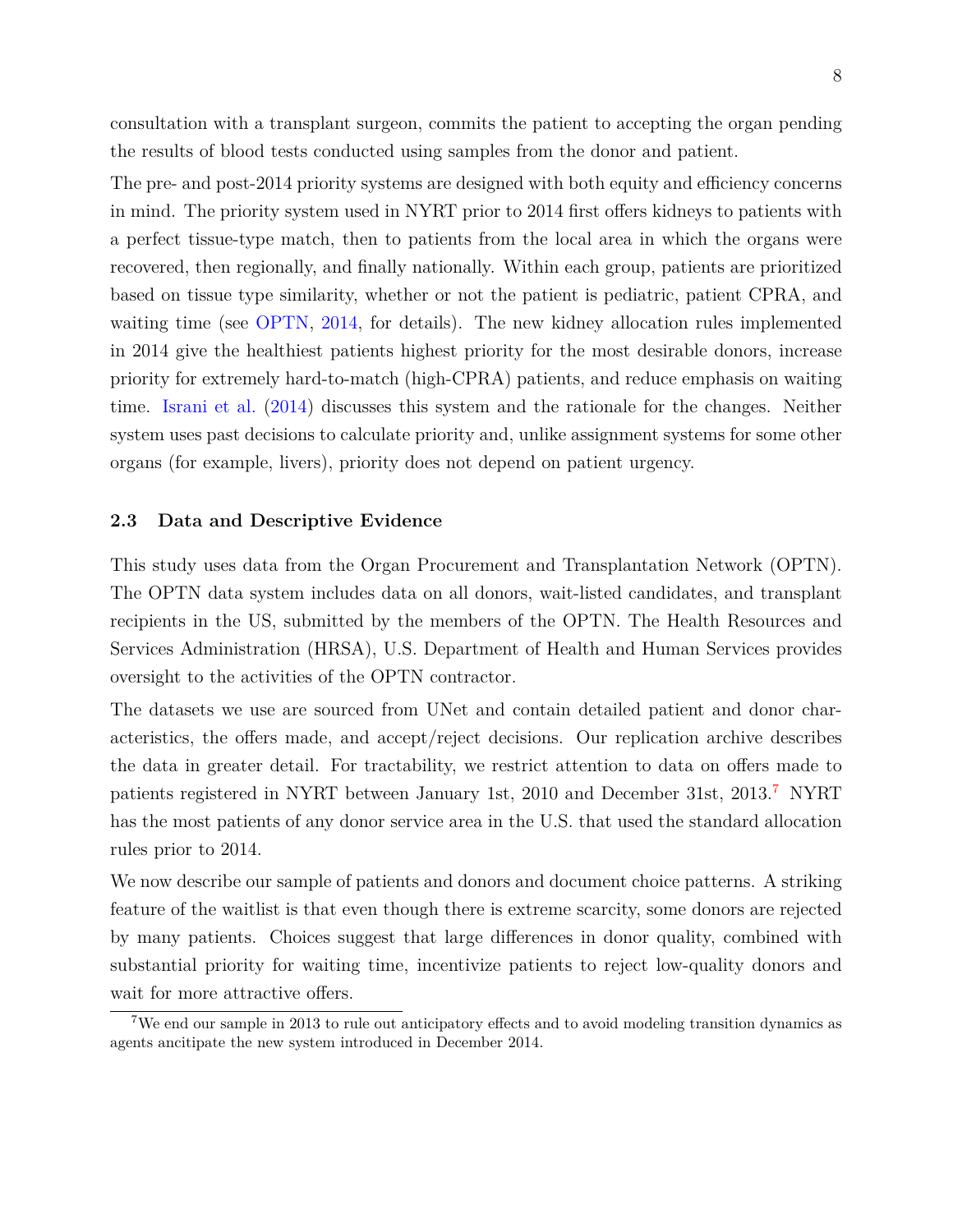<span id="page-8-0"></span>

|                                               | Patient Stocks, Arrivals, and Departures |                                          |                         |                 |  |  |  |  |
|-----------------------------------------------|------------------------------------------|------------------------------------------|-------------------------|-----------------|--|--|--|--|
|                                               |                                          |                                          | Panel A: Patient Stocks |                 |  |  |  |  |
|                                               |                                          | January 1, 2010                          |                         | January 1, 2013 |  |  |  |  |
|                                               | Mean                                     | S.D.                                     | Mean                    | S.D.            |  |  |  |  |
| <b>Number of Patients</b>                     |                                          | 3901                                     |                         | 4508            |  |  |  |  |
| Years on List                                 | 2.00                                     | 1.81                                     | 2.38                    | 1.95            |  |  |  |  |
| Years on Dialysis                             | 3.24                                     | 3.63                                     | 3.24                    | 3.63            |  |  |  |  |
| <b>Prior Transplant</b>                       | 14.8%                                    | 35.5%                                    | 14.0%                   | 34.7%           |  |  |  |  |
| <b>Current Age</b>                            | 53.7                                     | 13.4                                     | 54.1                    | 13.4            |  |  |  |  |
| Calculated Panel Reactive Antibodies (CPRA)   | 9.8%                                     | 26.0%                                    | 14.4%                   | 30.2%           |  |  |  |  |
| Body Mass Index (BMI) at Arrival              | 27.8                                     | 5.9                                      | 27.9                    | 5.8             |  |  |  |  |
| <b>Total Serum Albumin</b>                    | 4.0                                      | 0.6                                      | 4.0                     | 0.6             |  |  |  |  |
| <b>Diabetic Patient</b>                       | 39.5%                                    | 48.9%                                    | 40.0%                   | 49.0%           |  |  |  |  |
| On Dialysis at Arrival                        | 76.2%                                    | 42.6%                                    | 69.7%                   | 46.0%           |  |  |  |  |
|                                               |                                          | Panel B: Patient Arrivals and Departures |                         |                 |  |  |  |  |
|                                               | <b>Year 2010</b>                         | Year 2011                                | <b>Year 2012</b>        | Year 2013       |  |  |  |  |
| # Patients Arriving                           | 1379                                     | 1523                                     | 1503                    | 1317            |  |  |  |  |
| # Patients Departing                          | 1093                                     | 1221                                     | 1304                    | 1199            |  |  |  |  |
| # Patients Received Deceased Donor Transplant | 456                                      | 489                                      | 580                     | 424             |  |  |  |  |
| # Patients Received Living Donor Transplant   | 222                                      | 258                                      | 237                     | 286             |  |  |  |  |
| # Patients Died or Too Sick to Transplant     | 230                                      | 254                                      | 301                     | 297             |  |  |  |  |
| # Patients Departed for Other Reason          | 185                                      | 220                                      | 186                     | 186             |  |  |  |  |

Table 1: Patient Characteristics

Notes: 9,623 patients were active on the NYRT waiting list at some time between January 1st, 2010 and December 31st, 2013. Panel A contains statistics for patients registered in NYRT on January 1st of each calendar year. Panel B contains statistics for patients who joined the NYRT waiting list (arrivals) and who were removed from the waiting list (departures) during each calendar year. Panel C classifies departures by reason. "Departed for Other Reason" includes transfers to non-NYRT transplant centers and miscellaneous departure reasons. Patients who received transplants at a non-NYRT center are included in the Received Deceased Donor Transplant and Received Live Donor Transplant categories.

Table [1](#page-8-0) describes our patient sample. A total of 9,623 patients were registered with NYRT and actively waiting at some point between 2010 and 2013. Panel A shows the state of the waitlist on January 1st of 2010 and 2013. Our dataset includes indicators of patient health (e.g. body mass index, age, total serum albumin) and medical history (e.g. diabetes, years on dialysis). The average waiting time of patients on the list is a little over two years and has increased over time. The average CPRA is about 12 percent, which indicates there is more than a one-in-ten chance that a patient is tissue-type incompatible with a randomly chosen donor. This mean is driven by a subset of patients who are incompatible with most donors. Patients in NYRT face extreme scarcity, which results in long waiting times and many patients dying while waiting. Each year, fewer than 200 donors are recovered from the NYRT area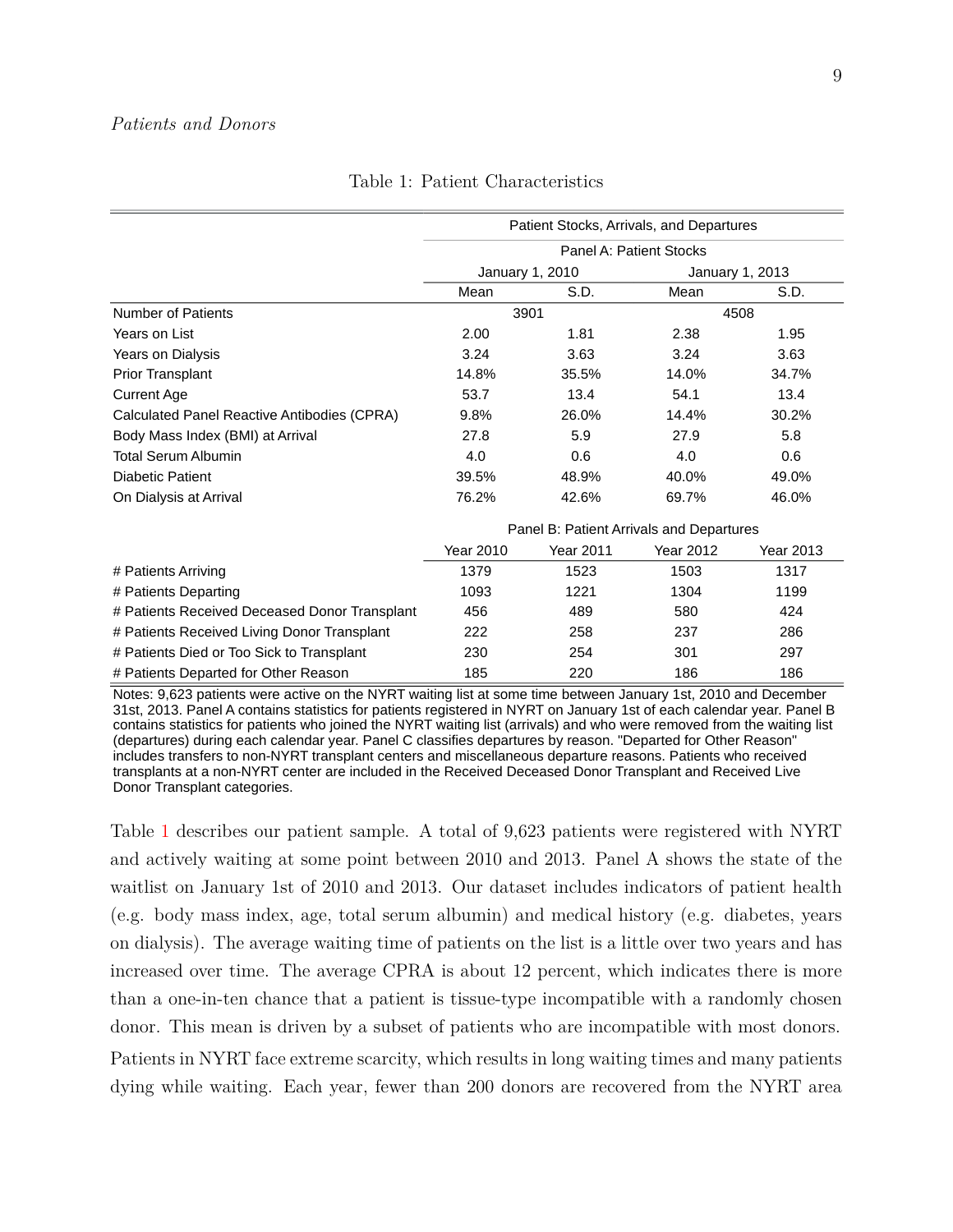(Table [2,](#page-9-0) Panel A), while about 1400 patients join the NYRT waitlist (Table [1,](#page-8-0) Panel B). This scarcity results in the average transplanted patient waiting for over three years before receiving a deceased donor. Patients who do not receive a transplant most often leave the list because they either die or become "too sick to transplant" (Table [1,](#page-8-0) Panel B). A smaller number are fortunate enough to receive a living donor transplant, which is more likely for younger patients and often occurs within the first year on the waitlist. Finally, some patients leave for other or unknown reasons including a move outside the NYRT area.

Table 2: Donor Characteristics

<span id="page-9-0"></span>

|                                          |        | All    |                                                    | Any Kidney(s) Discarded |       |                                                                                                                                                                                                                                |
|------------------------------------------|--------|--------|----------------------------------------------------|-------------------------|-------|--------------------------------------------------------------------------------------------------------------------------------------------------------------------------------------------------------------------------------|
|                                          |        |        |                                                    | Yes                     |       |                                                                                                                                                                                                                                |
|                                          | Mean   | S.D.   | Mean                                               | S.D.                    | Mean  | N <sub>0</sub><br>S.D.<br>Panel A: Donors Recovered in NYRT, By Number of Organs Allocated<br>138.75<br>14.0<br>346.1<br>0.43<br>17.3<br>45.7%<br>48.7%<br>31.3%<br>46.4%<br>41.7%<br>28.4%<br>1.6<br>514.5<br>230.5<br>1105.6 |
|                                          |        |        |                                                    |                         |       |                                                                                                                                                                                                                                |
| Number of Donors Per Year                |        | 183.5  |                                                    | 44.75                   |       |                                                                                                                                                                                                                                |
| Median Number of Offers per Donor        |        | 26.0   |                                                    | 479.0                   |       |                                                                                                                                                                                                                                |
| Number of Offers per Donor               | 445.8  | 1442.6 | 1445.0                                             | 2620.9                  | 123.5 |                                                                                                                                                                                                                                |
| Number of Kidneys Transplanted per Donor | 1.52   | 0.80   | 0.35                                               | 0.48                    | 1.90  |                                                                                                                                                                                                                                |
| Donor Age                                | 43.8   | 18.0   | 56.0                                               | 14.2                    | 39.9  |                                                                                                                                                                                                                                |
| Cause of Death -- Head Trauma            | 25.2%  | 43.4%  | 11.7%                                              | 32.3%                   | 29.5% |                                                                                                                                                                                                                                |
| Cause of Death -- Stroke                 | 43.9%  | 49.7%  | 60.9%                                              | 48.9%                   | 38.4% |                                                                                                                                                                                                                                |
| Diabetic Donor                           | 14.4%  | 35.2%  | 25.1%                                              | 43.5%                   | 11.0% |                                                                                                                                                                                                                                |
| <b>Hypertensive Donor</b>                | 38.6%  | 48.7%  | 60.9%                                              | 48.9%                   | 31.4% |                                                                                                                                                                                                                                |
| Expanded Criteria Donor (ECD)            | 31.1%  | 46.3%  | 58.1%                                              | 49.5%                   | 22.3% |                                                                                                                                                                                                                                |
| Non-Heart Beating Donor (DCD)            | 9.7%   | 29.6%  | 12.3%                                              | 32.9%                   | 8.8%  |                                                                                                                                                                                                                                |
| Donor Creatinine                         | 1.3    | 1.5    | 1.5                                                | 1.2                     | 1.3   |                                                                                                                                                                                                                                |
|                                          |        |        | Panel B: All Donors, By Number of Organs Allocated |                         |       |                                                                                                                                                                                                                                |
| Number of Donors Per Year                |        | 1410.5 |                                                    | 896                     |       |                                                                                                                                                                                                                                |
| Median Number of Offers per Donor        |        | 726.0  |                                                    | 1183.5                  |       |                                                                                                                                                                                                                                |
| Number of Offers per Donor               | 1620.7 | 2564.3 | 2180.6                                             | 2965.0                  | 645.6 |                                                                                                                                                                                                                                |
| Number of Kidneys Transplanted per Donor | 0.72   | 0.89   | 0.20                                               | 0.40                    | 1.61  | 0.78                                                                                                                                                                                                                           |

Notes: Panel A consists of all deceased kidney donors (734) recovered in NYRT and offered to NYRT patients between January 1st, 2010 and December 31st, 2013. Panel B includes all donors (5,642) offered to NYRT patients during the same period, including donors recovered outside NYRT. Offers exclude cases in which the donor did not meet the patient's pre-determined criteria for acceptable donors, or in which the patient was bypassed by the waitlist system due to operational considerations that did not involve an active choice by the patient or her surgeon.

Despite this scarcity, some kidneys are refused by many patients. Table [2](#page-9-0) shows that across donors, the mean number of biologically compatible offers that meet the pre-set screening criteria is over 400, but the median is much lower, at 26. This skewed distribution arises because undesirable kidneys are rejected by many patients, while desirable kidneys are accepted after only a few offers. Over 20 percent of donors have at least one viable kidney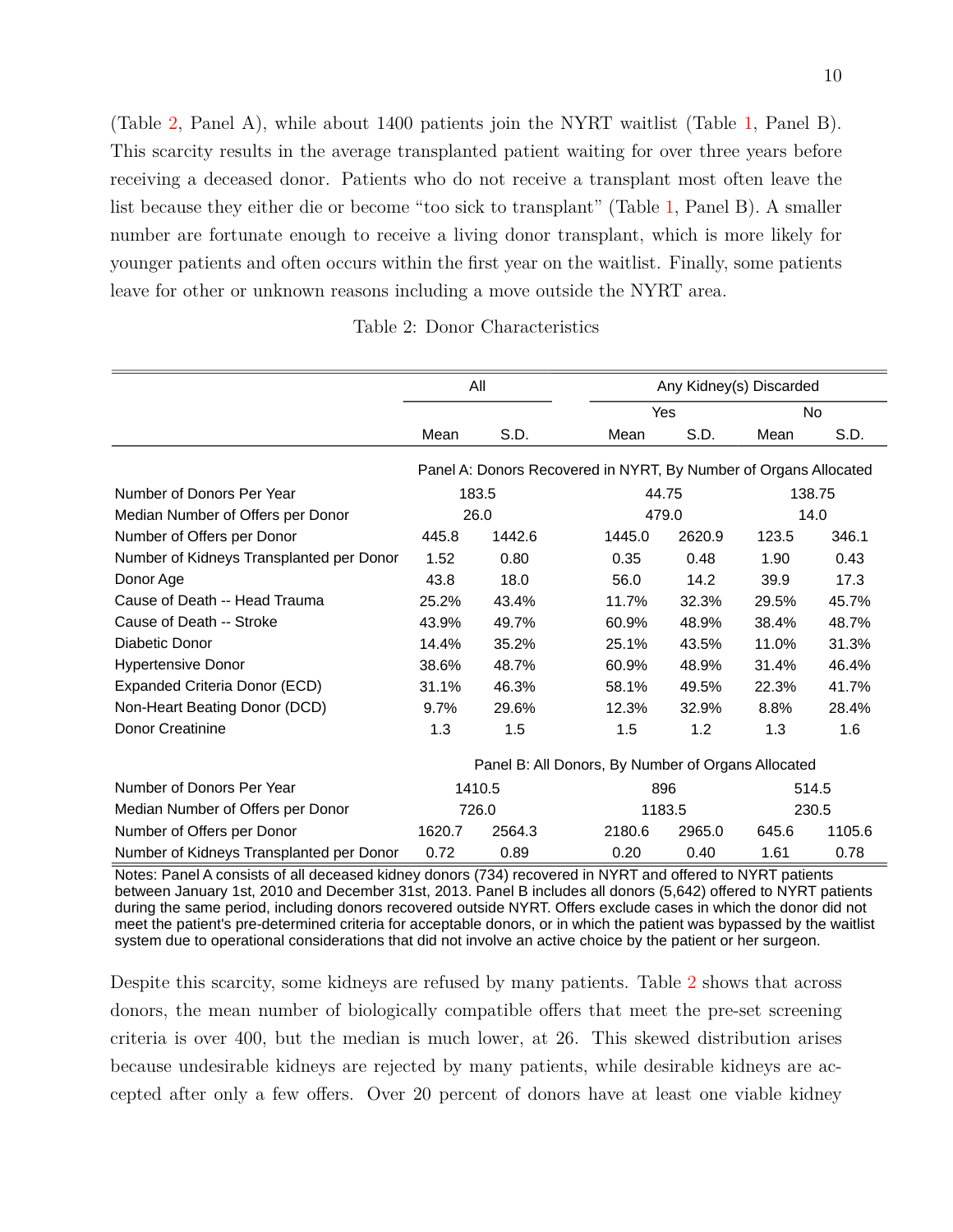discarded. Organs from these donors were refused by an average of almost 1,500 patients.

Our observable donor covariates correlate with number of offers and discards in expected ways. Panel A of Table [2](#page-9-0) summarizes certain organ characteristics by the allocation outcome for kidneys recovered in NYRT. Donors whose kidney(s) was/were discarded have higher creatinine levels (indicating lower kidney function) and are older, less likely to die of head trauma, more likely to be diabetic or hypertensive, and more likely to have donated after cardiac death.

NYRT patients are also offered donors from other parts of the country. Panel B shows that a total of 1,410 donors were offered to patients registered with NYRT in the average year. Because most of these donors are offered to NYRT patients after being refused by many patients outside NYRT, these donors tend to have undesirable organs with many offers and high discard rates.

## *Waitlist, Offers, and Acceptance Rates*

A patient's position on the list improves with waiting time, and the mean waiting time falls moving down the list of patients offered a given donor. The average waiting time amongst patients in the top five positions exceeds four years, while this average is approximately 3.5 years for patients in the one hundredth position. Nonetheless, the system is not wellapproximated by a first come first served queue: points and priorities depend strongly on characteristics other than waiting time. We calculated the fraction of times that two patients who are offered the same donor are ordered identically on the list for the next donor they are both offered. This fraction is 81.5 percent (details available upon request). It would be 100 percent in a first come first served system.

Because lower-quality kidneys are offered to a large number of potential recipients, patients receive many offers and the mean acceptance rate is low. Table [3](#page-11-0) describes patterns of offer and acceptance rates.<sup>[8](#page-10-0)</sup> Panel A considers all feasible offers, including biologically compatible offers that did not meet the patient's pre-set criteria. A typical patient receives over 200 offers per year, but only 0.14 percent of offers are accepted. When interpreting these low acceptance rates, it is important to remember that undesirable organs are offered to a very large number of patients.

Offers from desirable donors are rare and much more likely to be accepted. Kidneys recovered in NYRT are accepted five times more often than those recovered outside NYRT, and 10.8

<span id="page-10-0"></span><sup>8</sup>We exclude offers that did not result in assignment due to logistical reasons such as surgeon unavailability, OPO operational considerations, or special donor-specific considerations such as expedited organ placement or directed donation.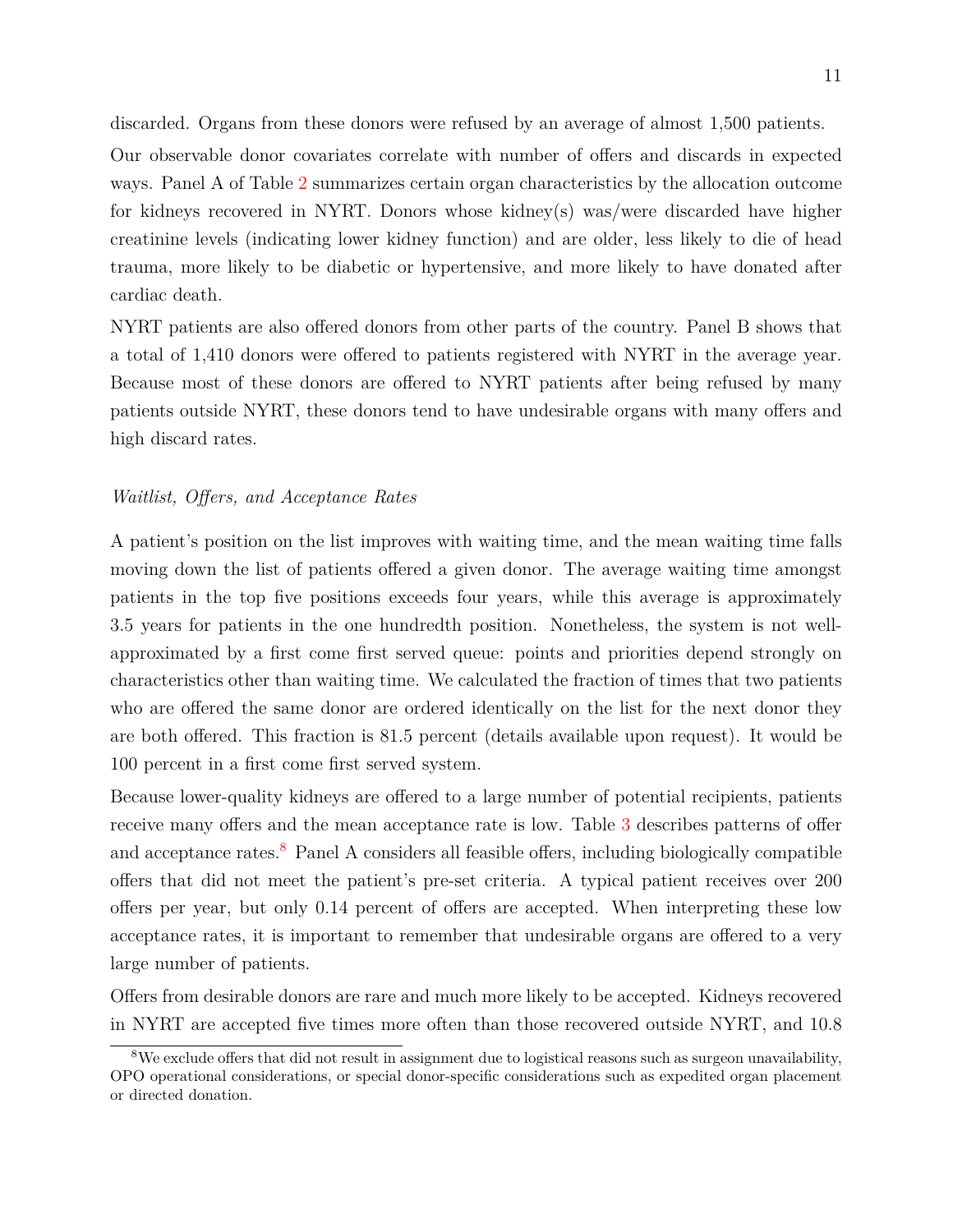<span id="page-11-0"></span>

|                                 | Number of<br>Patients |             | Offer & Acceptance Rates |                        |                    |                                                                           |            |  |  |  |
|---------------------------------|-----------------------|-------------|--------------------------|------------------------|--------------------|---------------------------------------------------------------------------|------------|--|--|--|
|                                 |                       |             | All Donors               |                        | <b>NYRT Donors</b> | Perfect Tissue Type Match                                                 |            |  |  |  |
|                                 |                       | Annual Rate | % Accepted               | Annual Rate % Accepted |                    | Annual Rate                                                               | % Accepted |  |  |  |
|                                 |                       |             |                          | Panel A: All Offers    |                    |                                                                           |            |  |  |  |
| All                             | 9623                  | 213.2       | 0.14%                    | 37.0                   | 0.74%              | 0.095                                                                     | 10.8%      |  |  |  |
| On Dialysis at Registration     | 6513                  | 211.5       | 0.15%                    | 38.6                   | 0.77%              | 0.090                                                                     | 11.4%      |  |  |  |
| Not on Dialysis at Registration | 3110                  | 216.6       | 0.12%                    | 33.6                   | 0.66%              | 0.103                                                                     | 9.8%       |  |  |  |
| Age 0-49 at Registration        | 3921                  | 211.8       | 0.16%                    | 38.3                   | 0.81%              | 0.087                                                                     | 14.7%      |  |  |  |
| Age 50+ at Registration         | 5702                  | 214.1       | 0.13%                    | 36.1                   | 0.68%              | 0.100                                                                     | 8.6%       |  |  |  |
|                                 |                       |             |                          |                        |                    | Panel B: Offers Within the First 10 Positions that Met Screening Criteria |            |  |  |  |
| All                             | 9623                  | 0.8         | 24.53%                   | 0.8                    | 25.81%             | 0.021                                                                     | 48.6%      |  |  |  |
| On Dialysis at Registration     | 6513                  | 0.8         | 24.70%                   | 0.8                    | 25.93%             | 0.017                                                                     | 48.5%      |  |  |  |
| Not on Dialysis at Registration | 3110                  | 0.8         | 23.99%                   | 0.8                    | 25.40%             | 0.029                                                                     | 48.9%      |  |  |  |
| Age 0-49 at Registration        | 3921                  | 1.3         | 25.37%                   | 1.3                    | 26.23%             | 0.020                                                                     | 56.5%      |  |  |  |
| Age 50+ at Registration         | 5702                  | 0.5         | 23.34%                   | 0.4                    | 25.17%             | 0.022                                                                     | 42.7%      |  |  |  |

## Table 3: Rates of Receiving and Accepting Offers

Notes: There were 2,713,172 offers made to NYRT patients between January 1st, 2010 and December 31st, 2013. Panel B restricts to the first 10 NYRT patients in each donor's offer sequence. An offer Met Screening Criteria if the offer satisfied a patient's predetermined criteria for acceptable donors. "Annual Rate" columns report annual offer rates computed by patient and then averaged across patients.

percent of perfect tissue-type match offers are accepted. Panels B further restricts to offers to patients in the first ten positions that met the patients' screening criteria. These offers are likely more attractive since the organs have not been refused by many patents. The typical patient can expect to receive less than one such offer each year and accepts one in four. Older patients are less likely to receive one of these desirable offers, in part because they are more likely to depart the waitlist before receiving a transplant. This fact puts them at a disadvantage in a mechanism that prioritizes waiting time.

Taken together, these statistics suggest that the supply of desirable donors in NYRT is scarce and it is necessary to wait for several years to gain priority to access these donors. This creates a strong incentive for patients to wait.

## *Motivating Evidence for Waitlist Redesign*

very likely to be transplanted, either with a deceased donor kidney or through a living donor. Table [4](#page-12-0) describes transplants that occur. Pediatric patients receive high priority and are Transplant rates are lower among adults, and there is no signficant gradient in transplant probability with age. Panel A describes deceased donors by age for transplanted patients. Pediatric patients almost exclusively receive transplants from young donors. In contrast,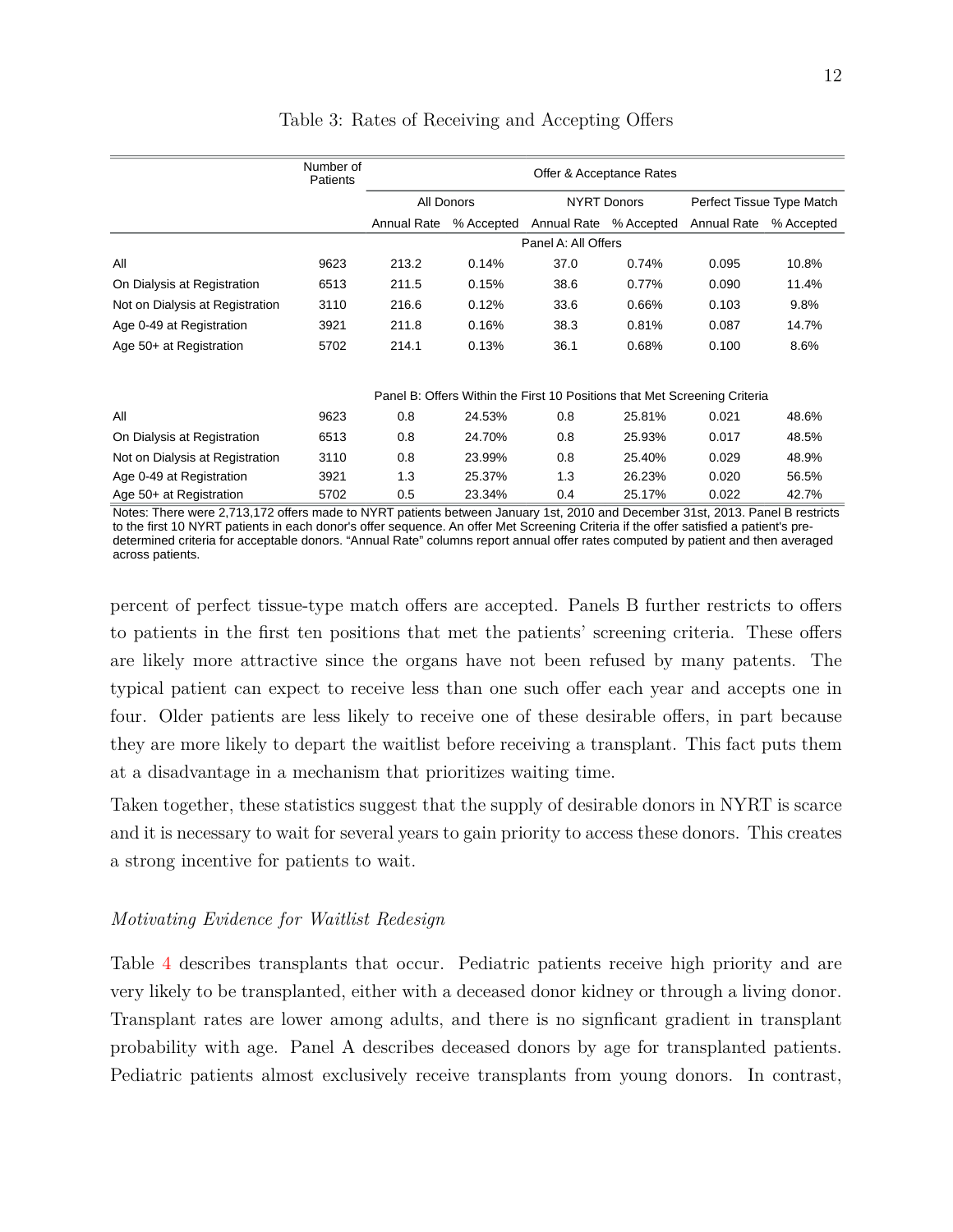<span id="page-12-0"></span>

|                              |          |       | Patient Age |       |                                |       | On Dialysis at Registration |
|------------------------------|----------|-------|-------------|-------|--------------------------------|-------|-----------------------------|
|                              | $0 - 17$ | 18-34 | $35 - 49$   | 50-64 | $65+$                          | Yes   | No                          |
| <b>Patient Population</b>    | 2.1%     | 11.0% | 27.3%       | 41.5% | 18.1%                          | 67.8% | 32.2%                       |
| <b>Transplanted Patients</b> | 4.6%     | 9.7%  | 26.7%       | 41.3% | 17.6%                          | 73.3% | 26.7%                       |
|                              |          |       |             |       | Panel A: Donor Age and Quality |       |                             |
| Donor Age 0-17               | 25.6%    | 14.7% | 7.5%        | 4.5%  | 4.7%                           | 6.8%  | 8.7%                        |
| Donor Age 18-35              | 72.2%    | 36.8% | 26.3%       | 16.4% | 12.5%                          | 22.3% | 24.6%                       |
| Donor Age 35-49              | 2.2%     | 30.5% | 34.2%       | 28.7% | 16.6%                          | 27.6% | 25.2%                       |
| Donor Age 50-64              | $0.0\%$  | 16.8% | 29.9%       | 42.6% | 53.4%                          | 37.3% | 34.6%                       |
| Donor Age $>= 65$            | $0.0\%$  | 1.1%  | 2.1%        | 7.9%  | 12.8%                          | 5.9%  | 6.9%                        |

Table 4: Transplant Rates by Age and Dialysis Status

Notes: Percentages in the first two rows represent the share in the patient population with a specific characteristics. Percentages in the in the second row restrict to patients that received a deceased donor transplant. Each column in Panel A describes the share of transplanted patients within the group indicated in the column that received a transplant from a given donor type.

while there is some assortative matching by age among adults, many patients above age 65 receive kidneys from young and middle-aged donors.

The 2014 reforms were in part motivated by concerns that these observations reflect mismatch, and that healthier (typically younger) patients should receive the organs predicted to last longest [\(Israni et al.,](#page-45-9) [2014\)](#page-45-9). However, it may be optimal to match some younger donors to older patients if there is considerable match-specific heterogeneity, or if other donor characteristics strongly predict organ quality. Our structural model will allow us to quantify the extent to which a welfare-maximizing mechanism should match donors and patients based on age rather than other factors, taking heterogeneity and dynamic incentives into account. Another patient characteristic that will be important for the improvements we identify is whether the patient had already begun dialysis when they joined the waitlist. Some patients with kidney disease who qualify for the waitlist still have marginal kidney function and can avoid dialysis for some time. These patients are relatively healthy compared to patients already on dialysis at registration. The last two columns of Table [4](#page-12-0) show that while patients not yet on dialysis at registration represent 32 percent of our patient sample, they receive only 27 percent of deceased donor transplants.

## *Evidence of Response to Dynamic Incentives*

A central assumption in our framework is that agents are forward-looking and respond to dynamic incentives. One implication of this assumption is that patients for whom the option value of waiting is lower should be less selective. [Agarwal et al.](#page-44-2) [\(2018\)](#page-44-2) present descriptive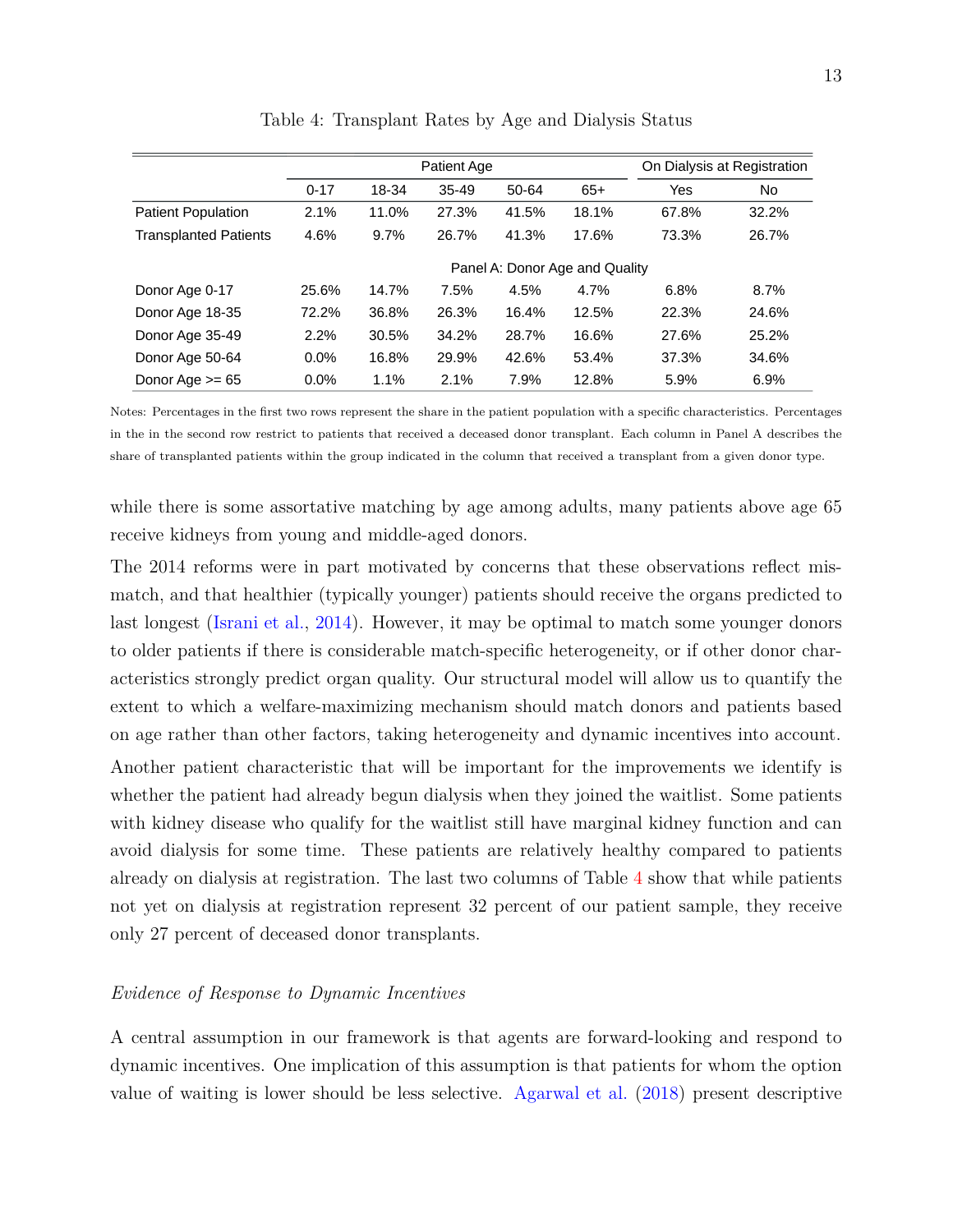evidence consistent with dynamic incentives using data from all areas of the United States and find that highly sensitized patients who are immunologically compatible with fewer donors – and who therefore expect to receive fewer offers in the future – are more likely than less sensitized patients to accept similar offers. We replicated this research strategy in the NYRT sample and found qualitatively similar patterns (see online appendix section [C.2\)](#page-16-0). We refer the reader to their paper for a more detailed discussion of the empirical strategy and potential confounds.

## <span id="page-13-0"></span>**3 A Model of Decisions on a Waitlist**

We use the following notation throughout the paper. Objects are indexed by *j*, agents by *i*. Let  $x_i$  denote the vector of observed characteristics of agent *i*;  $z_j$  the observed characteristics of object *j* that are included in the model;  $\eta_j$  a donor quality index constructed from characteristics that are observed by agents but not included in the empirical specifications;<sup>[9](#page-13-1)</sup> and *t* indicates the amount of time the agent has been waiting on the list. The model does not include unobserved agent heterogeneity. We discuss this restriction in section [4.](#page-21-0) Finally, let  $c_{ij} = 1$  if *j* is compatible with *i*, and 0 otherwise. Incompatibility can arise for biological reasons in organ allocation but may arise due to other restrictions (e.g. legal) in other contexts.

This section begins by defining a class of sequential assignment mechanisms, primitives governing agents' decisions, and the agent arrival and departure processes. We then provide assumptions on agents' payoffs and beliefs which lead to a tractable optimal stopping problem from the agent's perspective.

## **3.1 Mechanisms and Primitives**

#### *3.1.1 Mechanisms*

We consider sequential assignment mechanisms that use a priority score. The mechanism allocates each object as follows:

• Step 1 (Ordering): The priority score  $s_{ijt} \equiv s(t; x_i, z_j)$  is calculated for all agents on the waitlist. Ties in the score, if any, are broken using a known tie-breaking rule.

<span id="page-13-1"></span> $9$ We include this term for two reasons. First, there are hundreds of donor characteristics in the dataset, far too many to include in the empirical specifications. Second, surgeons have information about the organ that are not included in the dataset.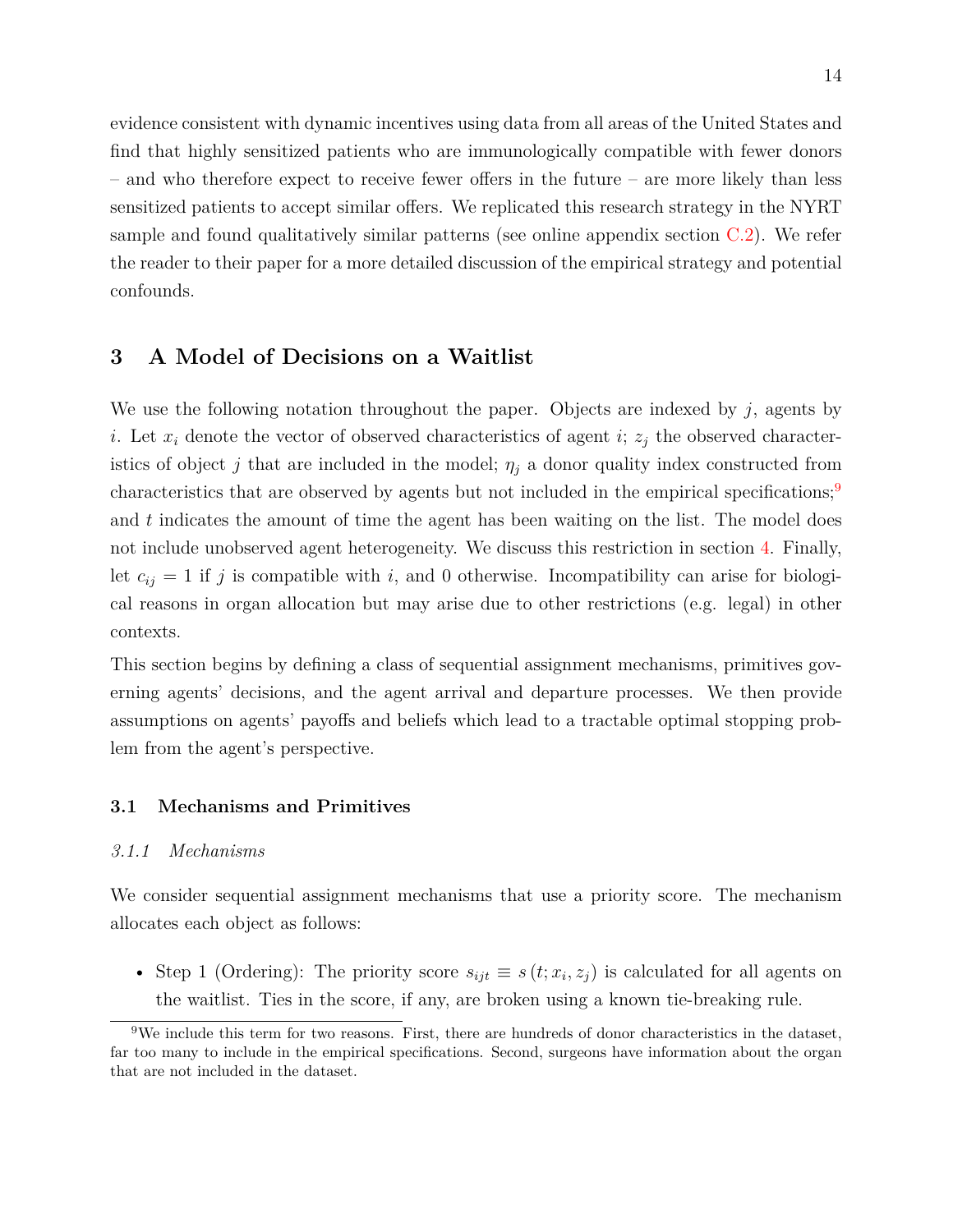- Step 2 (Offers): Each agent may decide to accept or reject the object, with acceptance denoted by  $a_{ij} = 1$ . The mechanism may solicit decisions from multiple agents simultaneously but may not skip any agents in the priority order. No offers are made to agents known to be incompatible with the object.
- Step 3 (Assignment): The objects are assigned to the agents with the highest  $q_i$  priorities for whom  $a_{ij} = 1$ , where  $q_j$  is the number of copies of the object available.
- Step 4 (Arrivals and Departures): An agent is removed from the waitlist once an object has been assigned to them. Other agents may join or leave the list.

Within the set of offer-based waitlist mechanisms, the primary restriction in our formulation is that an agent's priority does not depend on either the other agents in the market or their past actions. All deceased-donor organ allocation mechanisms and proposals considered prior to the 2014 reform were offer mechanisms based on priority scores which shared these properties.<sup>[10](#page-14-0)</sup> Our empirical exercises required us to develop computer code to calculate the order in which any organ would be offered using administrative data on patient and donor characteristics. We verified our code's output using the observed sequence of offers.

A complication in our setting is that organs must be allocated within a certain time frame. Several logistical constraints limit the number of offers that can be made. We treat the maximum number of offers that can be made for each object as exogeneous because we do not have data on the factors that determine this limit. Our qualitative conclusions are robust to removing this limit.

## *3.1.2 Payoffs*

There are three types of primitive payoffs in the model. The first is the expected net present value to agent *i* of being assigned object *j* after waiting *t* periods,  $\Gamma_{ij}(t)$ . In our application,  $\Gamma_{ij}(t)$  captures a patient's value of various kidney transplants. The second is the expected net present value from departing without an assigment,  $D_i(t)$ . In our application, departures occur due to living donor transplants, death, or transfers to other listing centers (see Table [1\)](#page-8-0). The term  $D_i(t)$  incorporates all of these reasons.<sup>[11](#page-14-1)</sup> Finally, agents receive an expected

<span id="page-14-0"></span><sup>10</sup>Based on an examination of committee reports and public comments downloaded from https://optn.transplant.hrsa.gov/members/committees/kidney-committee/.

<span id="page-14-1"></span> $11$ We can represent the value of a departure as a weighted average over the value of the various events, i.e.  $D_i(t) = \sum_k p_{ik}(t) D_{ik}(t)$  where *k* denotes the type of depature (e.g. obtaining a live donor, death, etc.) and  $p_{ik}(t)$  is the probability of each type of depature conditional on a departure occuring. The formulation only requires that each source satisfy Assumption [1\(](#page-15-0)iii) below.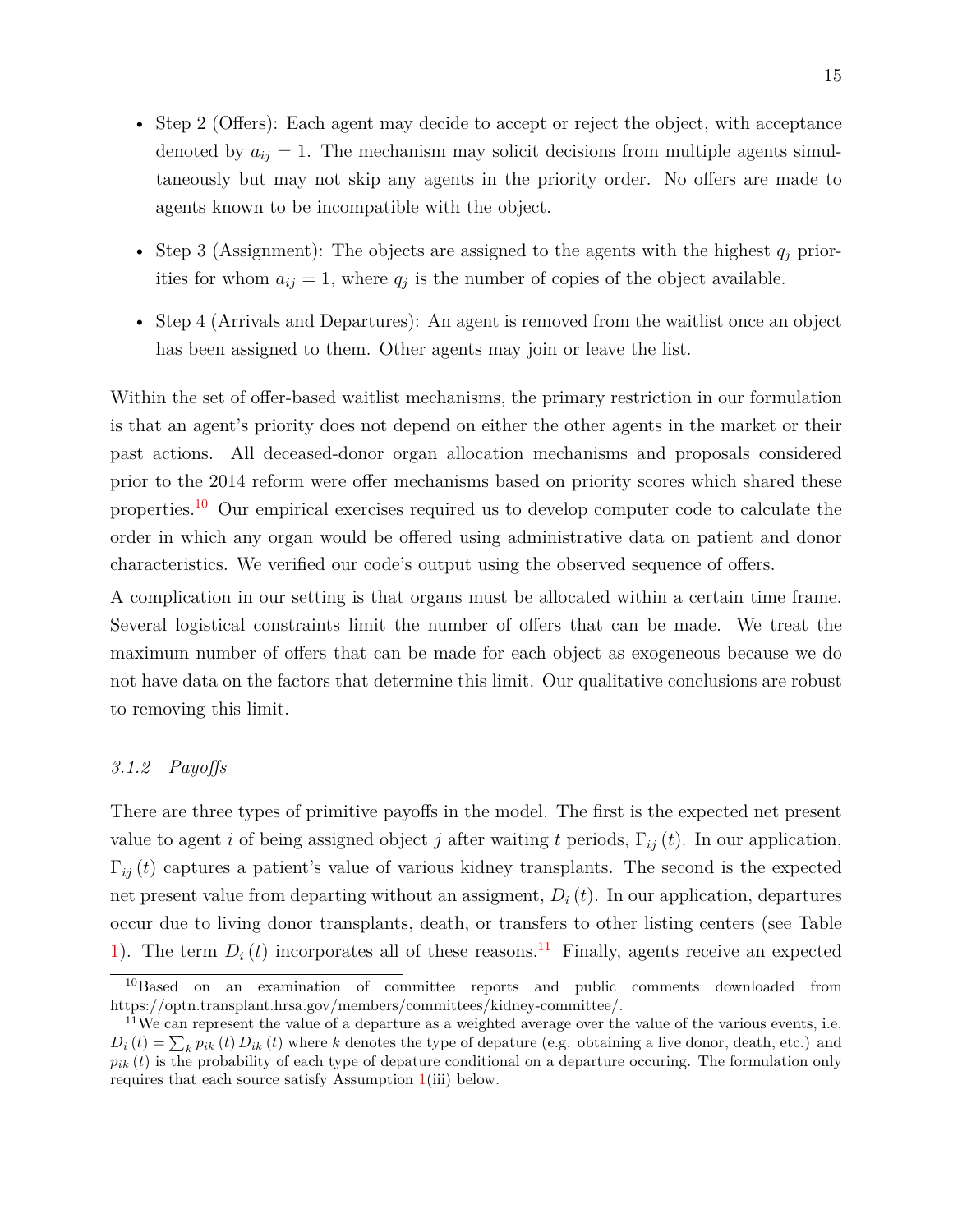flow payoff while waiting on the list,  $d_i(t)$ . In our application,  $d_i(t)$  is the flow payoff from living without a functioning kidney.

Two implicit assumptions about the payoffs in our model are worth noting. First, we abstract away from costs of considering an offer. These costs are likely small relative to the value of transplants. Second, we assume that agents only value their own outcomes and not those of others. This may be violated if surgeons value the outcomes of other patients, especially those they are treating. NYRT has a total of 10 transplant hospitals staffed with many more kidney transplant surgeons, limiting common agency problems that surgeons might face. We assume that surgeons act in the best interest of each of their patients while the patient considers an offer.

We make the following assumptions about these payoffs:

<span id="page-15-0"></span>**Assumption 1.** *(i) The expected net present value of an assignment is additively separable in a payoff shock*  $\varepsilon_{ijt}$ *:* 

<span id="page-15-2"></span>
$$
\Gamma_{ij}(t) \equiv \Gamma(t, x_i, z_j, \eta_j) + \varepsilon_{ijt}.
$$
\n(1)

*(ii)* The random variable  $\varepsilon_{ijt}$  are independent and identically distributed *(iid)* with a known, *non-atomic distribution with cumulative distribution function (cdf) G.*

*(iii) The expected flow payoffs from waiting, d<sup>i</sup>* (*t*)*, and the expected payoff from departing without an assignment,*  $D_i(t)$ *, are exogenous and depend only on*  $(x_i, t)$ *.* 

The separability and independence restrictions on  $\varepsilon_{ijt}$  imposed in Assumptions [1\(](#page-15-0)i) and 1(ii) are common in the dynamic discrete choice literature (see [Rust,](#page-46-9) [1987,](#page-46-9) for example). They enable an estimation approach based on the inversion technique of [Hotz and Miller](#page-44-3) [\(1993\)](#page-44-3). Our empirical specifications assume that  $G$  is the cdf of the standard normal,  $\Phi$ . An important restriction in Assumption [1](#page-15-0) is that it excludes persistent agent-level unobserved heterogeneity. Instead, our specifications include a rich set of patient and donor characteristics. Section [4](#page-21-0) discusses challenges with relaxing this assumption and the advantages of our approach.

## *3.1.3 Arrivals and Departures*

Time is continuous. Objects and agents arrive at Poisson rates *λ* and *γ*, respectively. The characteristics *x* of each arriving agent are iid. Similarly, each object's characteristics  $(z, \eta)$ are drawn iid from the cdf *F* upon arrival. We assume that each object must be assigned before the next object is offered. The Poisson arrival process and continuous time together imply that simultaneous arrivals are zero probability events.<sup>[12](#page-15-1)</sup> Agents may depart the list

<span id="page-15-1"></span> $12$ The continuous time formulation is consistent with the real world and computationally convenient. A discrete-time model would have to define a period length and specify how decisions are made when multiple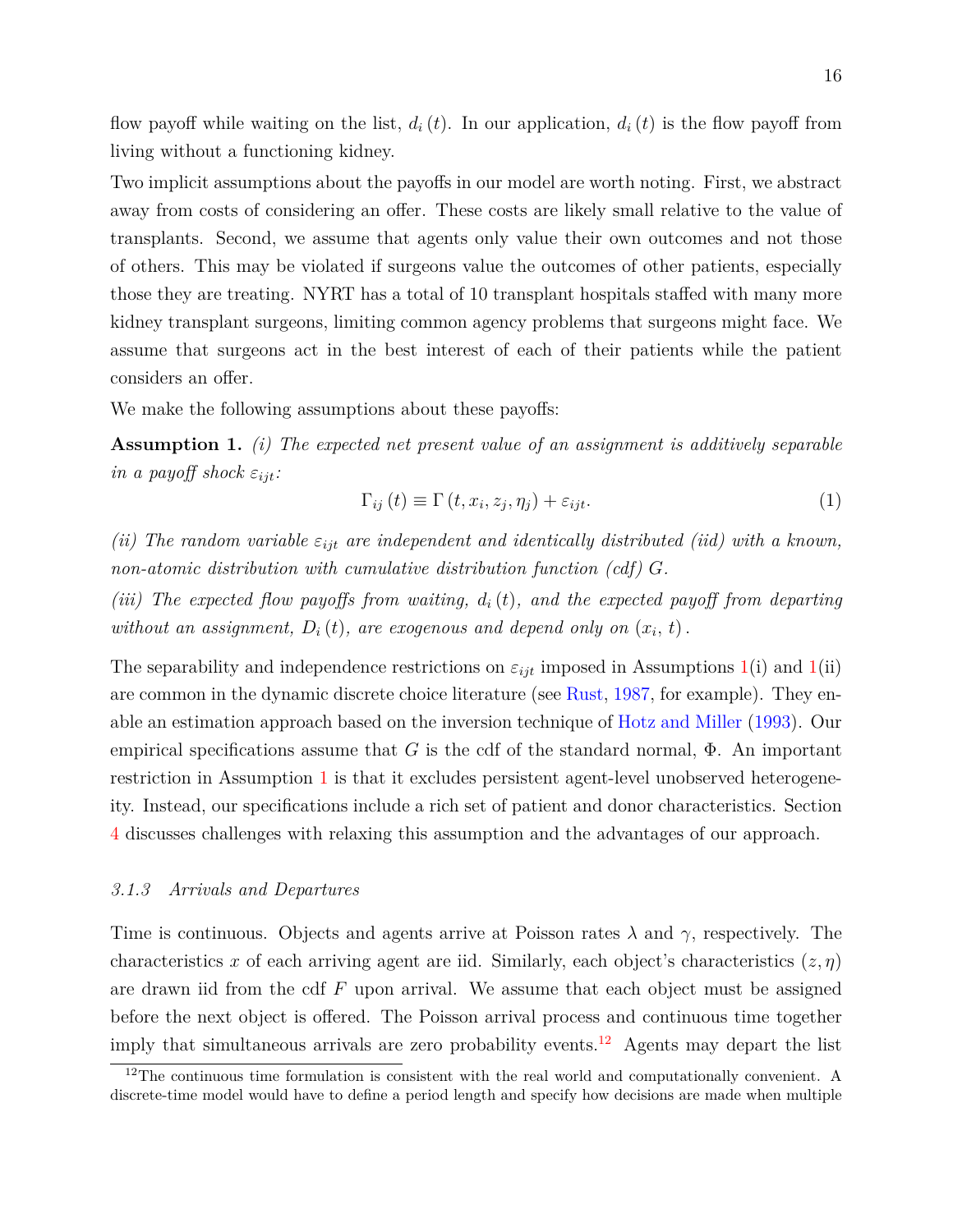due to or prior to assigment.

We make the following assumption on the arrival and departure processes:

<span id="page-16-3"></span>**Assumption 2.** *(i) Departures prior to assignment and arrivals are governed by independent and exogenous Poisson processes.*

*(ii)* The departure rate of agent *i* at time *t* is given by  $\delta_i(t) \equiv \delta(t; x_i)$ . Further, each agent *has a terminal date*  $T_i < \infty$  *at which departure occurs with probability 1.* 

In our application, we assume that patients die on or before their 100-th birthday. *T<sup>i</sup>* therefore corresponds to the waiting time for a patient on the day they turn  $100$  years of age.<sup>[13](#page-16-1)</sup>

The primary economic restriction in our application is that departures prior to assignment and arrivals do not depend on the design of the deceased donor kidney waitlist. Table [1](#page-8-0) shows that the most common reason for departure without a deceased donor transplant is death or becoming "too sick to transplant." It seems safe to assume that these events are not responsive to the design of the waitlist. The second most common reason is receiving a living donor transplant. Departures due to this reason are exogeneous if the design of the waitlist does not affect the probability of finding a compatible living donor, and if patients always prefer a living donor to staying on the deceased donor waitlist. These conditions are plausible in our setting because living donors produce much better post-transplant outcomes.[14](#page-16-2)

Similarly, we assume that agent arrivals do not depend on the design of the waitlist. During our sample period, patients could register as soon as they started dialysis or their kidney function was sufficiently low (below a glomerular filteration rate of 20mL per minute). Therefore, it is in a patient's interest to join the waitlist as soon as possible.

#### <span id="page-16-0"></span>**3.2 Individual Agent's Problem**

Agents on the waitlist who receive an offer of an object must decide whether to accept it or reject it and wait for future offers. This results in an optimal stopping problem from the perspective of the agent [\(Pakes,](#page-45-10) [1986;](#page-45-10) [Rust,](#page-46-9) [1987\)](#page-46-9). This section starts by describing the offers an agent can expect to receive, which allows us to set up the value function. Finally, we introduce a normalization that simplifies the value function and is without loss of generality for our counterfactual exercises.

offers arrive in one period. A time interval short enough so that only one offer can arrive at a time adds notational and computational complexity without substantitive differences.

<span id="page-16-1"></span><sup>&</sup>lt;sup>13</sup>It is straightforward to allow for agents that could remain on the list forever,  $T_i = \infty$ , as long as the value function for each patient approaches a constant.

<span id="page-16-2"></span><sup>&</sup>lt;sup>14</sup>[Hart et al.](#page-44-11) [\(2017\)](#page-44-11) compare chances of graft failure 10 years after transplantation for living and deceased donor organs. This statistic for adults transplanted with a deceased donor kidney in 2005 is 52.8%, whereas it is only 37.3% for those who received a kidney from a living donor.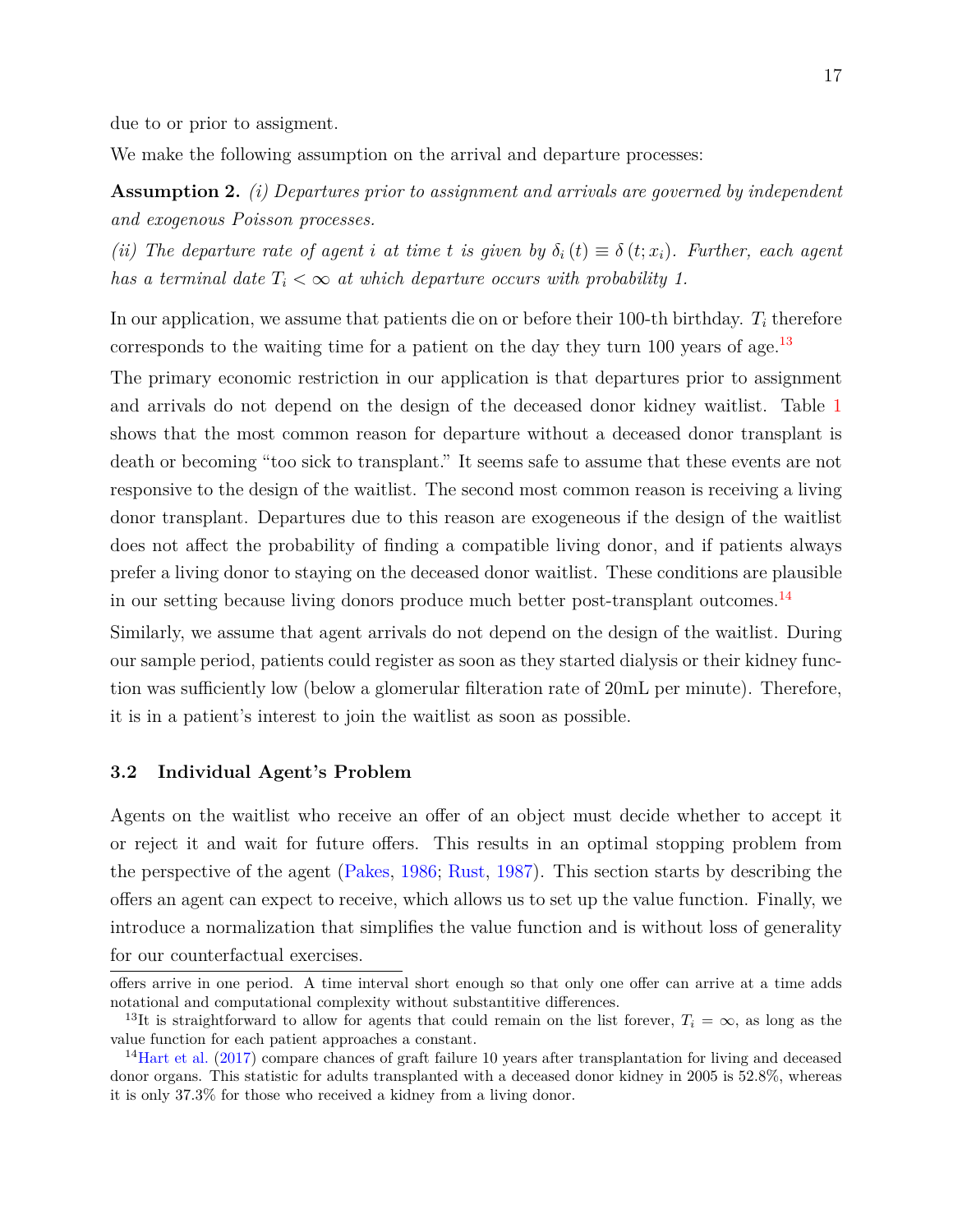To make an informed decision, an agent must form beliefs about the organs they can obtain in the future if they decline the current offer. Let  $s_j^*$  be the priority score of the pivotal agent offered object *j*. Agent *i* is assigned a compatible object *j* if they accept it and their score  $s_{ijt}$  is at least  $s_j^*$ . Therefore, it is sufficient for an agent to form beliefs over the probability distribution of  $s_j^*$ . In the kidney allocation context,  $s_j^*$  is the lowest priority score among the transplanted patients if none of donor *j*'s kidneys are discarded. If at least one kidney is discarded, then  $s_j^*$  is the lowest priority score amongst the patients offered the kidney. The score  $s_j^*$  is random because it depends on the decisions of all agents offered object  $j$ , their compatibility, and the maximum number of offers that can be made.

Beliefs about the distribution of  $s_j^*$  depend on organ quality and the agent's information about the competitive environment. In principle, the agent's information set could include their previous offers and the other agents currently on the waitlist. However, there are several reasons, discussed below, why beliefs are unlikely to be sensitive to such detailed information. We therefore make the following assumption:

<span id="page-17-2"></span>**Assumption 3.** *Each agent i believes that the probability that an object with characteristics*  $(z_j, \eta_j)$  is compatible and will be available to her if it arrives when the agent has waited to *periods is*

$$
\pi(t; z_j, \eta_j, x_i) = H(s_{ijt}; z_j, \eta_j) \times \mathbb{P}(c_{ij} = 1 | z_j, x_i),
$$

where  $s_{ijt} = s(t; z_j, x_i)$  and  $H(\cdot; z_j, \eta_j)$  is the cdf of the cutoff  $s_j^*$  given  $(z_j, \eta_j)$ .

This assumption embeds three key restrictions. First, it assumes that beliefs are not sensitive to short-term variation in the set of other agents currently on the waitlist. This concern is limited because a surgeon cannot directly obtain information about patients they are not treating, and NYRT has ten transplant hospitals and many surgeons. Second, it abstracts away from inference about the likelihood of future offers based on past offers. The set and order of patients on the waitlist varies significantly across donors due to patient-donor specific compatibility and prioritiy, limiting the ability to predict future offers based on recent experience. Furthermore, our data do not indicate that recent offers are predictive of future cutoffs,<sup>[15](#page-17-0)</sup> or that a patient's recent offer history predicts acceptance.<sup>[16](#page-17-1)</sup> Third, it assumes

<span id="page-17-0"></span><sup>&</sup>lt;sup>15</sup>We cannot reject zero autocorrelation in priority score cutoffs  $s_j^*$  across organs ordered by the date on which they arrived, even within donor subgroups. One would not expect this to be the case if the offers a patient observed contained information about the likelihood of receiving future offers. Details available on request.

<span id="page-17-1"></span><sup>&</sup>lt;sup>16</sup>We tested whether, controlling for characteristics of both the patient and the current offer, recent offers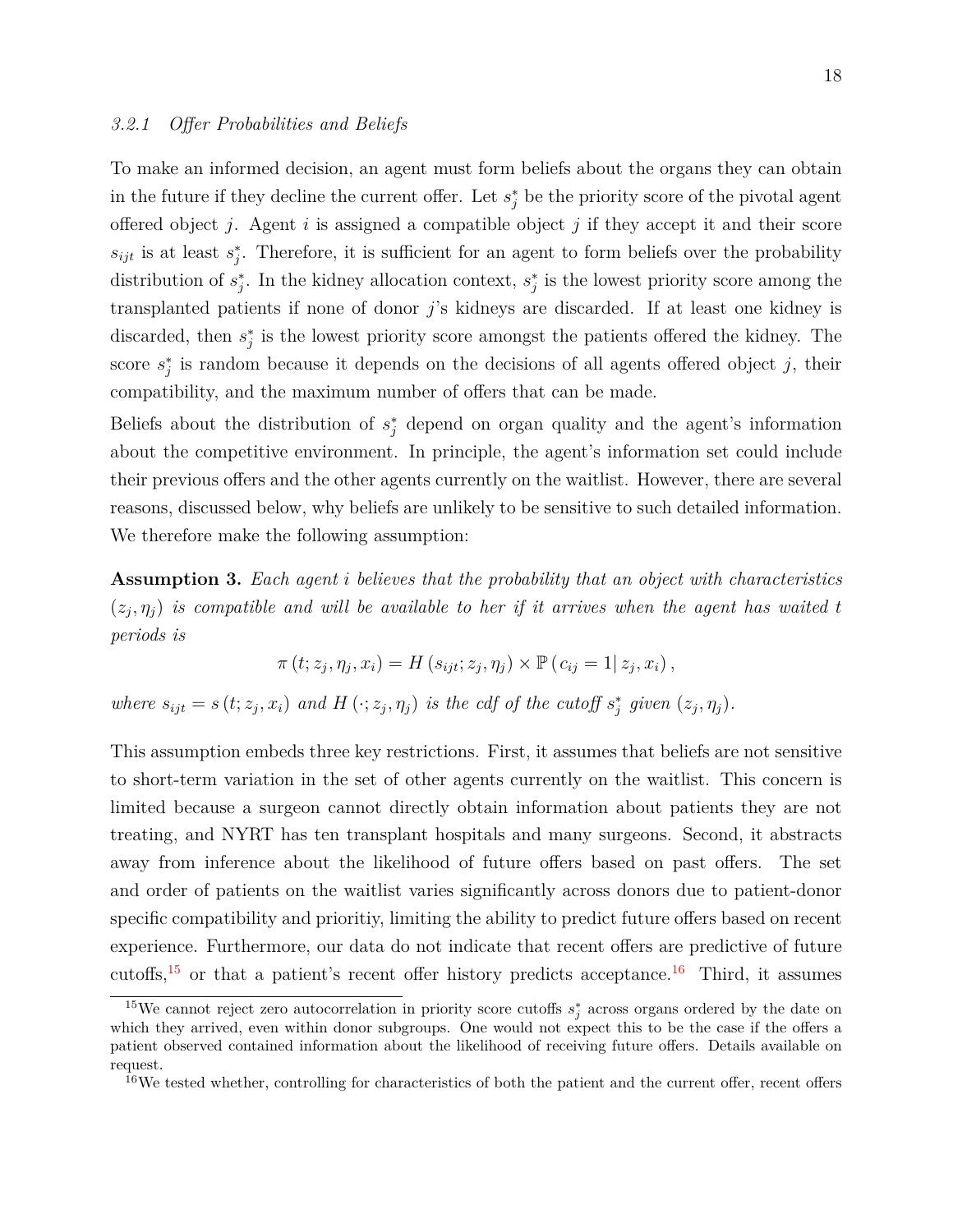that the probability an organ is compatible depends only on observables and is independent of the cutoff. This restriction is appropriate in our context because surgeons list the blood and tissue types that are known to be incompatible with the patient.

Assumption [3](#page-17-2) is a reasonable approximation if beliefs are based on average offer probabilities observed by a surgeon over a long period of time. This simplification is similar in spirit to other equilibrium concepts that condition on steady state or long-run quantities in order to make the analysis of dynamic games tractable [\(Hopenhayn,](#page-44-6) [1992;](#page-44-6) [Krusell and Smith,](#page-45-2) [1998;](#page-45-2) [Weintraub et al.,](#page-46-2) [2008;](#page-46-2) [Fershtman and Pakes,](#page-44-7) [2012\)](#page-44-7). The assumption eases analysis relative to more general forms of beliefs because it avoids conditioning on the sequence of observed offers in the past.<sup>[17](#page-18-0)</sup> Despite this simplification, our state space continues to be quite rich because it contains all characteristics that influence payoffs, priorities, or compatibility.

## *3.2.2 Value functions*

We assume that agents make optimal accept/reject decisions by comparing the net present value of an object to the value of waiting. Agent *i* decides to remain on the list instead of accepting object *j* if the payoff from an assignment  $\Gamma_{ij}(t)$  is less than the value of continuing to wait conditional on the agent's type  $x_i$  and current waiting time *t*, denoted  $V_i(t) \equiv V(t; x_i)$ . The Hamilton-Jacobi-Bellman differential equation defining the value of waiting at time *t* is:

<span id="page-18-1"></span>
$$
(\rho + \delta_i(t)) V_i(t) = d_i(t) + \delta_i(t) D_i(t) + \lambda \int \pi_{ij}(t) \int \max\{0, \Gamma_{ij}(t) - V_i(t)\} dG dF + \dot{V}_i(t),
$$
\n(2)

where  $\rho$  is the discount rate, the inner integral computes the expectation over the idiosyncratic payoff shocks  $\varepsilon_{ijt}$  in equation [\(1\)](#page-15-2), and, with a slight abuse of notation,  $\pi_{ij}(t) = \pi(t; x_i, z_j, \eta_j)$ defined in Assumption [3.](#page-17-2)

This expression can be derived by considering an agent's value of waiting at time *t* for an infinitesimal duration  $\Delta t$ . If no object arrives, the agent incurs flow payoffs from dialysis  $d_i(t)$  ∆*t* and may depart exogenously with probability  $\delta_i(t)$  ∆*t*, receiving payoff  $D_i(t)$ . An object arrives with probability  $\lambda \Delta t$ , its characteristics drawn from the cdf *F*. The integral calculates the expected increment in the agent's value function due to each arrival. Specifically, the agent receives an offer for this object with probability  $\pi_{ij}(t)$  and accepts it if

predict acceptance behavior. Our estimates are precise and suggest that recent offer rates are not predictive of current acceptance behavior. This result is robust to various measures of recent offer rates and versions that only consider offer rates from desirable donors. Details available on request.

<span id="page-18-0"></span><sup>&</sup>lt;sup>17</sup>Formally, beliefs would be conditioned on a richer information set, denoted  $\mathcal{F}_{i,t}$ , by replacing  $H(s_{ijt}; z_j, \eta_j)$  with  $H(s_{ijt}; \mathcal{F}_{i,t}, z_j, \eta_j) = \mathbb{P}(s_j^* < s_{ijt} | \mathcal{F}_{i,t}, z_j, \eta_j)$ . In our setting, agents only know the past offers that they have received.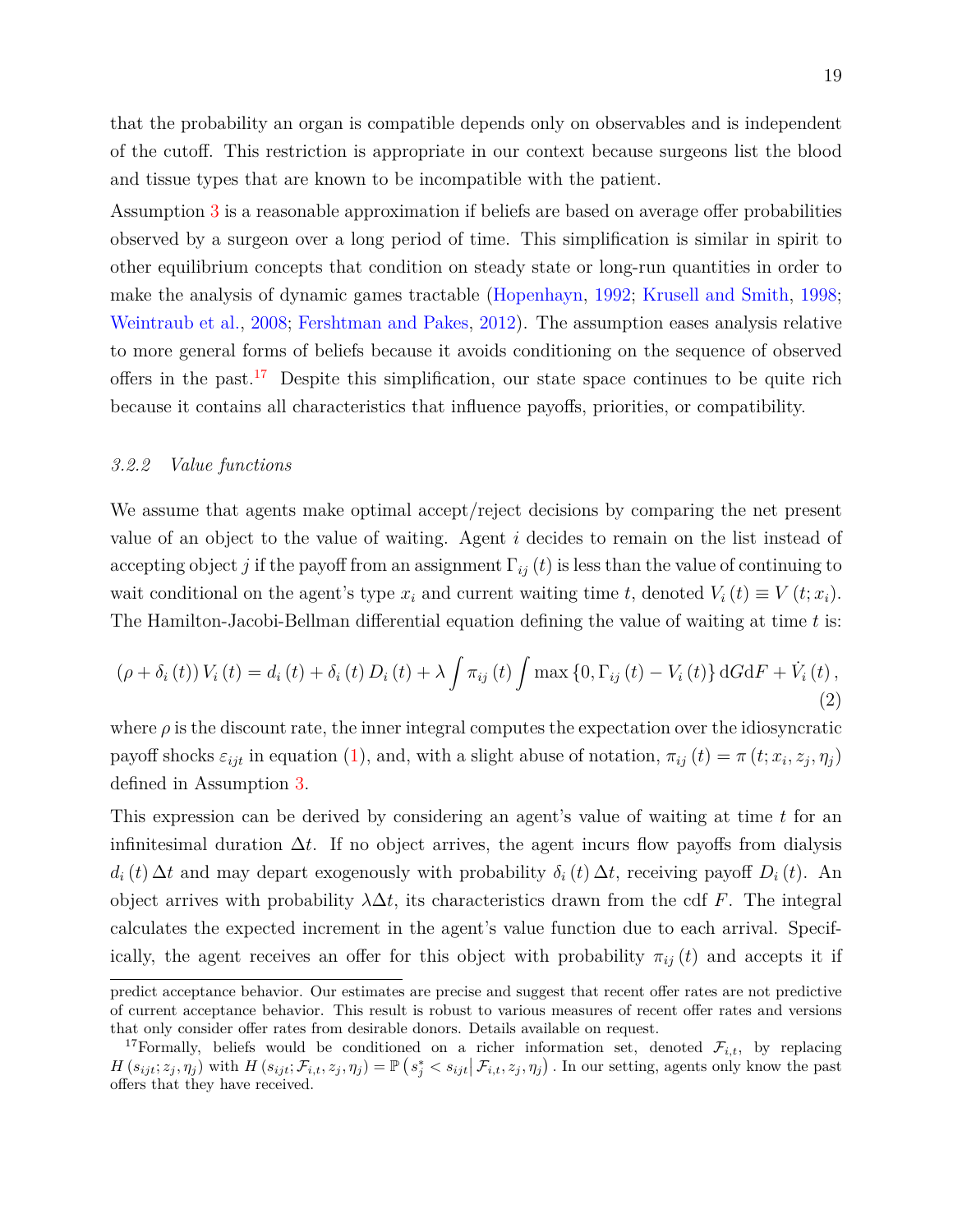$\Gamma_{ij}(t) > V_i(t)$ , yielding an incremental value of  $\int \max\{0, \Gamma_{ij}(t) - V_i(t)\} dG$ . In the limit as  $\Delta t \rightarrow 0$ , the probability that both departures and object arrivals occur within the interval  $\Delta t$  tends to zero, yielding the differential equation above.<sup>[18](#page-19-0)</sup>

Due to the option value of potential future offers, a patient may refuse an offer that they would accept if the alternative were never receiving a transplant. Moreover, certain marginal organs may be refused by all patients on the list and discarded even though some patients would benefit from the transplanted organ relative to no assignment.

#### *3.2.3 Normalization and Simplifying the Value Function*

A typical dataset from a sequential assigment mechanism only contains information about accept/reject decisions. As is well understood, data on actions alone do not identify all primitives of a dynamic discrete choice model, and the payoff from one action must be normalized in each state [\(Magnac and Thesmar,](#page-45-11) [2002\)](#page-45-11). However, [Aguirregabiria and Suzuki](#page-44-8) [\(2014\)](#page-44-8) and [Kalouptsidi et al.](#page-45-3) [\(2015\)](#page-45-3) point out that such normalizations may affect certain counterfactual analyses because they arbitrarily restrict payoffs from specific actions across states. If this is the case, the counterfactuals are not identified. This fact poses a potentially serious barrier to answering questions that depend on primitives that are not identified from choice data.

Fortunately, our model admits a valid normalization such that counterfactuals involving changes in the mechanism are identified. Consider the inclusive value of an agent who declines every waitlist offer,  $O_i(t)$ .<sup>[19](#page-19-1)</sup> Such an agent receives the flow payoff of waiting and the value of departure when it occurs. The value at time *t* is defined by the differential equation

$$
(\rho + \delta_i(t)) O_i(t) = d_i(t) + \delta_i(t) D_i(t) + \dot{O}_i(t)
$$

<span id="page-19-0"></span><sup>18</sup>The discretized version of the equation defining the value of waiting at time *t* is:

$$
V_{i}(t) = \frac{1}{1+\rho\Delta t} \left[ d_{i}(t) \Delta t + \delta_{i}(t) \Delta t D_{i}(t) + \lambda \Delta t \int \pi_{ij}(t) \int \max \left\{ V_{i}(t+\Delta t), \Gamma_{ij}(t) \right\} dG dF + (1 - (\delta_{i}(t) + \lambda_{i}(t)) \Delta t) V_{i}(t+\Delta t) + o(\Delta t) \right],
$$

where  $\lambda_i(t) = \lambda \int \pi_{ij}(t) dF$  is the rate at which agent *i* expects to receive an offer at time *t*. The leading fraction represents discounting due to time preferences. The first three terms inside the brackets are described in the text. The remainder term includes the payoff in the event that multiple donors or objects arrive, or that a donor arrives and the patient departs, within  $\Delta t$ . These events have probability of order  $o(\Delta t)$ . Therefore, the remainder is of order  $o(\Delta t)$  as long as all expected payoffs are bounded. Taking the limit as  $\Delta t \rightarrow 0$  under mild continuity conditions yields the differential equation above.

<span id="page-19-1"></span><sup>19</sup>It is the inclusive value of choosing the outside option defined as no assignment through the deceased donor waitlist, including the possibility of receiving a living donor transplant.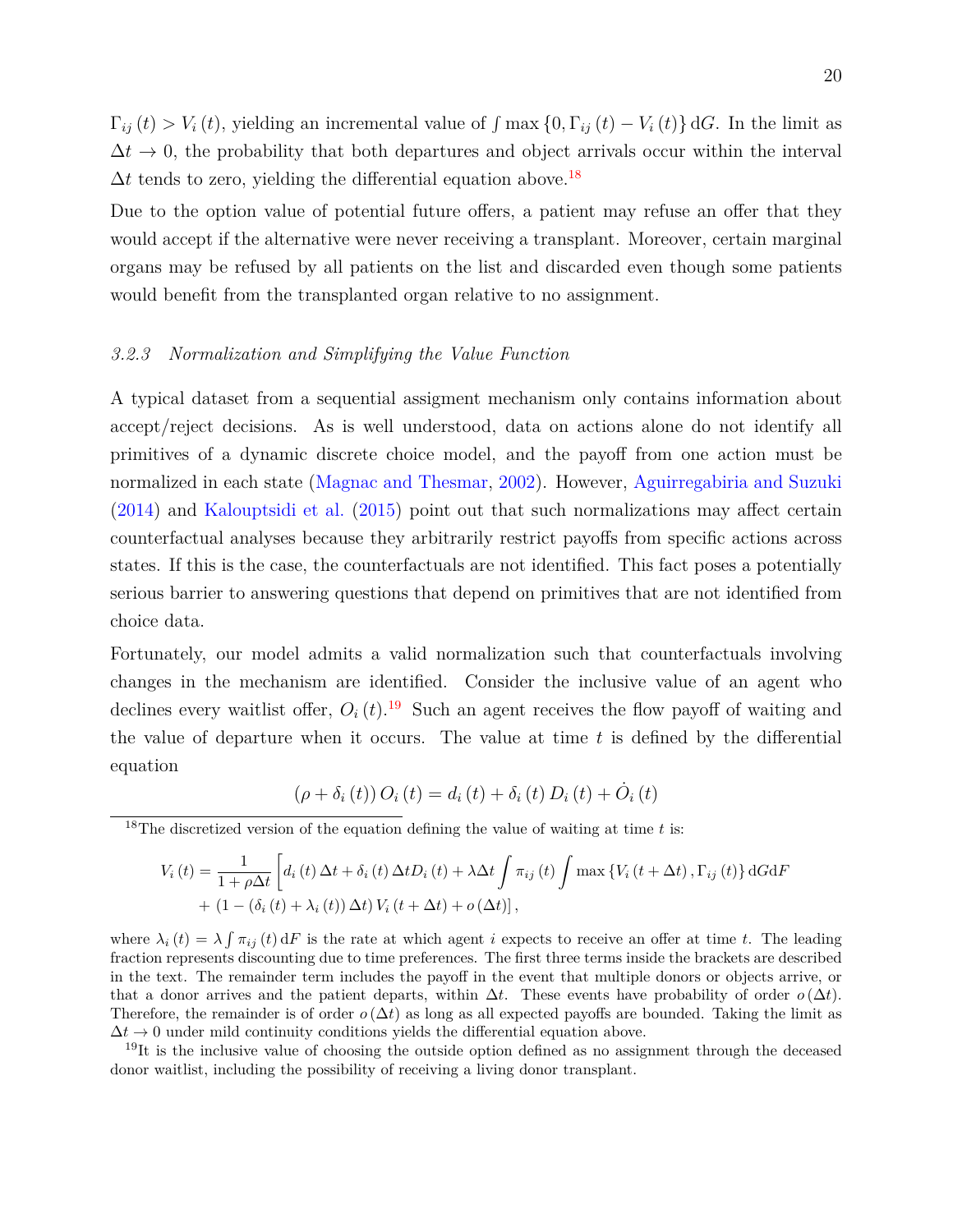and the terminal condition  $O_i(T_i) = D_i(T_i)$ . Assumptions [1\(](#page-15-0)iii) and [2\(](#page-16-3)i) together imply that  $O_i(t)$  does not depend on the mechanism. As we now show, it suffices to measure  $V_i(t)$  and  $\Gamma_{ij}(t)$  relative to  $O_i(t)$  in order to analyze optimal decisions and changes in welfare induced by offer probabilities under current and alternative mechanisms:

<span id="page-20-2"></span>**Proposition 1.** Let  $V_i(t)$  be the solution to equation [\(2\)](#page-18-1) with boundary condition  $V_i(T_i)$  =  $O_i(T_i)$ *. Suppose Assumptions*  $1 - 3$  $1 - 3$  $1 - 3$  *hold. Then (i)*  $\tilde{V}_i(t) = V_i(t) - O_i(t)$  *solves* 

$$
(\rho + \delta_i(t)) \tilde{V}_i(t) = \lambda \int \pi_{ij}(t) \int \max\left\{0, \tilde{\Gamma}_{ij}(t) - \tilde{V}_i(t)\right\} dG dF + \dot{\tilde{V}}_i(t)
$$

*with boundary condition*  $\tilde{V}_i(T_i) = 0$ , *where*  $\tilde{\Gamma}_{ij}(t) = \Gamma_{ij}(t) - O_i(t)$ , *and (ii)* for any two functions  $\pi$  and  $\pi'$ ,  $V_i(t;\pi) - V_i(t;\pi') = \tilde{V}_i(t;\pi) - \tilde{V}_i(t;\pi')$  where the parameter  $\pi$  is introduced *in the notation for clarity.*

See Appendix [A.1](#page-47-0) for the proof. This result shows that optimal decisions and several counterfactual quantities are invariant to  $O_i(t)$ . Part (i) states that the value of waiting relative to either declining every waitlist offer or accepting any given offer does not depend on the function  $O_i(t)$ . Therefore, models with different functions  $O_i(t)$  yield the same optimal decisions and are observationally equivalent. Part (ii) states that different functions  $O_i(t)$  yield the same differences in the value function between any two offer probabilities and therefore under any two mechanisms that produce these offers.

We therefore normalize  $O_i(t)$  to zero at all  $t \in [0, T_i]$ . The rest of the paper interprets  $\Gamma_{ij}(t)$ and  $V_i(t)$  as values relative to declining every waitlist offer. This normalization implies that  $d_i(t) + \delta_i(t) D_i(t) = 0$  for all *t* and that  $D_i(T_i) = 0$ . Hence, a benefit is that we no longer need to estimate the payoffs from remaining on the list or departing without an assignment because equation [\(2\)](#page-18-1) reduces to

<span id="page-20-1"></span>
$$
\left(\rho + \delta_i\left(t\right)\right) V_i\left(t\right) = \lambda \int \pi_{ij}\left(t\right) \int \max\left\{0, \Gamma_{ij}\left(t\right) - V_i\left(t\right)\right\} dG \, dF + \dot{V}_i\left(t\right). \tag{3}
$$

It will be useful to re-write this differential equation as

$$
V(t; x_i) = \int_t^{T_i} \exp(-\rho(\tau - t)) p(\tau | t; x_i)
$$

$$
\left(\lambda \int \pi(\tau; x_i, z, \eta) \int \max\{0, \Gamma(\tau, x_i, z, \eta) + \varepsilon_{ijt} - V(\tau; x_i)\} dG dF\right) d\tau, \quad (4)
$$

where

<span id="page-20-0"></span>
$$
p(\tau|t; x_i) \equiv \exp\left(-\int_t^\tau \delta(\tau'; x_i) d\tau'\right)
$$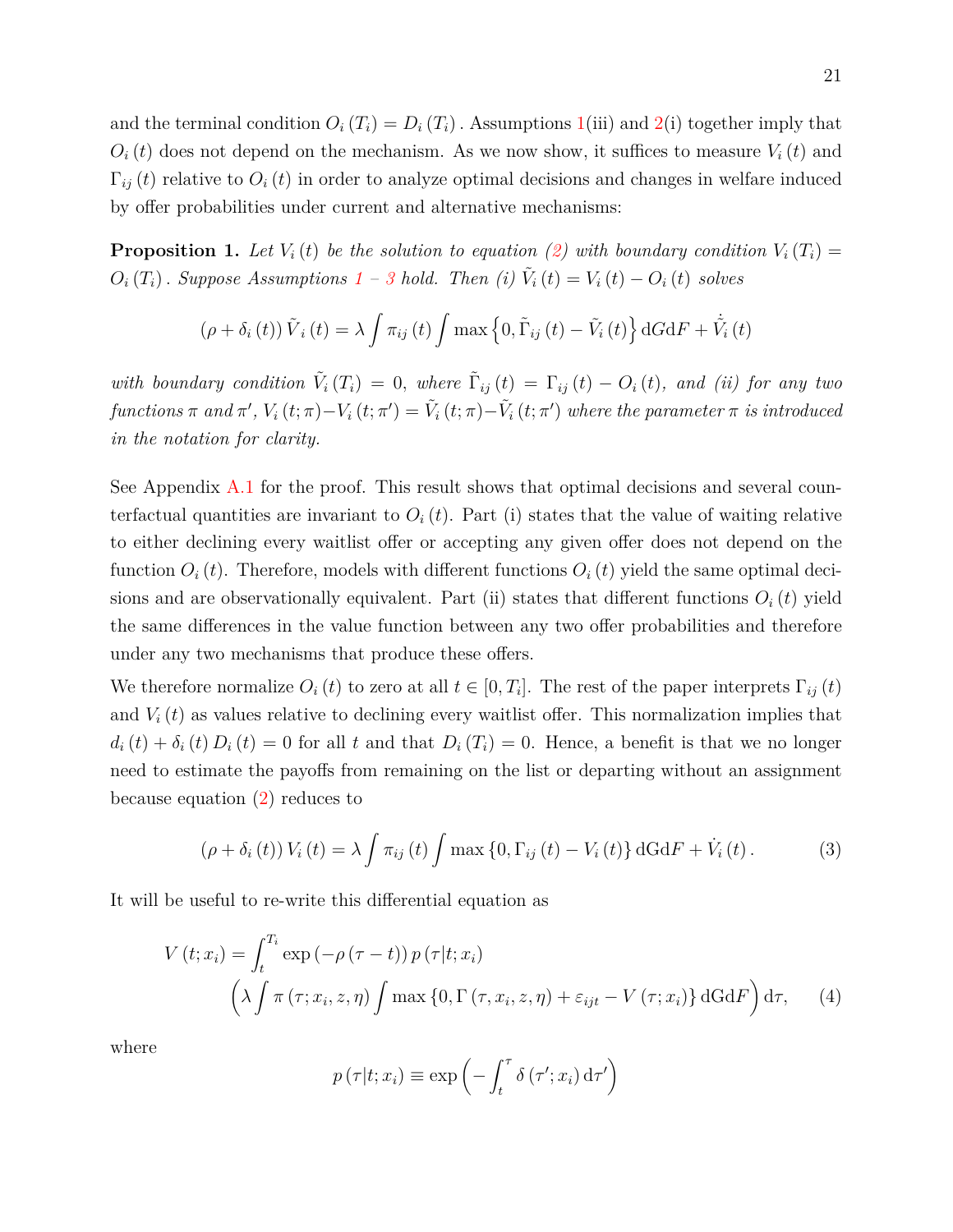is the probability that agent *i* does not exogenously depart before *τ* conditional on being on the list at *t*. We have explicitly reintroduced agent and object characteristics into the notation because this equation will form the basis of our empirical strategy. This expression uses the boundary condition  $\lim_{t\to T_i} V(t; x_i) = D_i(T_i) = O_i(T_i) = 0$  because the probability of receiving an offer after *t* vanishes as  $t \to T_i$ . A similar result holds for an alternative model that considers the limit case with  $T_i = \infty$ .

# <span id="page-21-0"></span>**4 Estimation**

The key primitives needed to predict equilibrium allocations and welfare under alternative mechanisms are the transplant values,  $\Gamma(t, x, z, \eta)$ . The challenge for estimation is that acceptance decisions in our data depend on both the value of the offered organ and the value of continuing to wait. This section begins by representing the value function and the payoff from assignment in terms of Conditional Choice Probabilities (CCPs) and then describes the estimation approach, presents the empirical specification, and discusses alternative methods.

## **4.1 A CCP Representation**

We develop a CCP representation which will allow us to estimate our model without solving the integral equation that defines the value function (equation [4\)](#page-20-0). Let  $P_{ijt} = P(t, x_i, z_j, \eta_j)$ be the conditional probability that agent *i* refuses an offer of kidney *j* given  $(t, x_i, z_j, \eta_j)$ . We will estimate the function  $P(\cdot)$  in the next section. The CCP approach is based on two key relationships:

**Proposition 2.** *Suppose Assumptions [1–](#page-15-0) [3](#page-17-2) hold. Then (i) the conditional choice probabilities are given by*

<span id="page-21-2"></span><span id="page-21-1"></span>
$$
P_{ijt} = G\left(V\left(t; x_i\right) - \Gamma\left(t, x_i, z_j, \eta_j\right)\right),\tag{5}
$$

*and (ii) there exists a known function ψ such that*

$$
\psi(P_{ijt}) = \int \max\left\{0, \Gamma(t, x_i, z_j, \eta_j) - V(t; x_i) + \varepsilon_{ijt}\right\} dG,
$$
\n(6)

 $where P_{ijt} = P(t, x_i, z_j, \eta_j) \in (0, 1).$ 

Part (i) follows from  $P_{ijt} = \mathbb{P}(V(t; x_i) > \Gamma(t, x_i, z_j, \eta_j) + \varepsilon_{ijt} | t, x_i, z_j, \eta_j)$  and G being the CDF of  $\varepsilon_{ijt}$ . Equation [\(5\)](#page-21-1) is analogous to the well-known result that CCPs are a known function of differences between choice-specific conditional value functions. Part (ii) follows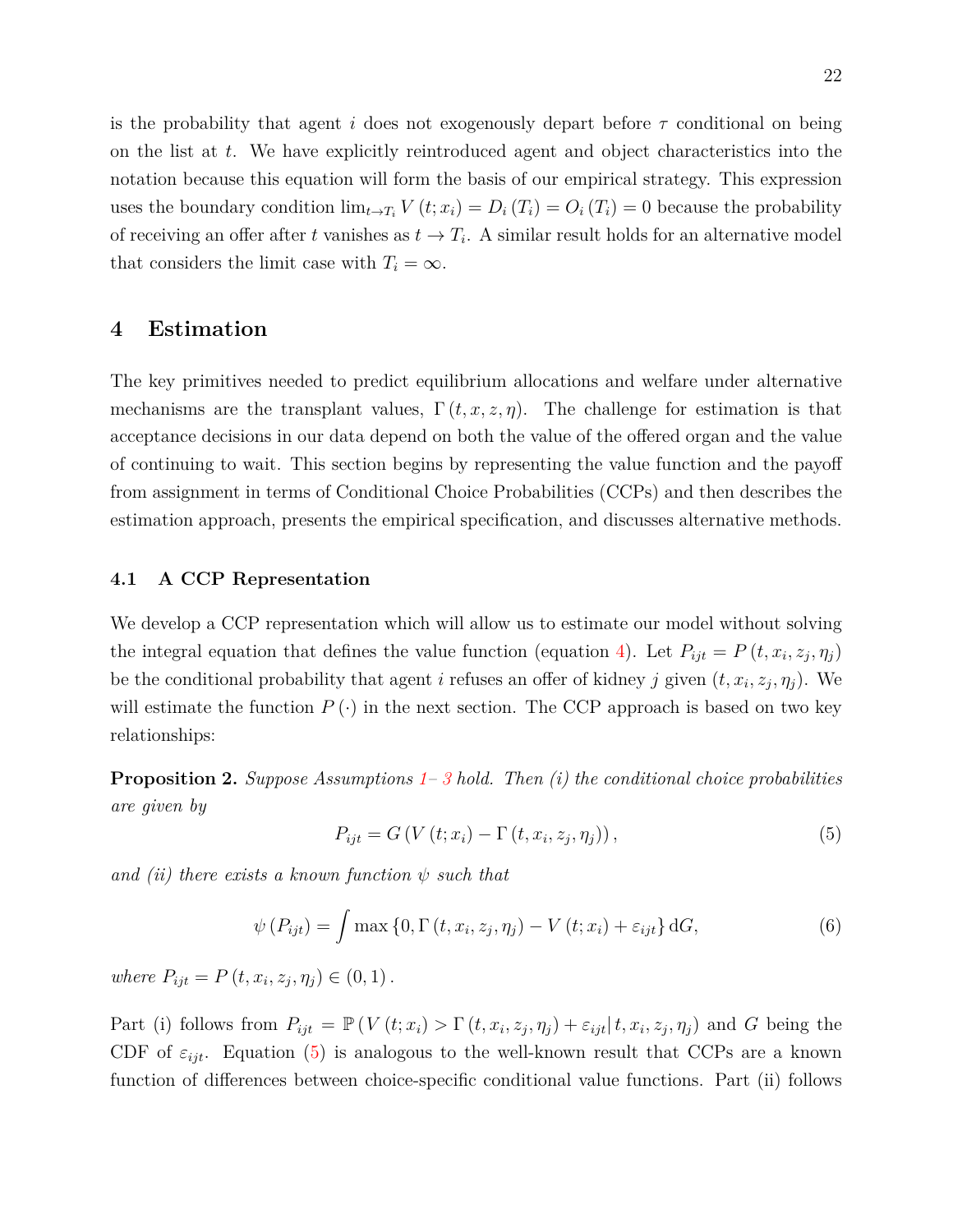from substituting  $V(t; x_i) - \Gamma(t, x_i, z_j, \eta_j) = G^{-1}(P_{ijt})$  from equation [\(5\)](#page-21-1) into equation [\(6\)](#page-21-2), which yields the function  $\psi(\cdot)$ . The result, a special case of proposition 1 in [Hotz and](#page-44-3) [Miller](#page-44-3) [\(1993\)](#page-44-3), shows that the incremental value of an offer, defined as the difference between the value of continuing to wait and the expected value from the optimal choice, is a known function of CCPs. Since our application assumes that  $G = \Phi$ , the cdf of the standard normal, we obtain the simple closed-form expression  $\psi(P) = \Phi'(\Phi^{-1}(P)) - (1 - P) \Phi^{-1}(P)$ .

These two equations can be used to re-write the primitive of interest,  $\Gamma(t, x_i, z_j, \eta_j)$ , by substituting part (ii) into the integral equation for  $V(t; x_i)$  (equation [4\)](#page-20-0):

<span id="page-22-1"></span><span id="page-22-0"></span>
$$
V(t; x_i) = \int_t^{T_i} \exp(-\rho(\tau - t)) p(\tau | t; x_i) \left(\lambda \int \pi(\tau; x_i, z, \eta) \psi(P_{ij\tau}) dF\right) d\tau.
$$
 (7)

Using this expression in conjuction with part (i), we obtain:

$$
\Gamma(t, x_i, z_j, \eta_j) = -G^{-1}(P_{ijt}) + \int_t^{T_i} \exp(-\rho(\tau - t)) p(\tau | t; x_i) \left(\lambda \int \pi(\tau; x_i, z, \eta) \psi(P_{ij\tau}) dF\right) d\tau.
$$
\n(8)

The next subsection shows how to estimate the primitives of interest,  $\Gamma(\cdot)$  and the distribution of  $\eta_j$ , using the expressions above.

## **4.2 Estimation Procedure**

We estimate the model in four steps. First, we estimate  $p(\tau|t; x_i)$  and  $\lambda$  using observed patient departures and donor arrivals, respectively. Second, we estimate conditional choice probabilities from patient accept/reject decisions. Third, we estimate the integral in equation [\(7\)](#page-22-0) using the empirical distribution of donor types and cutoff scores to estimate F and  $\pi$ . In the final step, we recover transplant values  $\Gamma(t, x, z, \eta)$  by solving for each patient's value function at each date using equation [\(8\)](#page-22-1).

As is well known, time preferences are not identified from observed choices alone in dynamic discrete choice models [\(Magnac and Thesmar,](#page-45-11) [2002\)](#page-45-11). We therefore set the discount rate *ρ* to a fixed value of 5 percent per year. Our results are robust to using an annual discount rate of 10 percent. This robustness in part arises because agents also devalue future offers due to exogenous departures. Since we estimate the departure rate  $\delta_i(t; x)$  to be 16 percent per year for the average patient, this term dominates  $\rho$  in our value function (see equation [3\)](#page-20-1).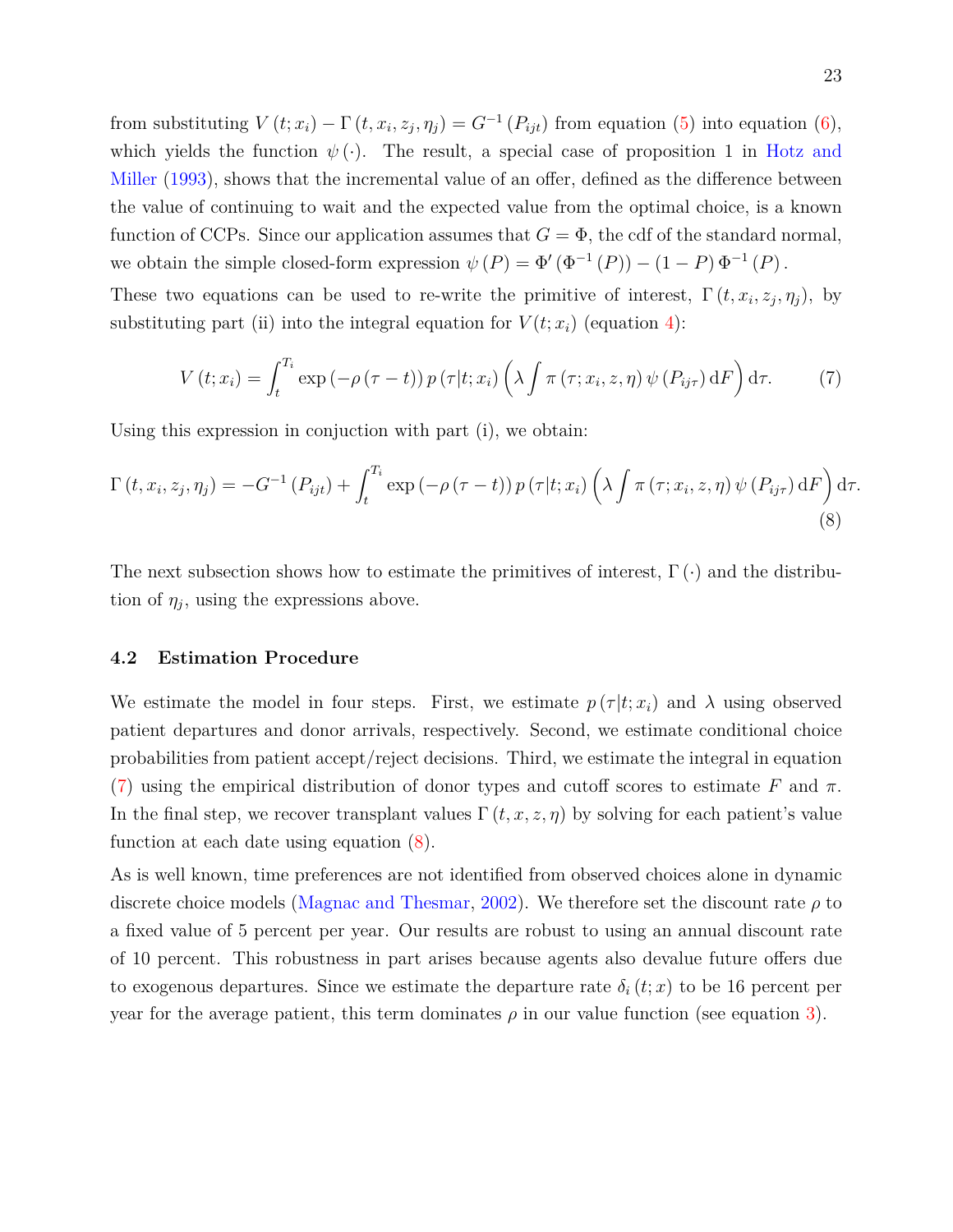#### *Step 1: Estimating Rates of Patient Departure and Donor Arrival*

Our dataset contains information on how long each patient is on the waitlist and whether departure occurred due to a transplant. Time on the list is a censored measure of the departure time without a deceased donor transplant if the patient is either transplanted with a deceased donor or still on the list at the end of the sample period. Despite censoring, these durations can be used to estimate departure rates independently of payoffs because Assumption [2](#page-16-3) implies that, conditional on patient characteristics, departure from the list prior to assignment is exogenous.

We use maximum likelihood to estimate a censored Gompertz proportional hazards model in which the rate of departure takes the form

$$
\delta(t; x_i) = \delta_1 \exp(\delta_2 t) \exp(x_i \beta), \qquad (9)
$$

where  $\delta_1$  exp ( $\delta_2 t$ ) is the baseline hazard function and  $x_i$  are observed patient covariates. This parametric form yields a simple expression for the survival function  $p(\tau|t; x_i) \equiv \exp(-\int_t^\tau \delta(\tau'; x_i) d\tau',$ which eases computation of equation [\(7\)](#page-22-0). It turns out that the estimates from this model model yield a survival curve similar to those from the semi-parametric Cox proportional hazards model.

Since donor arrivals are exogeneous, we estimate  $\lambda$  as the empirical mean arrival rate, which is the maximum likelihood estimator for a Poisson process.

## *Step 2: Estimating the CCPs,*  $P(t, x_i, z_j, \eta_j)$

Because the state space is multi-dimensional and includes continuous variables, a frequency estimator for the CCPs is infeasible. We therefore model the accept/reject decision using a flexible basis and a link function (see [Arcidiacono and Ellickson,](#page-44-12) [2011\)](#page-44-12).

Assume that  $\Gamma(\cdot)$  is additively separable in  $\eta_j$  and that  $\eta_j \sim N(0, \sigma_\eta^2)$ , with a variance to be estimated. Then, equation [\(5\)](#page-21-1) implies that the CCPs are a function of the difference  $\Delta(x_i, z_j, t) - \eta_j \equiv V(t; x_i) - \Gamma(x_i, z_j, \eta_j, t)$ . We estimate the CCPs using a flexible basis for  $\Delta(\cdot)$  and the probit link function. Specifically, we set

$$
P(t, x_i, z_j, \eta_j) = \Phi(\chi(x_i, z_j, t) \theta - \eta_j),
$$

where  $\chi(\cdot)$  is a flexible set of functions with interactions between its arguments,  $\theta$  is an unknown parameter to be estimated, and  $\Delta(\cdot) = \chi(\cdot) \theta^{20}$  $\Delta(\cdot) = \chi(\cdot) \theta^{20}$  $\Delta(\cdot) = \chi(\cdot) \theta^{20}$  Our specification of  $\chi(\cdot)$  includes

<span id="page-23-0"></span><sup>&</sup>lt;sup>20</sup>This formulation is an example of an arbitrary link function  $L^{-1}$  that need not equal the inverse CDF of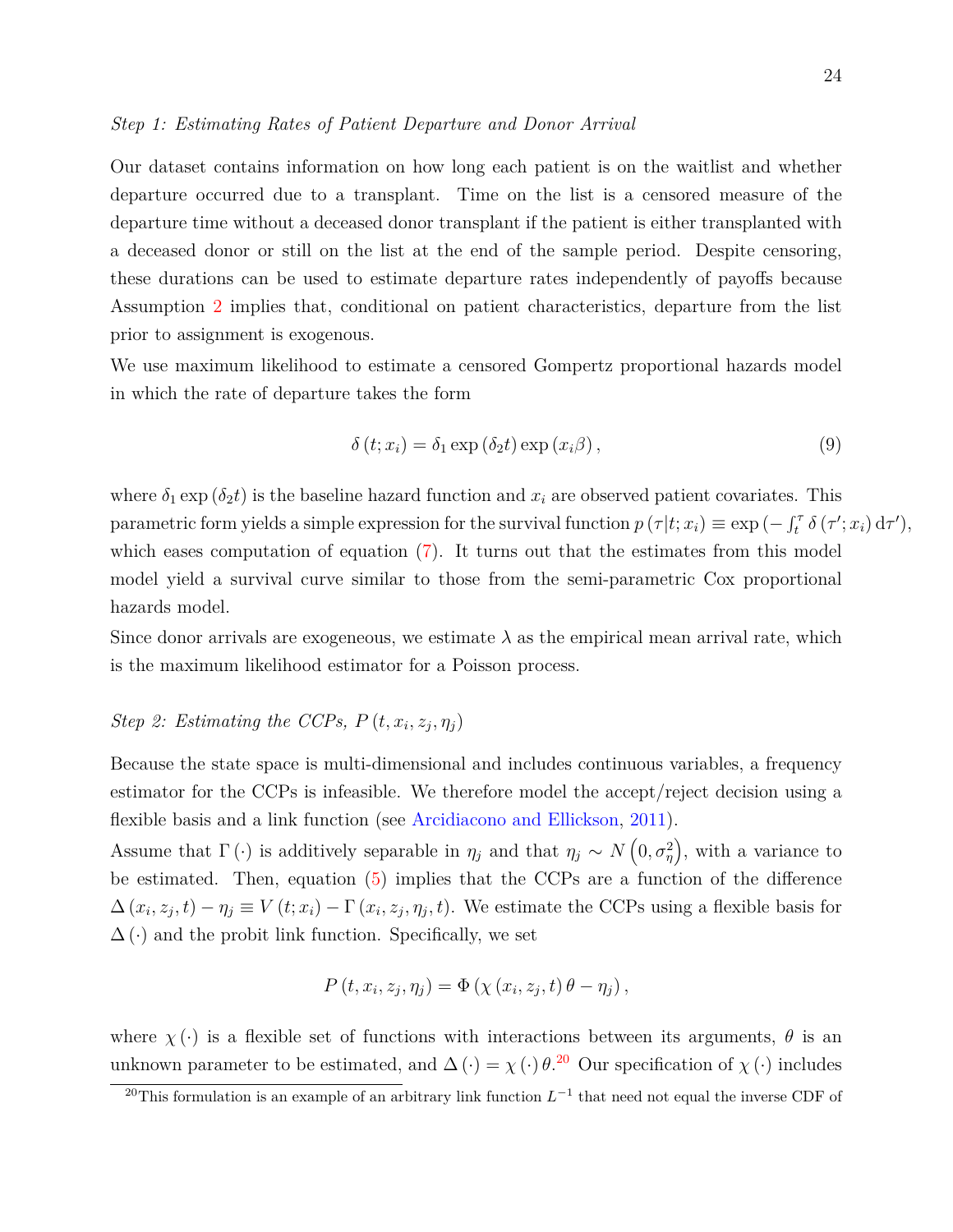Standard arguments imply the identification of these parameters. The parameter  $\theta$  is identified by the relationship between the covariates and the probability of acceptance. The variance,  $\sigma_{\eta}^2$ , of the donor-specific unobservable is identified because many donors have two offered kidneys. If  $\sigma_{\eta}^2$  is large, then conditional on the observables  $x_i$ ,  $z_j$ , and t, early acceptance of a donor's first kidney predicts that the second acceptance should soon follow. In constrast, if  $\sigma_{\eta}^2$  is small, then the position of the first acceptance should have little information about the second. The intuition is similar for the identification of measurement error models (see Kotlarski's theorem in [Rao,](#page-45-12) [1992;](#page-45-12) [Hu and Schennach,](#page-45-13) [2008\)](#page-45-13).

We estimate the parameters  $(\theta, \sigma_n)$  using a Gibbs' sampler [\(McCulloch and Rossi,](#page-45-14) [1994;](#page-45-14) [Gelman et al.,](#page-44-13) [2014\)](#page-44-13), which is asymptotically equivalent to a maximum likelihood estimator (see [van der Vaart,](#page-46-10) [2000,](#page-46-10) Theorem 10.1 (Bernstein-von-Mises)).<sup>[21](#page-24-0)</sup> This procedure is more computationally tractable than maximum likelihood for models with unobserved heterogeneity because computing the likelihood function given data on decisions and the observables  $(x_i, z_j, t)$  requires integrating over the distribution of  $\eta_j$ . The Gibbs' sampler uses data augmentation and Markov-Chain Monte Carlo sampling for this task.

## *Step 3: Estimating V* (*t*; *xi*) *using Offer Arrivals and CCPs*

Next, we use equation [\(7\)](#page-22-0) to calculate  $V(x_i; t)$  by numerically integrating the incremental value generated by offers that a patient can expect to receive in the future. This step requires us to integrate over future points in time,  $\tau$ , and future donor types  $(z, \eta)$ . We have estimated the terms  $\lambda$  and  $p(\tau|t; x_i)$  in Step 1 and have set  $\rho$  as discussed earlier.

The only remaining term in equation [\(7\)](#page-22-0) is the expected value from the arrival of a donor at time *τ* :

$$
W(x_i, \tau; \theta_0) = \int \pi(\tau; x_i, z_j, \eta_j) \psi(P_{ij\tau}) dF.
$$

Estimating this value is challenging because we observe at most one offer at time  $\tau$ , and only for patients who are on the list. Moreover, whether an offer is made to patient *i* depends on

 $\varepsilon_{ijt}$ ,  $\Phi^{-1}$ . In the general case,  $V(t; x_i) - \Gamma(x_i, z_j, \eta_j, t) = G^{-1}(L(\chi(x_i, z_j, t) \theta - \eta_j))$ , where the argument of  $G^{-1}(\cdot)$  equals  $P(t, x_i, z_j, \eta_j)$ . The remaining estimation steps can proceed exactly as described below, but with minor modifications to the expressions. We set  $L^{-1} = G^{-1}$  to simplify computation.

<span id="page-24-0"></span><sup>&</sup>lt;sup>21</sup>We obtain draws of the parameters  $\theta$  and  $\sigma_{\eta}$  from a sequence of conditional posterior distributions using a Markov chain given dispersed priors and an initial set of parameters  $(\theta^0, \sigma_\eta^0)$ . The invariant distribution of the Markov chain is the posterior given the prior and the data. Details on the implementation, including burn-in procedures and convergence diagnostics, are in Appendix [A.2.](#page-47-1)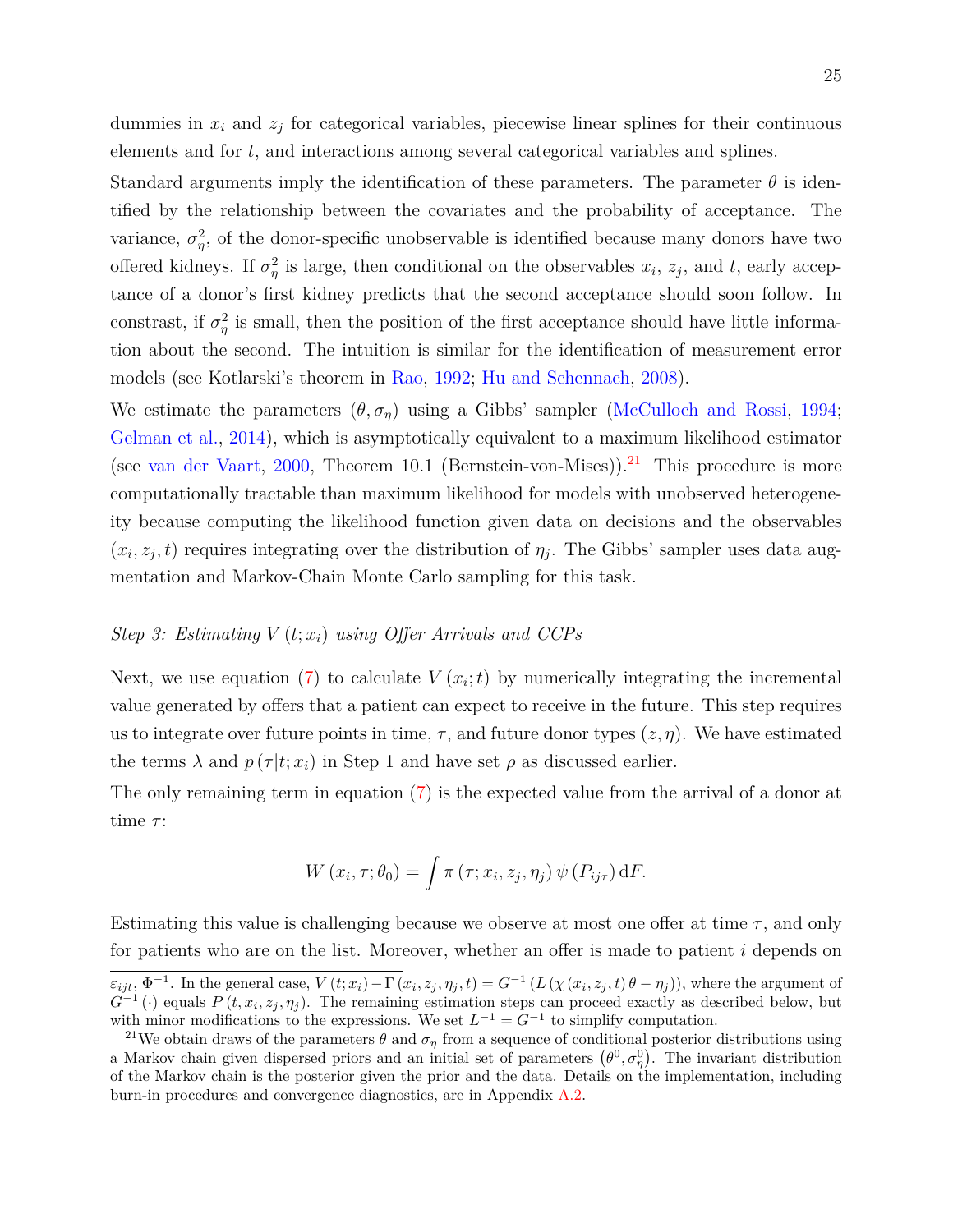the arriving donor's type, the patient's priority score, and other patients' decisions. Instead of estimating this high-dimensional object using offers received by similar patients, we directly use the properties of the mechanism and Assumption [3](#page-17-2) to make progress.

Recall that agent *i* receives an offer for object *j* if their known priority score  $s_{ij\tau}$  is at least  $s_j^*$ . Knowledge of the mechanism allows us to calculate  $s_{ij\tau}$ . Therefore, it is sufficient to characterize the joint distribution of the characteristics of the arriving donors  $(z_j, \eta_j)$  and their cutoff scores  $s_j^*$ . Formally, Assumption [3](#page-17-2) implies that we can rewrite  $\pi_{ij}(t)$  to obtain

$$
W(x_i, \tau; \theta_0) = \int \int \mathbb{P}(c_{ij} = 1 | z_j, x_i) \, 1 \left\{ s_{ij\tau} \geq s_j^* \right\} \psi(P_{ij\tau}) \, dH \left( s_j^*; z, \eta_j \right) dF
$$
  

$$
\equiv \mathbb{E} \left[ \mathbb{P}(c_{ij} = 1 | z_j, x_i) \, 1 \left\{ s_{ij\tau} \geq s_j^* \right\} \psi(P_{ij\tau}) \middle| \, x_i, \tau \right].
$$

We estimate this expectation using the observed cutoffs and characteristics of all donors in our data because their distributions are time-invariant. Specifically, we estimate  $W(x_i, \tau; \theta_0)$ using a sample analog that replaces  $\mathbb{P}(c_{ij} = 1 | z_j, x_i)$  and  $\psi(P_{ij\tau})$  with estimated quantities:

<span id="page-25-2"></span>
$$
\hat{W}(x_i, \tau; \hat{\theta}) = \frac{1}{J} \sum_{j=1}^{J} \hat{P}(c_{ij} = 1) \mathbb{1} \left\{ s_{ij\tau} \ge s_j^* \right\} \psi \left( \hat{P}_{ij\tau} \right), \tag{10}
$$

where *j* indexes a donor in our sample. The first term,  $\hat{P}(c_{ij} = 1)$ , is an estimate of  $\mathbb{P}\left(c_{ij}=1|z_j,x_i\right)$  constructed using information on donor proteins and patient immune system characteristics.<sup>[22](#page-25-0)</sup> The third term replaces  $\psi(P_{ij\tau})$  with the estimate  $\hat{P}_{ij\tau} = \Phi\left(\chi(x_i, z_j, \tau)\hat{\theta} + \eta_j\right)$ , where  $\hat{\theta}$  is the estimated parameter and  $\eta_j$  is a draw from its distribution. Because the distribution of  $s_j^*$  and  $\eta_j$  are dependent, we draw from the conditional distribution of  $\eta_j$  given the observed accept/reject decisions of all patients offered donor *j*. [23](#page-25-1)

Therefore, our estimate  $\hat{V}(t; x_i)$  is obtained by numerically integrating

$$
\exp\left(-\rho\left(\tau-t\right)\right)\hat{p}\left(\tau|t;x_i\right)\hat{W}\left(x_i,\tau;\hat{\theta}\right)
$$

over the range  $\tau \in [t, T_i]$ . Details on this procedure, including the number of points used, are

<span id="page-25-0"></span><sup>&</sup>lt;sup>22</sup>We estimate  $\mathbb{P}(c_{ij} = 1 | z_j, x_i)$  using the data on instances where a kidney was accepted but the transplant did not occur because the final crossmatch was positive.

<span id="page-25-1"></span><sup>&</sup>lt;sup>23</sup>Formally, for each *j*, we need to draw from a random variable with expectation  $\mathbb{E}\left[1\left\{s_{ij\tau}\geq s_j^*\right\}\psi(P_{ij\tau})\right]$ . For simplicity of exposition, we have dropped the term  $\mathbb{P}(c_{ij} = 1 | z_j, x_i)$  and explicit conditioning on  $(x_i, z_j, \tau)$ . Let  $\mathcal{I}_j$  denote all offers and accept/reject decisions for kidney *j*. By the law of iterated expectations,  $\mathbb{E}\left[1\left\{s_{ij\tau}\geq s_j^*\right\}\psi(P_{ij\tau})\right]=\mathbb{E}\left[\mathbb{E}\left[\psi(P_{ij\tau})|\mathcal{I}_j\right]\right]1\left\{s_{ij\tau}\geq s_j^*\right\}\right]$  because  $s_j^*$  is measurable with respect to  $\mathcal{I}_j$  and  $s_{ijt}$  is a function of  $(x_i, z_j, \tau)$ . Therefore, the random variable  $1\{s_{ij\tau} \geq s_j^*\}\psi(P_{ijt})$ , where  $\psi(P_{ij\tau}) = \psi\left(G\left(\chi(x_i, z_j, \tau)\hat{\theta} + \eta_j\right)\right)$  and  $\eta_j$  is drawn from the conditional distribution given  $\mathcal{I}_j$ , has the desired expectation.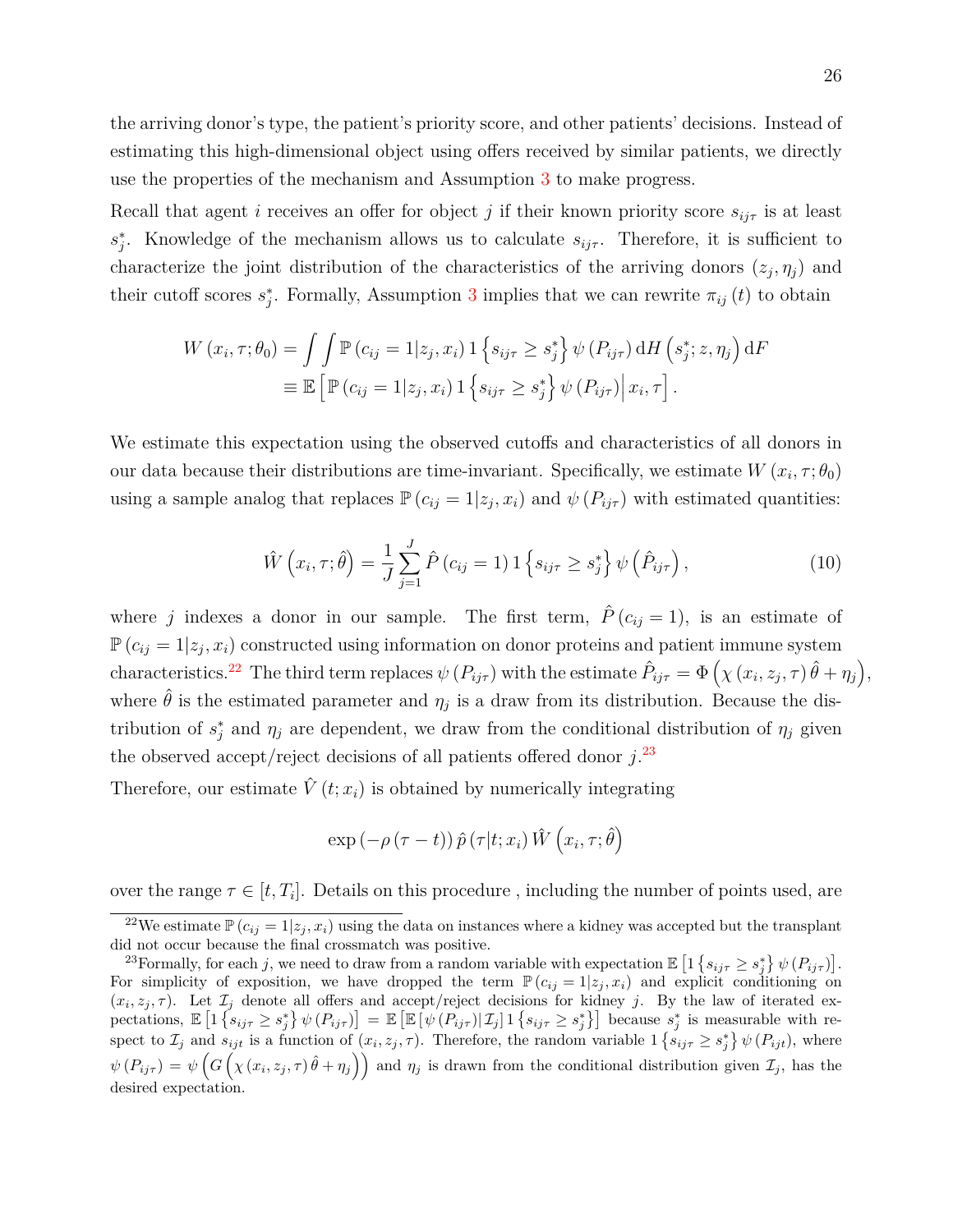provided in Appendix [A.2.](#page-47-1) Substituting  $\hat{W}(x_i, t; \hat{\theta})$  for  $W(x_i, t; \theta_0)$  is appropriate because the former is a  $\sqrt{J}$ -consistent estimator of the latter for each  $(x_i, t)$  under standard regularity conditions assuming that the dependence of future offers on current arrivals diminishes with the time horizon of the future offer. $^{24}$  $^{24}$  $^{24}$ 

## *Step 4: Estimating* Γ

Once  $\hat{V}(t; x_i)$  has been estimated, we recover  $\Gamma(\cdot)$  using equation [\(8\)](#page-22-1):

$$
\hat{\Gamma}(t, x_i, z_j, \eta_j) = \hat{V}(t; x_i) - G^{-1}(\hat{P}_{ijt}) = \hat{V}(t; x_i) - (\chi(x_i, z_j, t) \hat{\theta} - \eta_j).
$$

This quantity can be calculated for any value of  $(t, x_i, z_j, \eta_j)$  using the estimate  $\hat{\theta}$ .

## *Discussion*

It is worth discussing two decisions made in service of our goal of finding mechanisms that better target offers based on observable characteristics. First, our estimation approach is based on CCP methods instead of a full solution/nested fixed point approach [\(Miller,](#page-45-15) [1984;](#page-45-15) [Wolpin,](#page-46-11) [1984;](#page-46-11) [Pakes,](#page-45-10) [1986;](#page-45-10) [Rust,](#page-46-9) [1987\)](#page-46-9). The main advantage of a CCP approach is that it can accomodate rich observed heterogeneity while maintaining computational tractability. A full-solution approach would directly parametrize the object of interest  $\Gamma(\cdot)$  in terms of parameters  $\theta_{\Gamma}$  and compute the likelihood of accepting an offer using the implied value function. Although maximizing this likelihood yields an efficient estimator for  $\theta_{\Gamma}$ , it is burdensome when the state space is large because the value function must be computed for many values of  $\theta_{\Gamma}$ . Indeed, our state space includes the compatibility and priority score for each patient and donor using all the variables that enter the assignment mechanism. Even after the simplification afforded by Assumption [3,](#page-17-2) our preferred specification includes approximately 80 variables, many of which are continuous.

Second, our model abstracts away from patient-level unobserved heterogeneity. An extension that incorporates it would introduce three complications. First, both the departure rates  $\delta_i(t)$ and choice probabilities would ideally depend on unobserved heterogeneity and would need to be jointly estimated. Second, we would need to solve the initial conditions problem for the agents already on the waitlist at the begining of the sample. Finally, estimating dynamic models with both rich observed and unobserved heterogeneity is demanding of the data. We believe that abstracting away from patient unobserved heterogeneity still yields useful results

<span id="page-26-0"></span><sup>24</sup>Formal conditions and a proof are available upon request.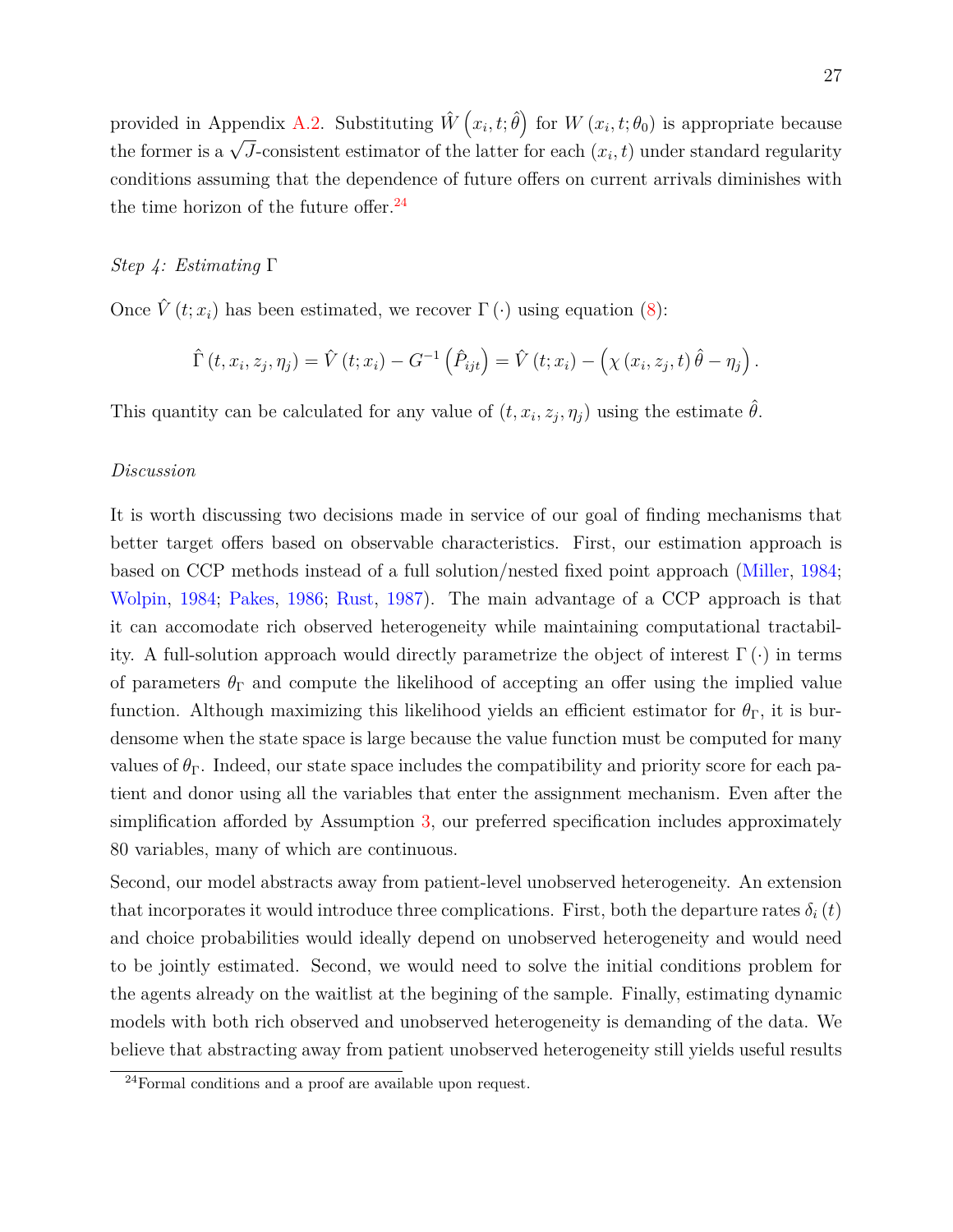because our dataset contains a rich set of patient characteristics. However, this restriction could bias our results if patients differ in ways not captured by the rich patient covariates in our data. For this reason we explored a simple specification in which a limited form of unobserved heterogeneity was included in the choice model only. This specification, presented in online appendix section [C,](#page-13-0) yields qualitatively similar counterfactual results.

## <span id="page-27-0"></span>**5 Parameter Estimates**

Our estimated models include a rich set of patient and donor observed characteristics. The baseline characteristics, linear splines, and interactions were chosen by surveying the medical literature. Specifically, we use covariate and spline specifications from KPSAM, which was used by the kidney allocation committee to predict the outcomes of various allocation systems. We also include any covariates that were part of the survival models for kidney transplant patients used in [Wolfe et al.](#page-46-12) [\(2008\)](#page-46-12).

## **5.1 Estimated CCPs and Departure Rates**

**Conditional Choice Probabilities:** We estimated three specifications for the conditional choice probability of accepting an offer. The first specification includes all of these baseline variables but not donor unobserved heterogeneity *η* or the state variable time *t*. The second specification adds donor unobserved heterogeneity, and the third specification adds waiting time interacted with a variety of characteristics. Table [5](#page-28-0) presents select parameter estimates (see table [A.3](#page-11-0) in the online appendix for the full specification).

The estimated coefficients are intuitive and robust in the last two specifications. Including donor unobserved heterogeneity influences the coefficients, especially those on donor characteristics, as can occur in a non-linear model. In all specifications, offers from donors older than 50 years of age are less likely to be accepted than offers from 35- to 50-year-old donors. We also estimate significant patient-level and match-specific heterogeneity in acceptance rates. A perfect tissue type match is very likely to be accepted, much more so than a young donor. Regional and national offers are far less likely to be accepted. Adult patients of different ages are equally likely to accept a middle-aged donor, but older patients are more likely to accept a donor who is over 50 years old. This pattern is consistent with the idea that it is more important for younger patients to obtain kidneys that are likely to function for a long time. Including donor unobserved heterogeneity and flexible waiting time controls significantly improves model fit. Specifications with donor unobserved heterogeneity best match the level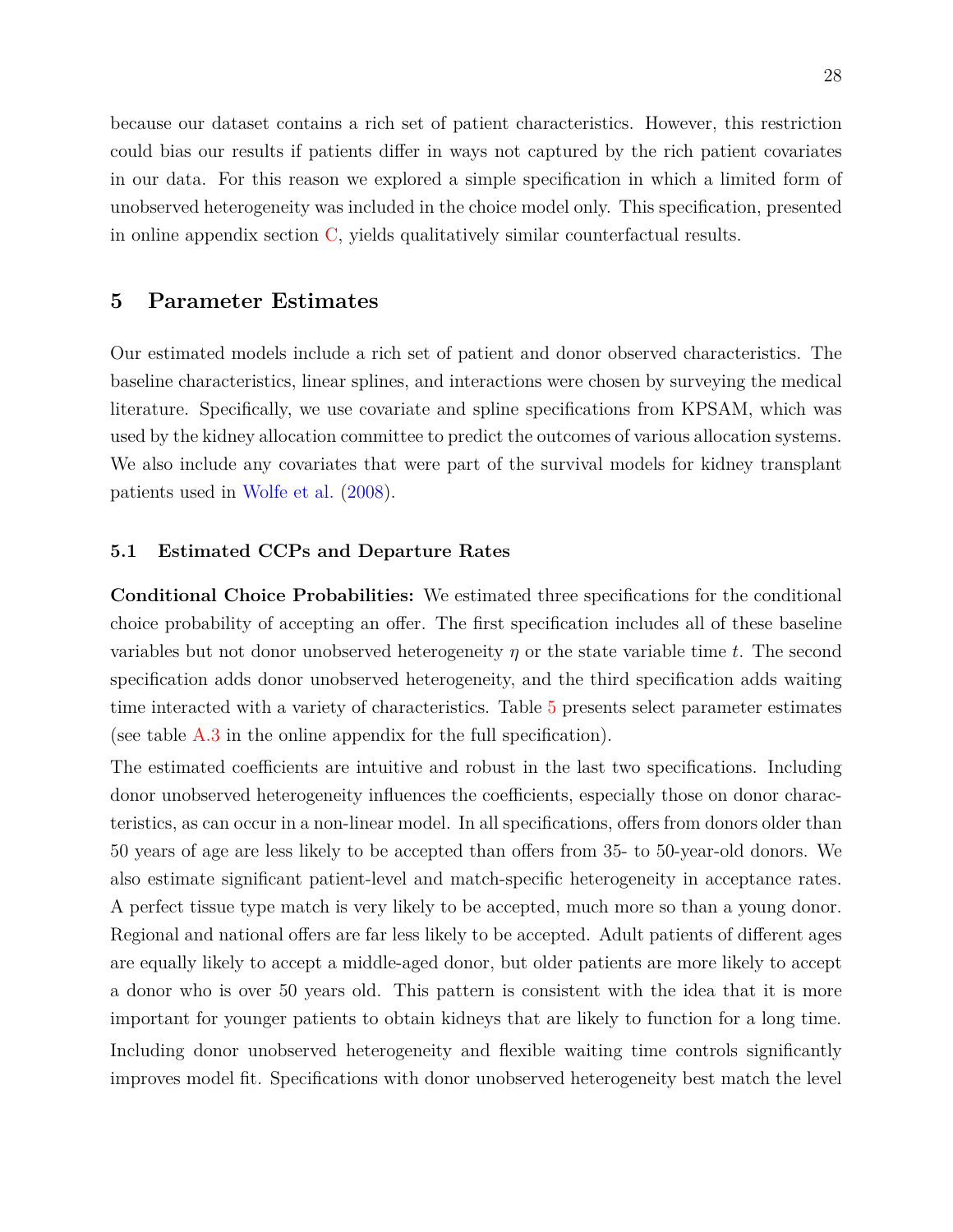<span id="page-28-0"></span>

|                                           | <b>Base Specification</b> |        | Unobserved Heterog. |        | Waiting Time + UH |        |  |
|-------------------------------------------|---------------------------|--------|---------------------|--------|-------------------|--------|--|
|                                           | (1)                       |        | (2)                 |        | (3)               |        |  |
| Calculated Panel Reactive Antibody (CPRA) | 0.60                      | (0.05) | 0.68                | (0.06) | 0.58              | (0.09) |  |
| Donor Age < 18                            | 0.27                      | (0.10) | $-0.09$             | (0.19) | $-0.04$           | (0.20) |  |
| Donor Age 18-35                           | 0.59                      | (0.12) | $-0.06$             | (0.19) | 0.02              | (0.19) |  |
| Donor Age 50+                             | $-0.83$                   | (0.16) | $-0.77$             | (0.21) | $-0.87$           | (0.22) |  |
| Expanded Criteria Donor (ECD)             | $-0.14$                   | (0.02) | $-0.53$             | (0.08) | $-0.53$           | (0.10) |  |
| Donation from Cardiac Death (DCD)         | $-0.10$                   | (0.02) | $-0.51$             | (0.06) | $-0.50$           | (0.09) |  |
| Perfect Tissue Type Match                 | 2.33                      | (0.31) | 2.92                | (0.43) | 2.89              | (0.44) |  |
| Regional Offer                            | $-1.38$                   | (0.06) | $-2.90$             | (0.19) | $-2.92$           | (0.19) |  |
| National Offer                            | $-1.54$                   | (0.04) | $-3.05$             | (0.12) | $-3.11$           | (0.11) |  |
| Patient on Dialysis at Registration       | $-0.02$                   | (0.02) | $-0.10$             | (0.02) | $-0.09$           | (0.02) |  |
| Log Waiting Time (years)                  |                           |        |                     |        | 0.09              | (0.06) |  |
| Log Waiting Time $x 1$ {Over 1 Year}      |                           |        |                     |        | $-0.15$           | (0.07) |  |
| Log Waiting Time x 1{Over 2 Years}        |                           |        |                     |        | $-0.13$           | (0.12) |  |
| Log Waiting Time x 1{Over 3 Years}        |                           |        |                     |        | 0.30              | (0.11) |  |
| Patient Age x 1{Donor Age < 18}           | $-0.01$                   | (0.00) | 0.00                | (0.00) | 0.00              | (0.00) |  |
| Patient Age x 1{Donor Age 18-35}          | $-0.02$                   | (0.00) | 0.00                | (0.01) | 0.00              | (0.01) |  |
| Patient Age x 1{Donor Age 50+}            | 0.02                      | (0.00) | 0.02                | (0.01) | 0.02              | (0.01) |  |
| Donor Unobservable Std. Dev.              |                           |        | 1.02                | (0.03) | 1.04              | (0.04) |  |
| Idiosyncratic Shock Std. Dev.             | 1.00                      |        | 1.00                |        | 1.00              |        |  |
| Acceptance Rate                           | 0.140%                    |        | 0.140%              |        | 0.140%            |        |  |
| Number of Offers                          | 2713043                   |        | 2713043             |        | 2713043           |        |  |

Table 5: Conditional Choice Probability of Acceptance (select coefficients)

Notes: Select parameter estimates for the conditional probability of accepting an offer. All variables except patient age, CPRA, and waiting time are indicators. For each specification, we simulate 200,000 draws from the Markov chain generated by the Gibbs' Sampler, burn-in the first half of the chain, and keep every tenth draw. The point estimate is the sample mean and the standard error estimate is the standard deviation of these remaining draws.

of and sharp decline in the average acceptance rate as the offer number increases (see Figure [1.](#page-29-0)a). Since undesirable organs are more likely to be offered to patients further down the list, specifications without donor unobserved heterogeneity over-predict the number of organs that are accepted in the early positions. Similarly, a flexible spline in waiting time best fits the average acceptance rates by years waited (see Figure [1.](#page-29-0)b).

Finally, we assessed whether our specification is overfit by comparing the relative meansquared error (RMSE) in our estimation sample and the first six months of 2014. As expected, the in-sample RMSE falls but the out-of-sample RMSE increases if the model is made richer (see table  $A.4$  in the online appendix for details). This pattern suggests that our specification finds a good in-sample fit without overfitting.

**Departure Rates:** We estimated patient departure models under different parametric as-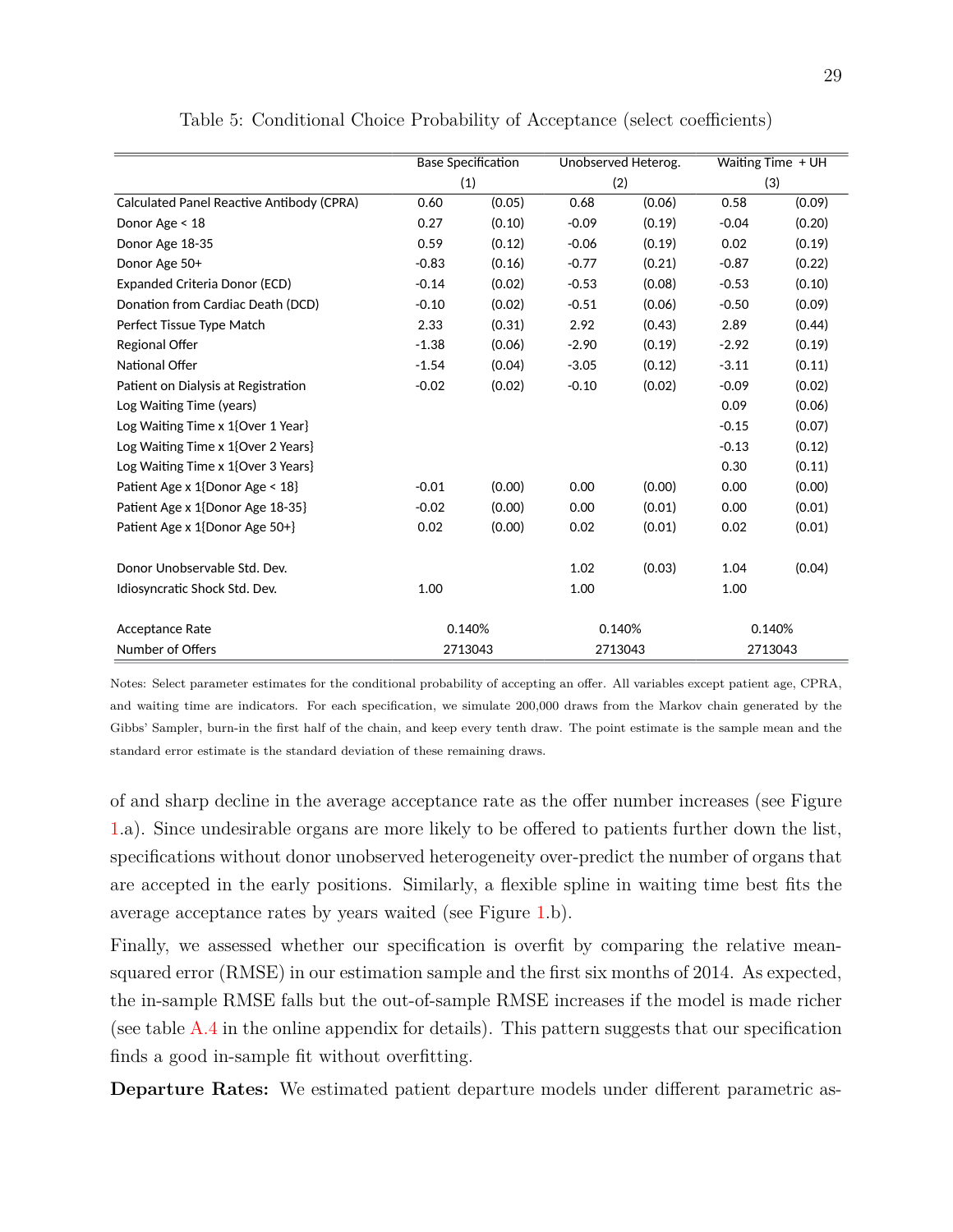

<span id="page-29-0"></span>

sumptions on the baseline hazard. These models include all patient-specific variables included in the CCP model.<sup>[25](#page-29-1)</sup> Table  $A.2$  in the online appendix presents these estimates. They reveal significant and robust heterogeneity in patient departure rates. For example, departure rates are higher for diabetic patients and for older adults. Patients with blood type A are also more likely to depart, potentially due to better chances of receiving a living donor transplant. Across specifications, we estimate an increasing baseline hazard of departure, consistent with patients becoming less healthy over time. The Gompertz hazard model results in a survival curve very similar to the Cox proportional hazards model.

For the reasons detailed above, we feel comfortable with the fit of the CCPs in the third model and the Gompertz hazard model. All results that follow use estimates from these specifications.

## <span id="page-29-2"></span>**5.2 Estimated Value of Organ Offers**

A common challenge when conducting welfare analysis in environments without money is the lack of a transferable numeraire good. We therefore introduce an interpretable measure for comparing values across agents in terms of an equivalent change in object arrival rates (supply) and use these units to describe our estimates. Our counterfactual results on patient welfare will also use these units.

Sequential assignment mechanisms can re-assign offers from some agents to others. Motivated

<span id="page-29-1"></span><sup>25</sup>The hazard model includes CPRA as a linear term, but omits a dummy for CPRA*>* 0*.*8. Because priority is discontinuous in CPRA at 0.8, acceptance behavior can be discontinuous at this point. However, departures without a transplant should not be discontinuous.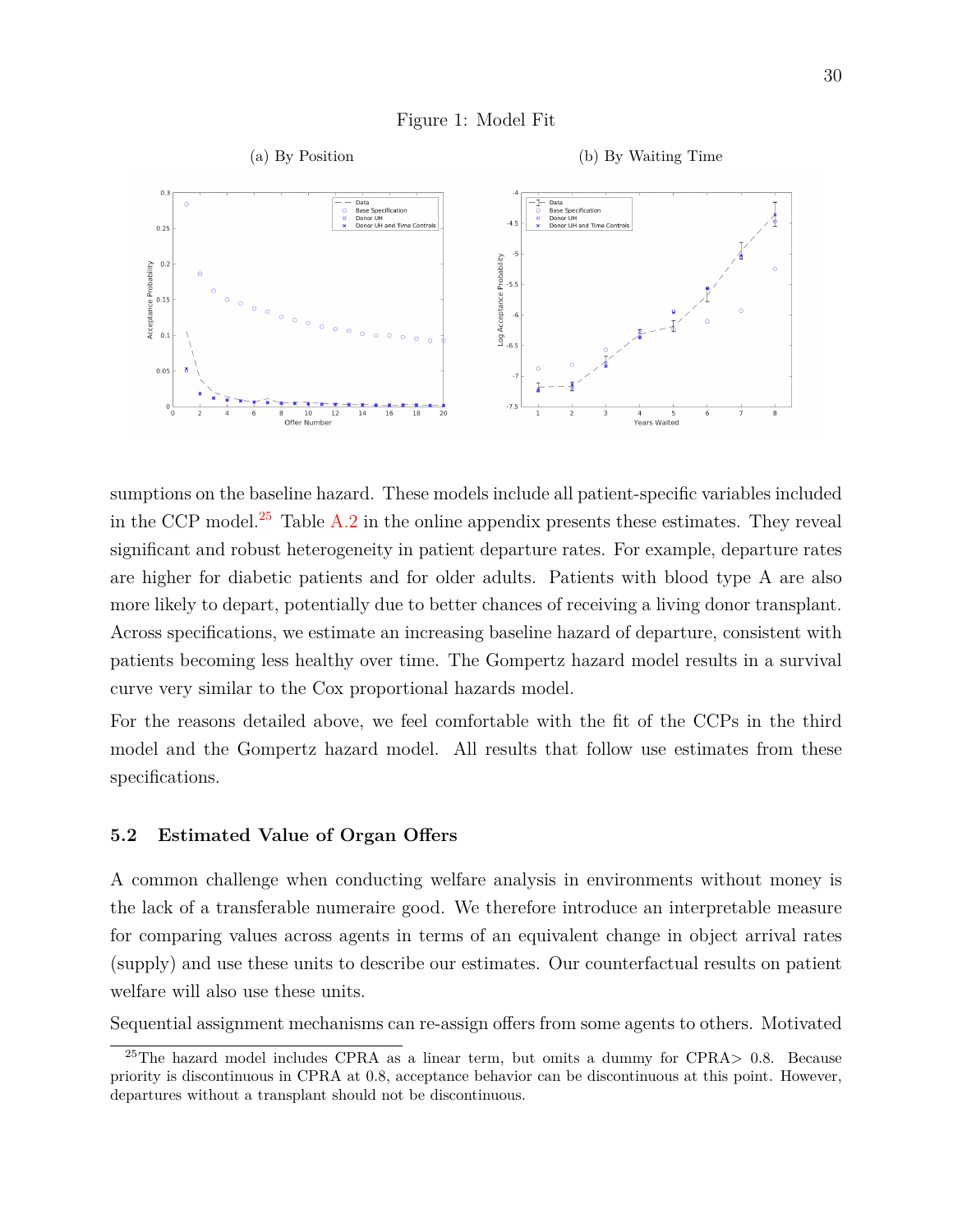by this fact, consider the proportional increase in a patient's expected value of a one-time offer of object *j* at the time of registration:

$$
EV_{ij} \equiv \frac{\int \max\left\{0, \Gamma\left(0, x_i, z_j, \eta_j\right) + \varepsilon_{ij} - V\left(0; x_i, \lambda\right)\right\} dG}{V\left(0; x_i, \lambda\right)},
$$

where the dependence of *V* on the object arrival rate  $\lambda$  is re-introduced for clarity.

Instead of a one-time offer, the same change in value can be generated by an increase in the object arrival rate  $\lambda$ . Specifically, define  $\lambda_{ij}$  such that  $V(0; x_i, \lambda_{ij}) - V(0; x_i, \lambda)$  equals the numerator of the expression above. We can rewrite  $EV_{ij}$  as

$$
EV_{ij} = \frac{V(0; x_i, \lambda_{ij}) - V(0; x_i, \lambda)}{V(0; x_i, \lambda)} \approx \frac{\lambda_{ij} - \lambda}{\lambda},
$$

where the approximation follows because  $V(t; x_i, \lambda)$  is approximately linear in  $\lambda$  (see equation [4\)](#page-20-0). This approximation is appropriate for small changes in *λ*, so that offer probabilities and acceptance decisions do not change substantially.

Therefore, the value of a one-time offer as measured by  $EV_{ij}$  is equivalent to the value of an alternative policy that is able to marginally increase the supply of objects. Aggregating this measure yields a notion of social welfare in which the planner equally values the effect of a change in donor supply on all patients. This quantity is similar in spirit to Equivalent Variation at the time of registration. Note that by definition, *EVij* is invariant to the scale of utility units across agents.

Figure [2](#page-31-0) describes our preferred estimates in these units. The plot shows how the value of an organ offer varies across specific patient and donor characteristics, holding all remaining characteristics fixed.

While all patients prefer younger donors, younger patients and patients not on dialysis at registration place a relatively higher value on younger donors. In contrast, older patients place a high value on offers from both young and old donors. These patterns are consistent with the differential life expectancy effects by age and health status of receiving a transplant from a higher-quality organ. Furthermore, because older patients receive fewer offers in the first ten positions (see table [3\)](#page-11-0), each additional offer represents a greater equivalent increase in donor supply.

<span id="page-30-0"></span>Tissue type similarity is also valuable. Organs with no DR tissue protein mismatch are equivalent to a larger increase in overall donor supply than those with mismatches. The former are less likely to induce an adverse immune response post-transplant, and therefore increase the expected life-years afforded by the transplant.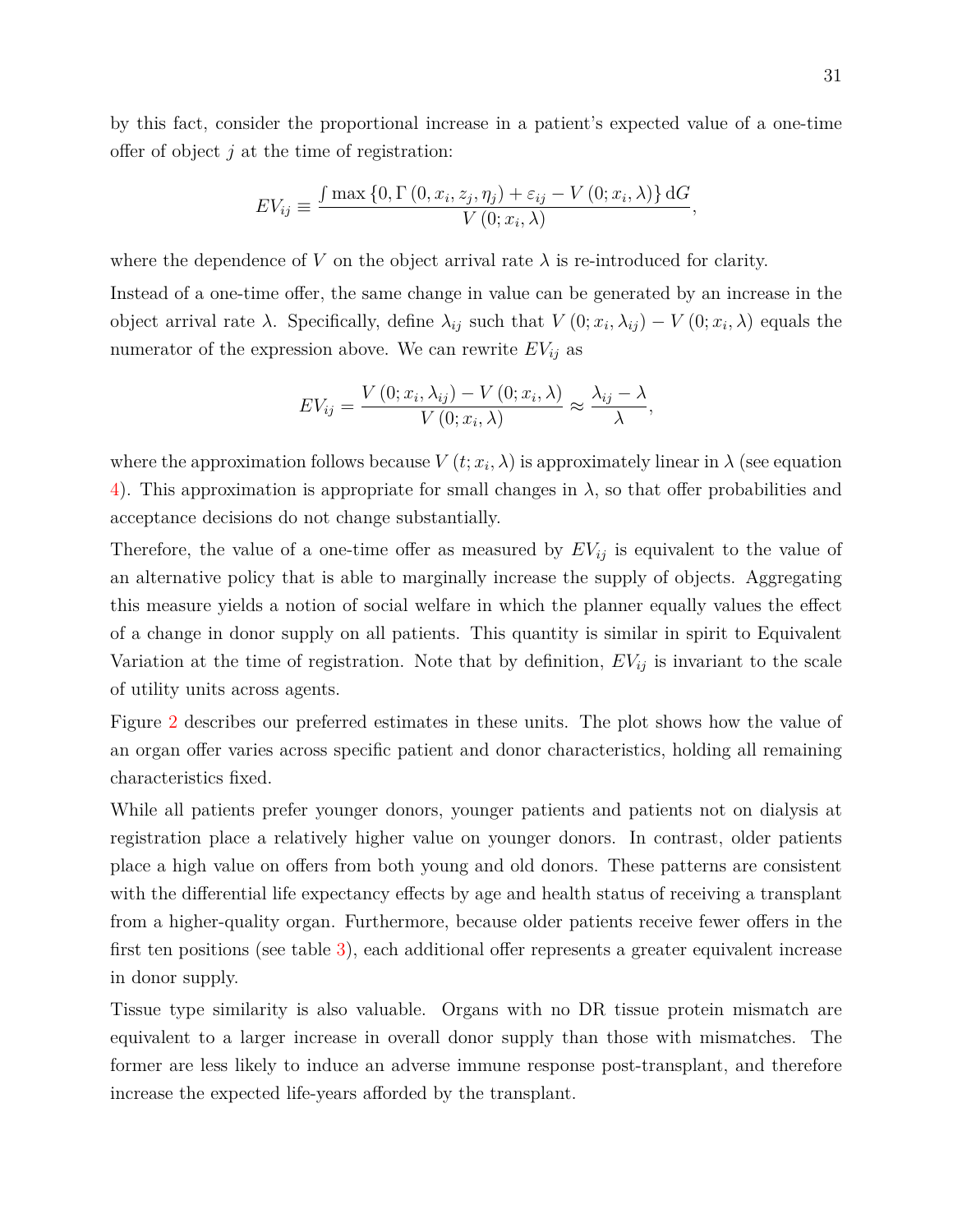<span id="page-31-0"></span>

## Figure 2: Value of an Organ Offer

Notes: Patient and donor characteristics other than those explicitly varied are set to median values from the NYRT sample. Value functions are computed at registration.

# **6 Steady State Equilibria and Welfare Comparisons**

## **6.1 Equilibrium Concept**

We now define an equilibrium concept for counterfactual analysis. Our concept describes a large pool of agents waiting for offers from an allocation mechanism that uses a scoring rule which does not depend on an agent's past decisions. The endogenous objects are the equilibrium offer probabilities, the composition of agents on the waitlist, and optimal decision rules with their associated value functions.

Agents have types  $x \in \mathcal{X}$ , and objects have types  $z \in \zeta$ , where we henceforth include the unobserved donor characteristic  $\eta$  in  $z$  for notational simplicity. In what follows, we treat  $\mathcal X$ and  $\zeta$  as finite sets. To simplify notation, albeit with a slight abuse, we replace subscripts that index individuals *i* and objects *j* with their types *x* and *z*, respectively. For instance, we write the value function as  $V_x(t)$  instead of  $V(t; x_i)$  and the scoring rule as  $s_{xz}(t)$  instead of  $s(t; x_i, z_j)$ . The notation for other quantities such as  $\pi$ ,  $\Gamma$ , and  $\delta$  is adapted analogously. Agents follow type-symmetric accept/reject strategies,  $\sigma_x : \mathbb{R} \times \mathbb{R}_+ \to \{0,1\}$ , indexed by  $x \in \mathcal{X}$ . The first domain element is the payoff of being assigned a particular object, Γ, and the second element is time waited,  $t \in \mathbb{R}_+$ . We exclude strategies that depend on richer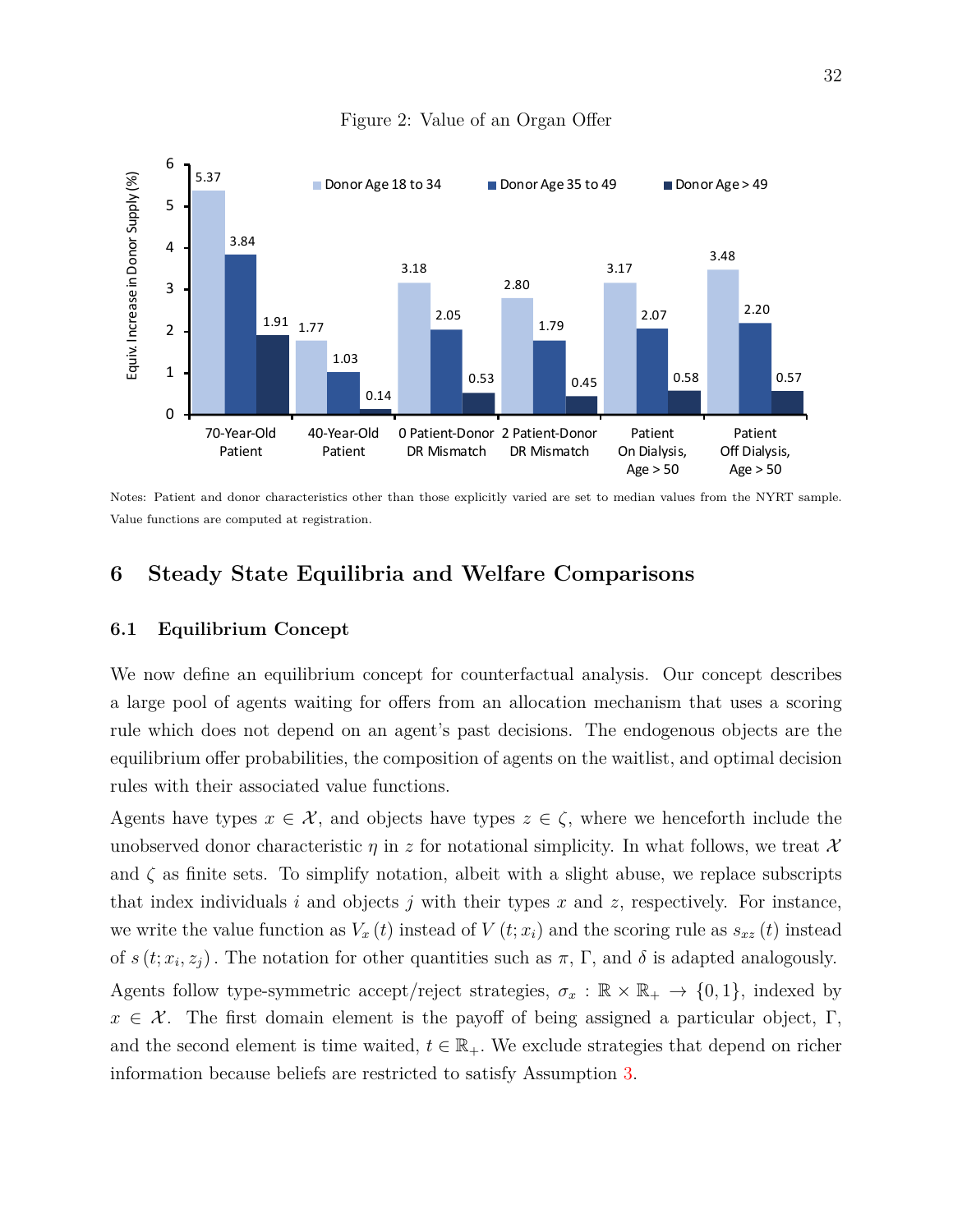We model the queue composition using a single steady state. Specifically, the queue composition is described by a probability density function, m, defined on the set  $\mathcal{X} \times [0,T]$ , where *T* is the maximum wait time. This density governs the distribution of agent types and their wait times. We write  $m_x(t)$  to denote the density evaluated at  $(x, t)$ . The queue length is denoted by *N*.

<span id="page-32-1"></span>**Definition 1.** A **steady state equilibrium** consists of an accept/reject strategy  $\sigma^*$ , beliefs  $π$ <sup>\*</sup>, a queue size *N*<sup>\*</sup>, and a probability measure *m*<sup>\*</sup> such that the following conditions hold:

1. Optimality: For each agent of type  $x \in \mathcal{X}$  and an offer with net present value  $\Gamma$ ,

$$
\sigma_x^*(\Gamma,t) = 1 \left\{ \Gamma \ge V_x(t;\pi^*) \right\},\,
$$

where  $V_x(t; \pi^*)$  is the net present value to type x of declining the object and following the strategy  $\sigma_x^*$  after *t* given  $\pi^*$ .

2. Consistent beliefs: For each  $(t, x, z)$ , the beliefs  $\pi^*(t; x, z)$  are consistent with equilibrium offer probabilities. In particular, for mechanisms that use the scoring rule *s*,

$$
\pi_{xz}^*(t) = H_z^*(s_{xz}(t)) \times \mathbb{P}(c = 1 | x, z),
$$

where  $H_z^*(s)$  is the probability that the object is available only to agents above the score *s* if  $N^*$  agents are drawn iid from  $m^*$ , and they follow strategy  $\sigma^*$ .<sup>[26](#page-32-0)</sup>

3. Steady state detailed balance condition: For each  $x \in \mathcal{X}$ ,  $m_x^*(t)$  and  $N^*$  satisfy

$$
\dot{m}_x(t) = -m_x(t) \kappa_x(t) \text{ and } m_x(0) = \frac{\gamma_x}{N^*},
$$

where  $\gamma_x$  is the arrival rate of type *x* agents,  $\kappa_x(t)$  is the equilibrium departure rate of a type *x* agent at waiting time *t*, and  $m^*$  is a density:  $\sum_{x \in \mathcal{X}} \int_0^T m_x(\tau) d\tau = 1$ .

The first condition states that each agent makes optimal decisions at each point in time given their beliefs. The value of declining an offer is given by the Hamilton-Jacobi-Bellman equation defined in Section [3.2.](#page-16-0) The second condition imposes that agents have correct beliefs about offer probabilities, which are determined by the steady state distribution of cutoff scores  $H_z^*$ that arises when agents use strategies  $\sigma^*$  and  $N^*$  agents are drawn from a distribution with

<span id="page-32-0"></span><sup>&</sup>lt;sup>26</sup>We do not restrict the queue length  $N^*$  to be an integer and draw the  $(N^* + 1)$ -st agent with probability  $N^* - |N^*|$ .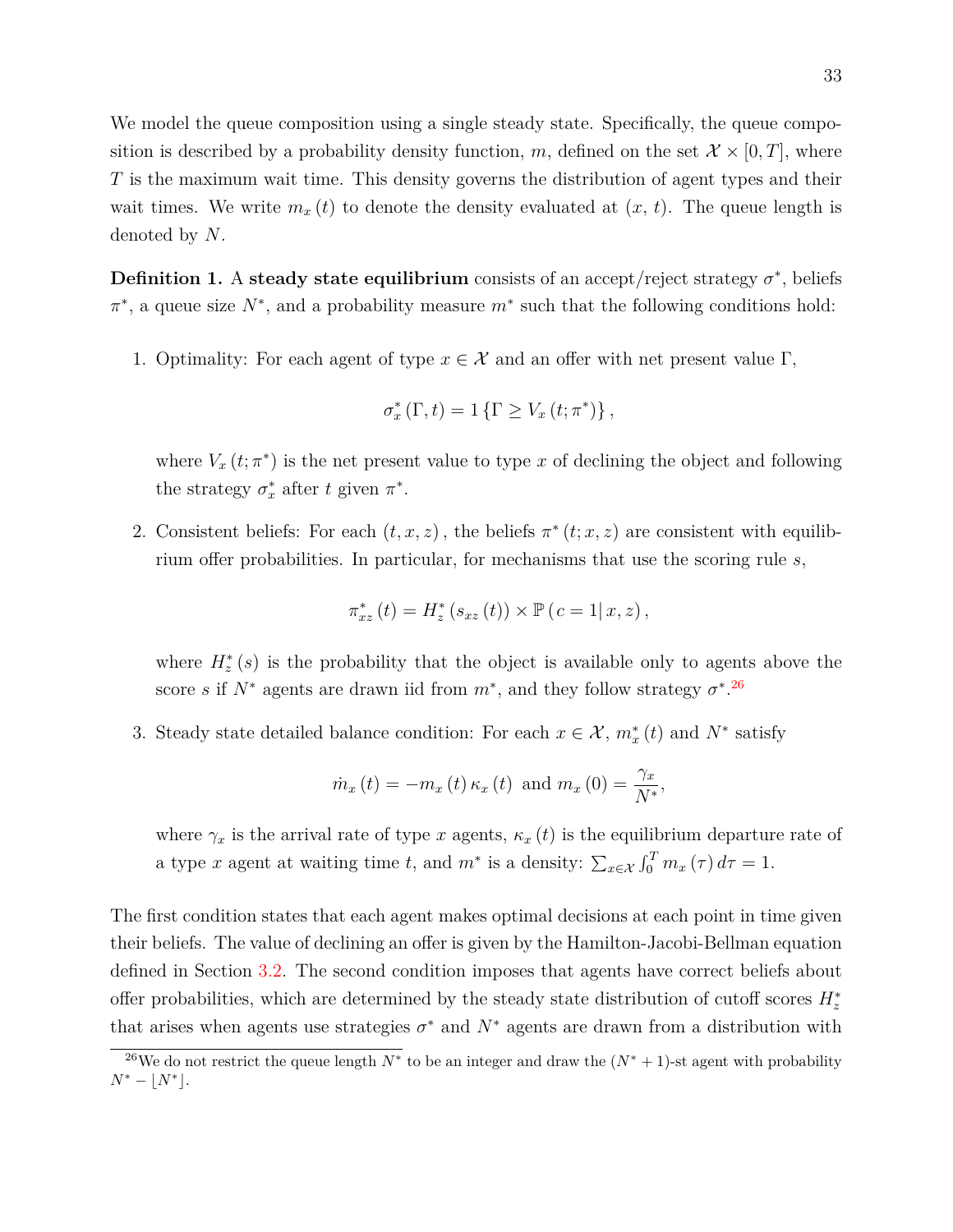density  $m<sup>∗</sup>$ . The final condition determines the distribution of waiting agents' characteristics. The left-hand side is the derivative of the density of type *x* agents who have waited *t* years, and the right-hand side is the rate at which such an agent departs multiplied by the density of the type. Departures occur for both exogenous reasons and because agents are removed from the list once they are assigned; that is,  $\kappa_x(t)$  is the sum of  $\delta_x(t)$  and the rate at which an agent of type x is assigned at time t given the strategy  $\sigma^*$  and the offer probabilities  $\pi^*$ . This equilibrium concept abstracts away from transitional dynamics in the size and composition of the queue. An alternative approach would be to assume that the queue length and composition follow a Markov process. However, this process is high-dimensional and would make the counterfactual exercises computationally intractable. We expect that our equilibrium concept will be a good approximation to the behavior of such a system. For example, part 3 sets  $N^*$  to be the expected queue length. A law of large numbers can be used to show that, in a long queue, the stationary distribution of the queue length concentrates mass on *N*<sup>∗</sup> (details available on request).

We compute steady state equilibria using an algorithm that iterates between computing the value function, optimal decisions, and the steady state waitlist composition. A detailed description of the procedure is provided in section [B.1](#page-5-2) of the online appendix. To keep the computational burden manageable, the results we present below are based on a type space given by a random sample of 300 patients and 500 donors drawn from our dataset and a discrete grid for time. Our results are not sensitive to varying these parameters.

We prove the existence of a steady state equilibrium for sequential assignment mechanisms that use a priority score in Theorem [1](#page-0-0) of online appendix section [D.](#page-21-0) The challenge in showing existence arises because the strategies, beliefs, and the queue composition are functions of time, which is a continuous variable. We use the Brower-Schauder-Tychonoff fixed point theorem for general Banach spaces to prove existence. The primary assumptions are technical regularity conditions imposing bounds and Lipschitz continuity on primitive objects. The main substantive condition is that the set of scores used in the mechanism is finite. Our results do not rule out multiplicity of equilibria. However, we did not find multiple equilibria for the mechanisms and the main specification described below.<sup>[27](#page-33-0)</sup>

<span id="page-33-0"></span><sup>&</sup>lt;sup>27</sup>We checked for multiplicity by varying starting values, damping the updates in each iteration, and switching the sequence in which value functions and queue composition are updated.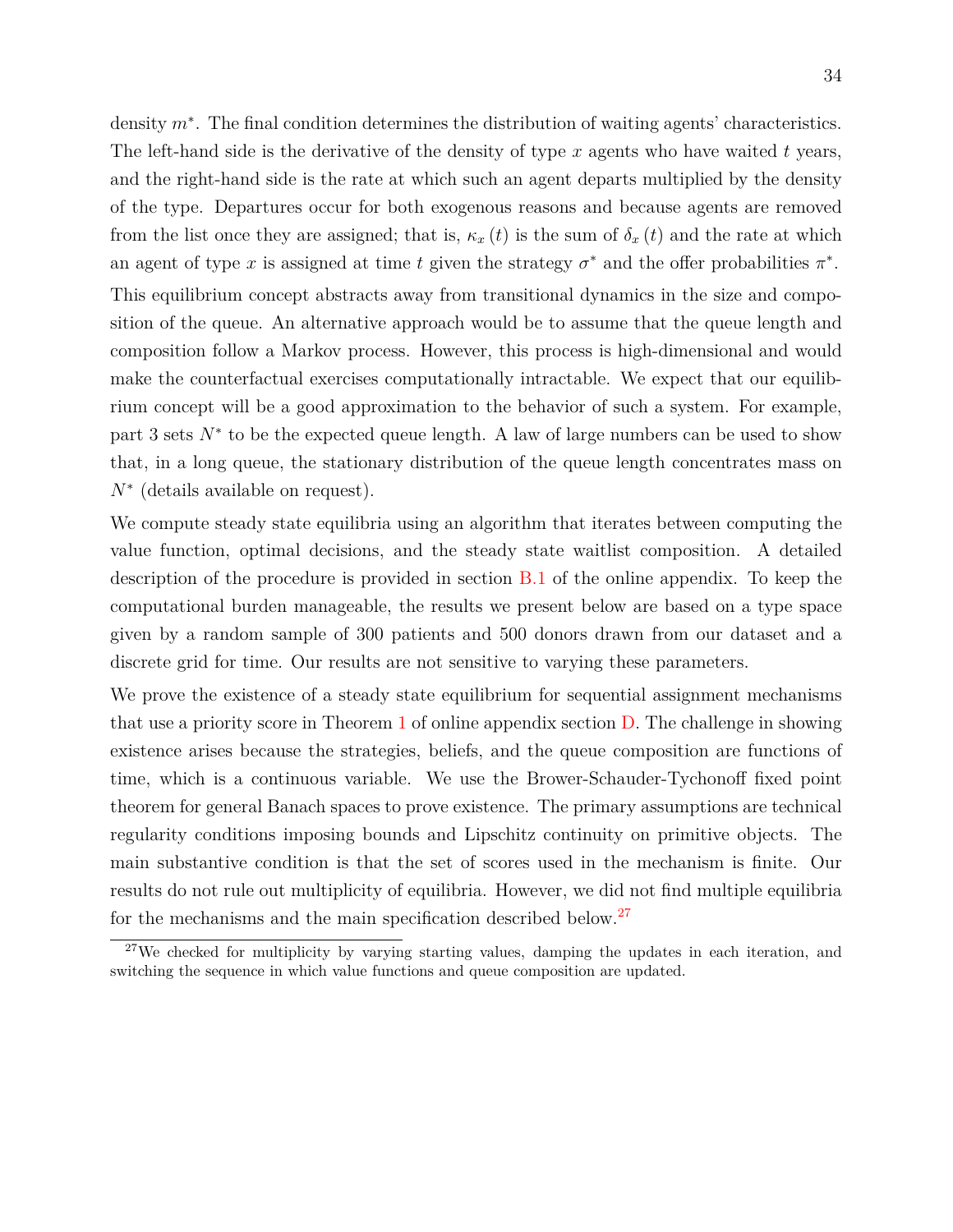#### **6.2 Welfare Comparisons**

Given a mechanism  $\mathcal M$  and a donor arrival rate  $\lambda$ , the **steady state value** of assignments to an agent of type *x* is:

$$
\bar{V}_x^{\mathcal{M}}\left(\lambda\right) = \frac{\gamma_x}{\rho} V_x^{\mathcal{M}}\left(0;\lambda\right) + \int_0^T N^* m_x^*\left(\tau\right) V_x^{\mathcal{M}}\left(\tau;\lambda\right) d\tau. \tag{11}
$$

The first term represents the discounted value of all type *x* agents that arrive on the waitlist. The second term represents the value of all agents on the waitlist in steady state. Their sum equals the value of a social planner who considers the net present value of payoffs generated by assignments to type  $x$  agents for a system in steady state.<sup>[28](#page-34-1)</sup>

Let  $\mathcal{M}^0$  be the baseline mechanism used during our sample period and  $\lambda^0$  be the baseline donor arrival rate. For any mechanism  $\mathcal{M}$ , let the equivalent donor arrival rate for type x agents,  $\lambda_x(\mathcal{M})$ , be the solution to the equation  $\bar{V}_x^{\mathcal{M}}(\lambda^0) = \bar{V}_x^{\mathcal{M}^0}(\lambda_x(\mathcal{M}))$ . As discussed in Section [5.2,](#page-29-2) we can express a change in the value function for type *x* as an equivalent change in the donor arrival rate:

$$
EV_x \left( \mathcal{M} \right) = \frac{\bar{V}_x^{\mathcal{M}} \left( \lambda^0 \right) - \bar{V}_x^{\mathcal{M}^0} \left( \lambda^0 \right)}{\bar{V}_x^{\mathcal{M}^0} \left( \lambda^0 \right)} \approx \frac{\lambda_x \left( \mathcal{M} \right) - \lambda^0}{\lambda^0}.
$$

This type-specific measure describes the welfare effects for each patient in terms of an alternative policy that keeps the mechanism fixed but is able to increase (or decrease) organ donation rates. Averaging  $EV_x(\mathcal{M})$  across patients equally values an equivalent change in donor arrival rates for different patient types. Our results will also report effects on key subgroups so that the reader may consider alternative aggregates.

# <span id="page-34-0"></span>**7 Evaluating Design Trade-Offs**

The U.S. government charged the OPTN Kidney Transplantation Committee with reforming the system used prior to 2014. The stated goals were to find mechanisms that provided equitable outcomes for patients, efficiently allocated available organs, and minimized organ waste. Motivated by these goals, this section begins by comparing previously used mechanisms to benchmark mechanisms, before moving to optimal mechanisms and discussing the

<span id="page-34-1"></span><sup>28</sup>Because this measure considers assignments in steady state, it ignores the payoffs to agents during the transition following a change in the mechanism. Analyzing this process requires modeling agent expectations and decisions during the transition, a task that is beyond the scope of this paper. The bias due to abstracting away from transition dynamics is small if the adjustment to the new steady state is quick.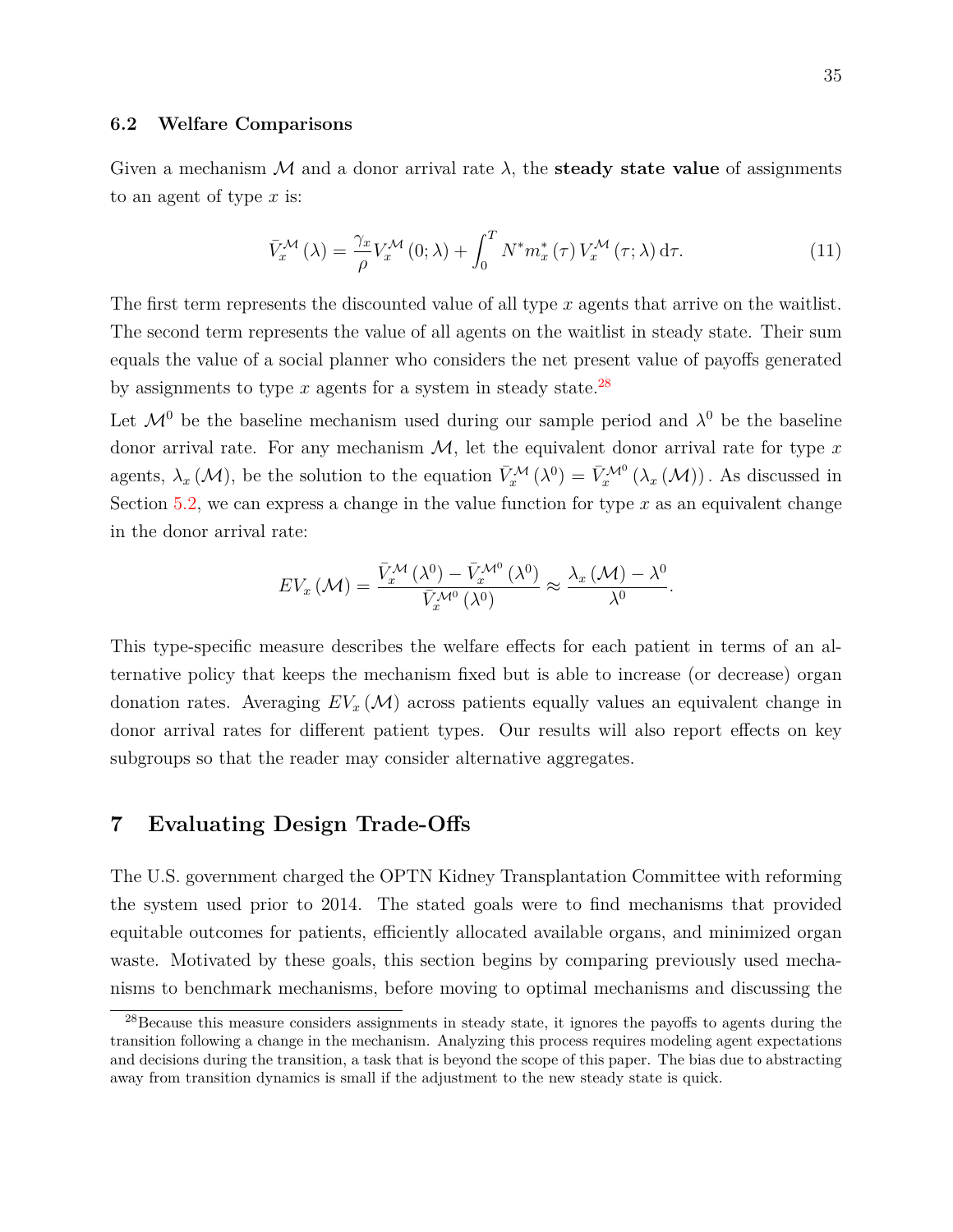sources of gains we identify. Consistent with our sample definition, the results below change the mechanism for all donors offered to patients in NYRT.<sup>[29](#page-35-0)</sup>

The qualitative results described below are robust to four variations: first, to introducing a limited form of patient unobserved heterogeneity; second, to changing the annual discount factor to 10 percent; third, to varying the sample and number of patient and donor types; and fourth, to removing the limit on the number of offers that can be made (see online appendix section [C\)](#page-13-0). The last exercise suggests that being able to offer organs to more patients does not obviate the improvements we identify below.

## **7.1 The 2014 Reform vs Benchmark Mechanisms**

This section compares the mechanisms used prior to 2014 to the re-designed mechanism and two benchmarks from the theoretical literature.

- **Post-2014:** The kidney allocation mechanism adopted in December 2014 awards greater priority to very high CPRA patients and prioritizes healthier patients for higher quality donors. Since high CPRA patients have few transplant opportunities, increasing their priority could yield more equitable outcomes. The second change offers highquality kidneys to patients likely to benefit from them most.
- **First Come, First Served (FCFS):** This mechanism offers objects to agents in the order they joined the waitlist. In addition to being transparent and procedurally fair, FCFS has attractive efficiency properties: [Bloch and Cantala](#page-44-1) [\(2017\)](#page-44-1) show that it maximizes agent welfare when values for an object are drawn i.i.d. across agents. This result is driven by the fact that FCFS incentivizes agents to be selective and only accept objects with high match-specific values. We approximate FCFS by finely discretizing time on a grid  $t_0, t_1, \ldots, t_L$  and set  $s_{xz}(t) = l$  if  $t \in [t_{l-1}, t_l)$ .
- **Last Come, First Served (LCFS):** This mechanism offers objects to agents in reverse order of joining the waitlist. It provides strong incentives to accept an offer because agents are demoted if other agents arrive in the future. Lower selectivity can reduce discards if the number of offers that can be made is limited. Moreover, LCFS maximizes welfare if objects are vertically differentiated in quality and preferences are homogeneous because social welfare depends only on the fraction of objects allocated

<span id="page-35-0"></span><sup>&</sup>lt;sup>29</sup>Evaluating a nationwide change is burdensome due to the patchwork of variants on points used in approximately half the states. To simplify this task, we keep the system used to prioritize patients from the rest of the United States fixed to the pre-2014 system. We also assume that acceptance decisions by patients from the rest of the US, which govern offers for non-local donors to patients in NYRT, remains fixed.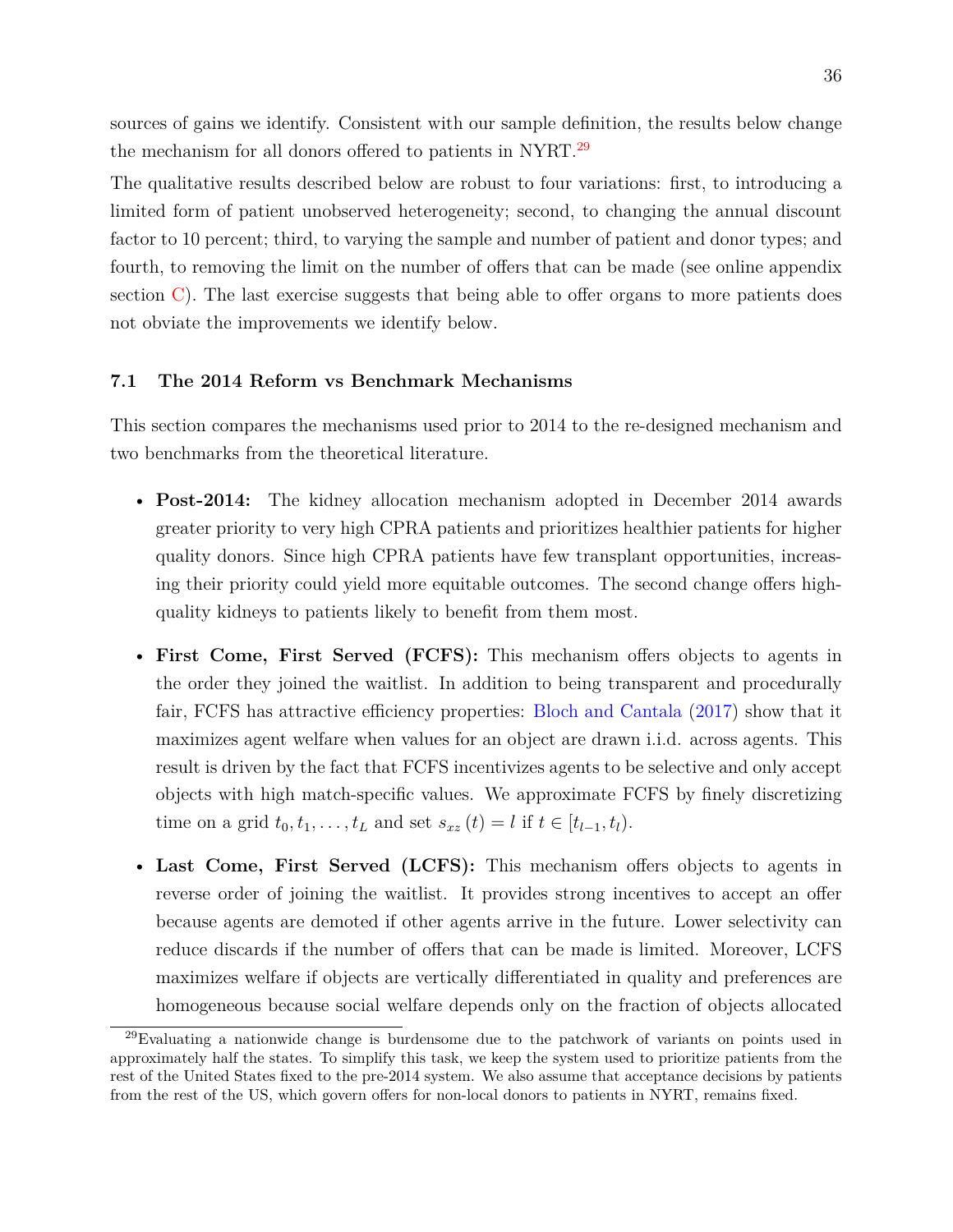[\(Su and Zenios,](#page-46-1) [2004\)](#page-46-1). We approximate LCFS by finely discretizing time on a grid  $t_0, t_1, \ldots, t_L$  and set  $s_{xz}(t) = L - l$  if  $t \in [t_{l-1}, t_l)$ .

Our analysis shows that these theoretical and practical recommendations can either increase welfare or reduce organ discard rates, but not both (Figure [3\)](#page-36-0). Both the pre- and post-2014 mechanisms are very similar to FCFS in terms of average patient welfare and organ discard rates. Although not reported, our results indicate that the 2014 reforms primarily resulted in redistribution towards younger and more highly sensitized patients. Unlike these three mechanisms, LCFS substantially reduces organ discard rates at the cost of lower welfare.<sup>[30](#page-36-1)</sup>

Figure 3: Welfare and Organ Utilization under Alternative Mechanisms

<span id="page-36-0"></span>

Notes: Results are reported relative to pre-2014 priorities and based on each mechanism's steady state equilibrium. The reduction in fraction discarded is defined as the change in the number of kidneys rejected by all NYRT patients to whom the organ was offered.

The welfare effects of these mechanisms are consistent with predicted effects on the waitlist and the types of donors transplanted. Table [6,](#page-37-0) Panel A shows that waiting times, queue lengths, and the quality of the average transplanted donor are similar across the first three

<span id="page-36-1"></span><sup>&</sup>lt;sup>30</sup>This measure ignores transplantation's potential effects on healthcare costs that are not internalized by patients and doctors. A social planner who places weight on these costs may further favor mechanisms that reduce discards.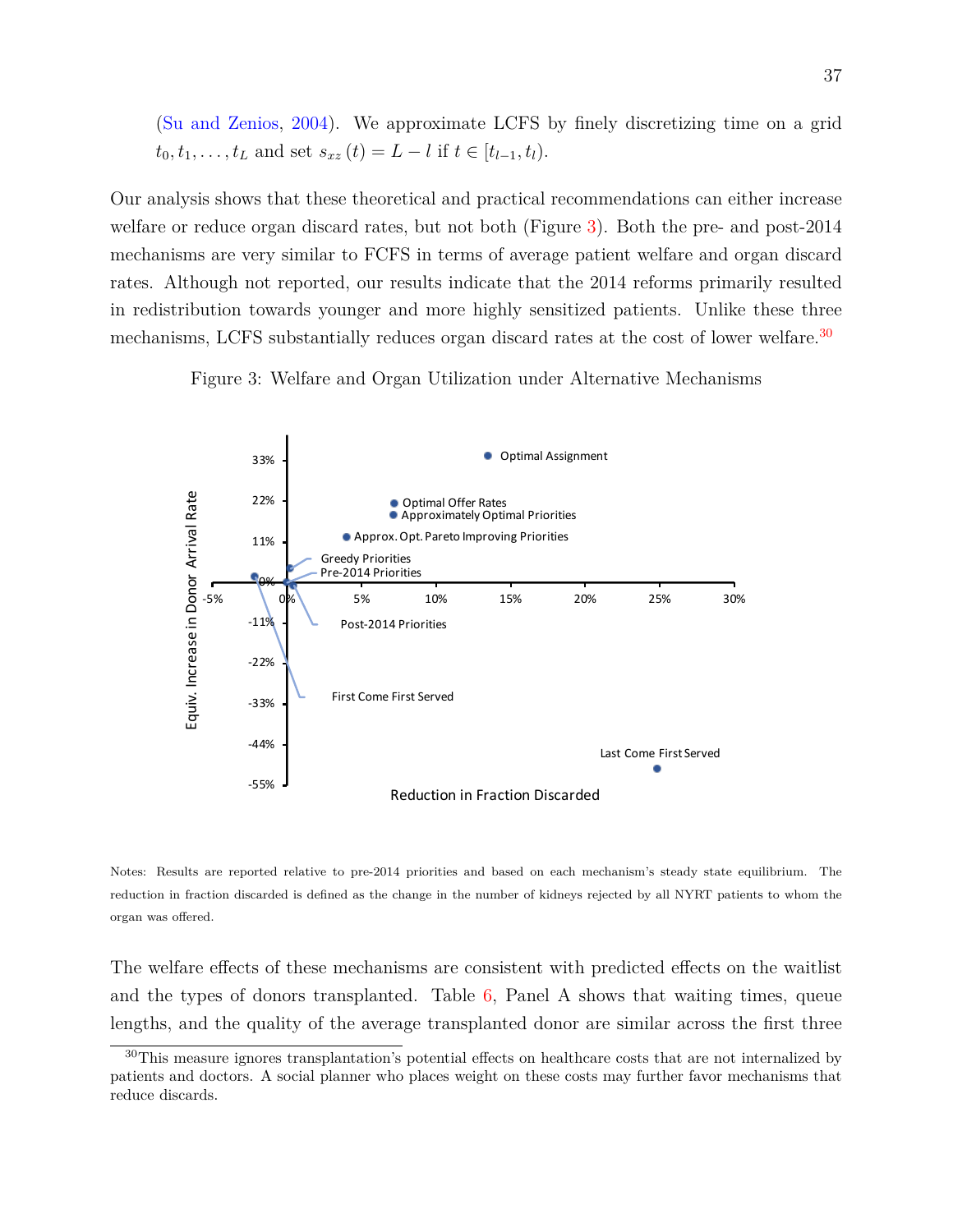mechanisms. In contrast, LCFS dramatically decreases discard rates and shortens the steady state queue length from 5,113 to 2,961. Lower discard rates come at a significant welfare cost because patients accept organs that are poorly matched to them and of low quality (i.e. from donors who are older and less likely to have died from head trauma). Indeed, decomposing the overall welfare changes into the portion predictable using our observable characteristics and the match-specific unobservable characteristics in our model shows that the primary differences are driven by observables.<sup>[31](#page-37-1)</sup>

<span id="page-37-0"></span>

|                                          |                                                        |                                                         | Waitlist                            |                                                       |  |      | <b>Transplanted Donors</b> |                   |          | EV <sub>.</sub> Decomp. |                          |
|------------------------------------------|--------------------------------------------------------|---------------------------------------------------------|-------------------------------------|-------------------------------------------------------|--|------|----------------------------|-------------------|----------|-------------------------|--------------------------|
|                                          | $EV_{x}$                                               | Oueue<br>Length                                         | Reduction in<br><b>Discard Rate</b> | Years on<br>Waitlist                                  |  | Age  | Head<br>Trauma             | Hyper-<br>tensive | Obs.     | Unobs.                  | $\Delta V(0)$<br>$> -5%$ |
|                                          | (1)                                                    | (2)                                                     | (3)                                 | (4)                                                   |  | (5)  | (6)                        | (7)               | (8)      | (9)                     | (10)                     |
|                                          |                                                        | Panel A: Steady State Equilibrium, Benchmark Mechanisms |                                     |                                                       |  |      |                            |                   |          |                         |                          |
| Pre-2014 Priorities                      | $\overline{\phantom{a}}$                               | 5113.2                                                  | --                                  | 2.73                                                  |  | 44.9 | 16.3%                      | 47.1%             |          |                         |                          |
| Post-2014 Priorities                     | $-0.8%$                                                | 5042.5                                                  | 0.5%                                | 2.70                                                  |  | 44.8 | 16.1%                      | 47.1%             | 0.3%     | $-1.1%$                 | 97.0%                    |
| <b>First Come First Served</b>           | 1.5%                                                   | 5274.4                                                  | $-2.1%$                             | 2.78                                                  |  | 44.9 | 16.5%                      | 47.2%             | 0.2%     | 1.3%                    | 91.0%                    |
| Last Come First Served                   | $-50.6%$                                               | 2961.4                                                  | 24.8%                               | 3.73                                                  |  | 47.3 | 14.8%                      | 51.6%             | $-43.7%$ | $-6.8%$                 | 6.3%                     |
|                                          | Panel B: Steady State Equilibrium, Alternative Systems |                                                         |                                     |                                                       |  |      |                            |                   |          |                         |                          |
| <b>Optimal Offer Rates</b>               | 21.4%                                                  | 4576.2                                                  | 7.2%                                | 2.55                                                  |  | 45.5 | 15.7%                      | 48.4%             | 21.6%    | $-0.3%$                 | 68.0%                    |
| <b>Approximately Optimal Priorities</b>  | 18.2%                                                  | 4555.0                                                  | 7.2%                                | 2.56                                                  |  | 45.5 | 15.7%                      | 48.4%             | 20.7%    | $-2.5%$                 | 67.3%                    |
| Approx. Opt. Pareto Improving Priorities | 12.2%                                                  | 4738.8                                                  | 4.0%                                | 2.62                                                  |  | 45.3 | 15.9%                      | 47.7%             | 16.2%    | $-4.0%$                 | 98.0%                    |
| <b>Greedy Priorities</b>                 | 3.8%                                                   | 5079.9                                                  | 0.2%                                | 2.78                                                  |  | 44.7 | 16.3%                      | 47.0%             | 8.9%     | $-5.1%$                 | 79.7%                    |
| <b>Optimal Assignment</b>                | 34.3%                                                  | 3990.5                                                  | 13.6%                               | 2.38                                                  |  | 45.5 | 15.6%                      | 48.3%             |          | --                      | 94.0%                    |
|                                          |                                                        |                                                         |                                     | Panel C: Predictions Assuming no Equilibrium Response |  |      |                            |                   |          |                         |                          |
| Pre-2014 Priorities                      |                                                        | 5791.2                                                  | --                                  | 3.39                                                  |  | 43.8 | 17.2%                      | 44.6%             |          |                         |                          |
| Post-2014 Priorities                     | --                                                     | 5753.6                                                  | 0.0%                                | 3.37                                                  |  | 43.8 | 17.2%                      | 44.7%             | --       | --                      |                          |
| <b>First Come First Served</b>           |                                                        | 5853.7                                                  | $-0.1%$                             | 3.33                                                  |  | 43.7 | 17.3%                      | 44.5%             |          |                         |                          |
| Last Come First Served                   | $\overline{\phantom{a}}$                               | 5668.6                                                  | 2.7%                                | 5.99                                                  |  | 44.1 | 16.6%                      | 45.3%             | --       | --                      |                          |
| <b>Greedy Priorities</b>                 |                                                        | 5718.5                                                  | 1.0%                                | 3.55                                                  |  | 43.9 | 17.0%                      | 44.9%             |          |                         |                          |

Table 6: Outcomes in Various Mechanisms

Notes: In Panels A and B, Columns (1), (3), and (8)--(10) are reported relative to the steady state equilibrium under Pre-2014 Priorities. In Panel C, Reduction in Discard Rate is reported relative to outcomes under Pre-2014 Priorities assuming no equilibrium response.  $EV_x$  is defined as  $EV_x(\mathcal{M})$  in the main text. Column (10) reports the fraction of patient types whose continuation values at registration fall by less than 5 percent relative to Pre-2014 priorities.

These empirical results are driven by the externality imposed by an agent's decision to reject an offer. When agents decline an object, they allow others to receive an assignment earlier, generating a positive externality. However, by refusing an object and remaining on the list, they also generate a negative externality as they take away future offers. Which externality

<span id="page-37-1"></span><sup>&</sup>lt;sup>31</sup>The observable component includes the portion of welfare effects due to changes in total number of transplants, quality of the average transplanted organ, and the observable component of match-specific value. The unobservable part includes the change due to the term  $\varepsilon_{ijt}$ .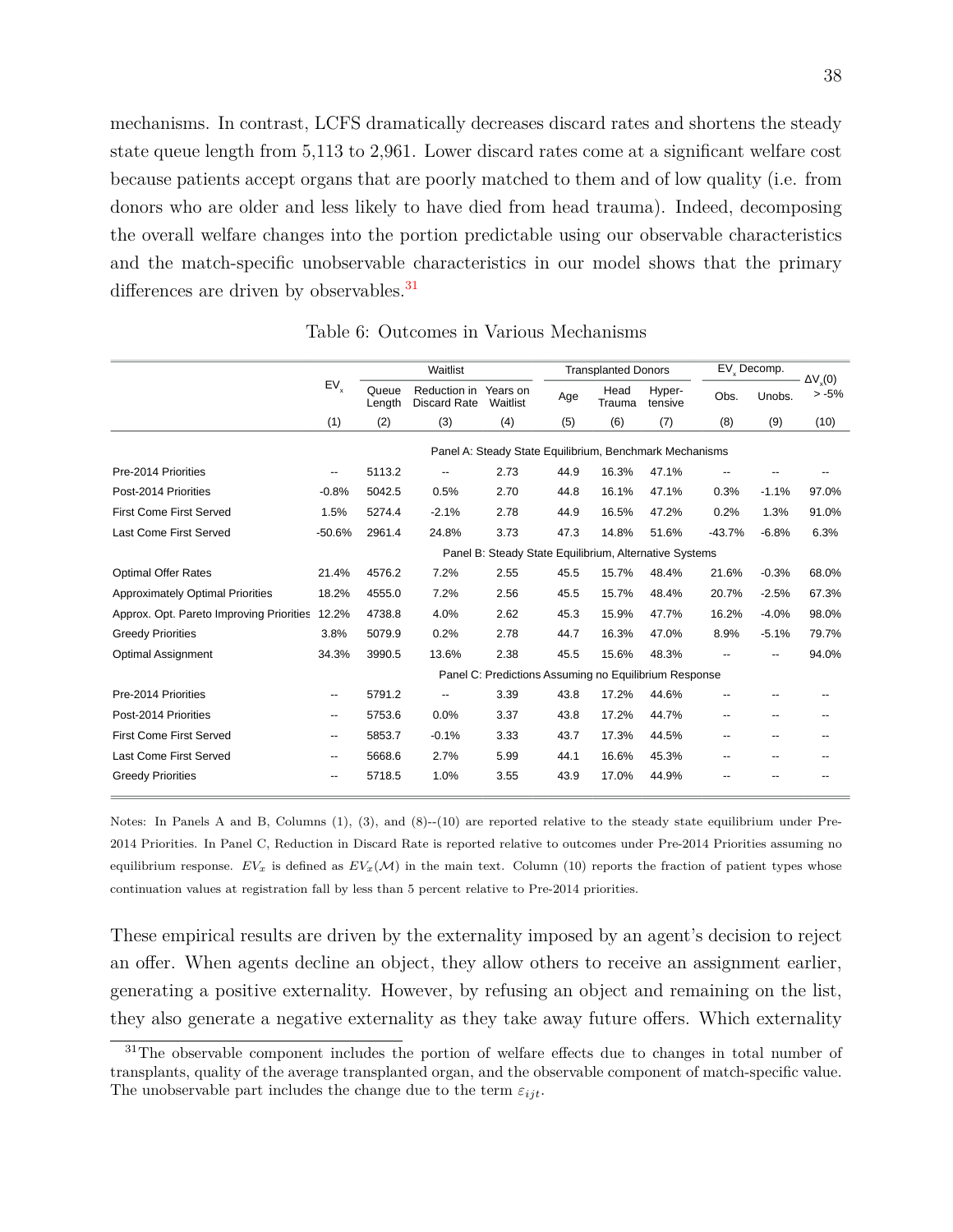dominates depends on preferences and the mechanism. When preferences are highly heterogeneous, the positive externality from being more selective dominates because agents accept only high-value offers while allowing other agents to receive an average-value offer sooner. Therefore, FCFS performs better than LCFS [\(Bloch and Cantala,](#page-44-1) [2017\)](#page-44-1). This comparison is reversed when all agents value each object identically because selective agents pass on only lower-quality objects. Our empirical results indicate that horizontal preference heterogeneity is sufficiently strong that the positive externality from rejecting an offer outweighs the negative externality due to possible organ waste.

It is worth noting two details. First, our computed steady state queue length for the pre-2014 mechanism is 5,113, which is a little longer than the queue length of 4,508 on January 1, 2013 (Table [1,](#page-8-0) panel A). This similarity is remarkable because this moment is not targeted by the CCP approach but nevertheless matches equilibrium computations from our model. It also suggests our sample is close to a steady state.<sup>[32](#page-38-0)</sup> Second, while our baseline results change the priority rules for NYRT patients for all donors, we also computed a version in which the change only affected donors recovered in NYRT. The quantitative magnitudes under this alternative are attenuated but directionally similar, with the largest changes for LCFS.

#### **7.2 Optimal Mechanisms**

This section designs mechanisms that aim to improve welfare subject to varying constraints. We first consider mechanisms that can choose whom to offer a kidney based on the characteristics observed in our data. However, the mechanism cannot dictate assignments or condition offers on past actions. Then, in the spirit of searching for a Pareto improvement, we constrain the mechanism to not make any type of patient significantly worse off than they were under the pre-2014 mechanism.

• **Optimal Offer Rates:** We solve for offer rates  $\pi_{xz}(t)$  that maximize  $\sum_x$  $\bar{V}_x^{\pi}(\lambda_0)$  $\frac{V_x^{\kappa}(\lambda_0)}{\bar{V}_x^{\mathcal{M}_0}(\lambda_0)},$ where, with a slight abuse of notation,  $\bar{V}_x^{\pi}(\lambda_0)$  is the equilibrium steady state value for type *x* under offer rates  $\pi$ . The offer rates are subject to feasibility constraints: the steady state assignment rates implied by offer and acceptance rates must not exceed object arrival rates. For each donor type *z*,

$$
\sum_{x} \int_{0}^{T} Nm_{x}(t) \pi_{xz}(t) \mathbb{P} \left( \Gamma_{xzt} + \varepsilon > V_{x}(t) \, | x, z \right) dt \leq q_{z}.
$$

<span id="page-38-0"></span> $32A$  slightly longer steady state queue should be expected as the NYRT kidney waiting list was growing during our sample period. However, panel B in Table [1](#page-8-0) shows that the growth rate was declining.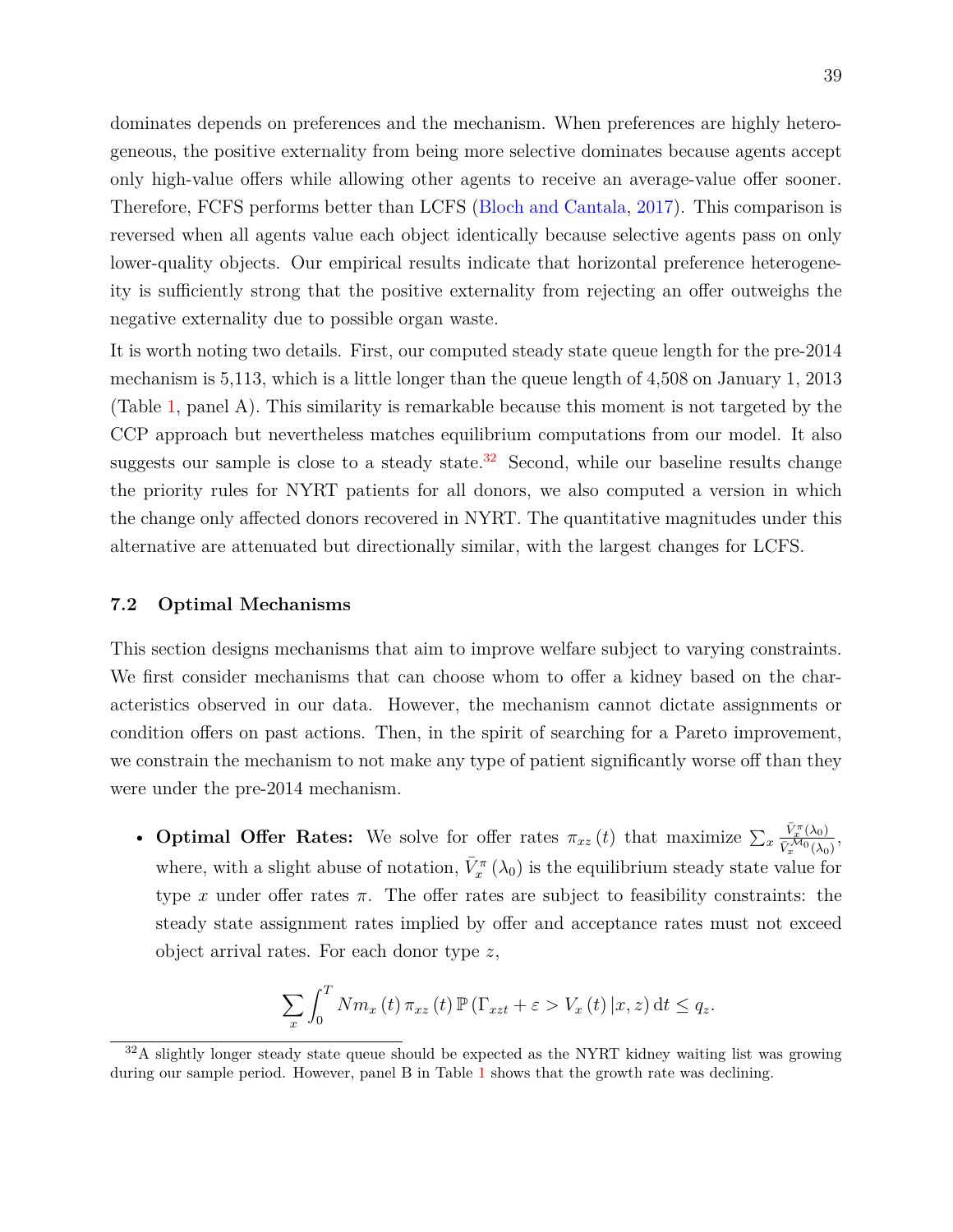The left-hand side is the expected number of objects assigned, and the right-hand side is the number of objects available, where we have ignored the limit on the number of offers that can be made. Our calculations incorporate this limit (see online appendix section [B.2\)](#page-6-0). Because this constraint is placed only on expected quantities, the offer rates may not be implementable. The solution provides an upper bound on welfare under any offer mechanism that does not condition on past behavior.

- **Approximately Optimal Priorities:** We can use the solution to the problem above to implement similar equilibrium offer rates with a scoring rule. Specifically, we set  $s_{xz}(t)$  to the values of  $\pi_{xz}(t)$  that solve the problem above. The Kidney Transplantation Committee exclusively focused on mechanisms that use priority rules because they are transparent and simple to describe. We compute an equilibrium for these priorities using the algorithm outlined in online appendix section [B.1.](#page-5-2)
- **Approximately Optimal Pareto Improving Priorites:** We design a priority system that aims to increase average patient welfare without significantly hurting any patient type. We first solve for optimal offer rates as before but add a constraint that no agent type is worse off than under pre-2014 priorities at registration. We then solve for the equilibrium allocation setting  $s_{xz}(t)$  equal to the solutions  $\pi_{xz}(t)$  to this modified problem. While this mechanism may not yield a strict Pareto improvement, we expect fewer agents will be significantly worse off under these priorities.

We find that previously used mechanisms and both FCFS and LCFS are far from optimal; priorities designed using estimated preferences as inputs can substantially increase welfare while also reducing discard rates. Patient welfare under the approximately optimal priorities mechanism increases by 18.2 percent, and the discard rate falls by 7.2 percent (Table  $6$ ). Because patients are transplanted at higher rates, they spend less time waiting, and the queue length falls below 4,600. This mechanism achieves most of the gains possible under any offer mechanism: optimal offer rates performs only marginally better, increasing patient welfare by 21.4 percent. While average gains are large, one drawback of approximately optimal priorities is that it makes some patients significantly worse off: nearly one-third of patient types are more than 5 percent worse off at registration than they were under the pre-2014 mechanism.

A significant fraction of these gains can be achieved while respecting stringent distributional constraints. The approximately optimal Pareto-improving priorities mechanism increases welfare by 12.2 percent and reduces discards by 4.0 percent. Recall that because this mechanism approximates the optimal Pareto improving offer rates with a scoring rule, the constraint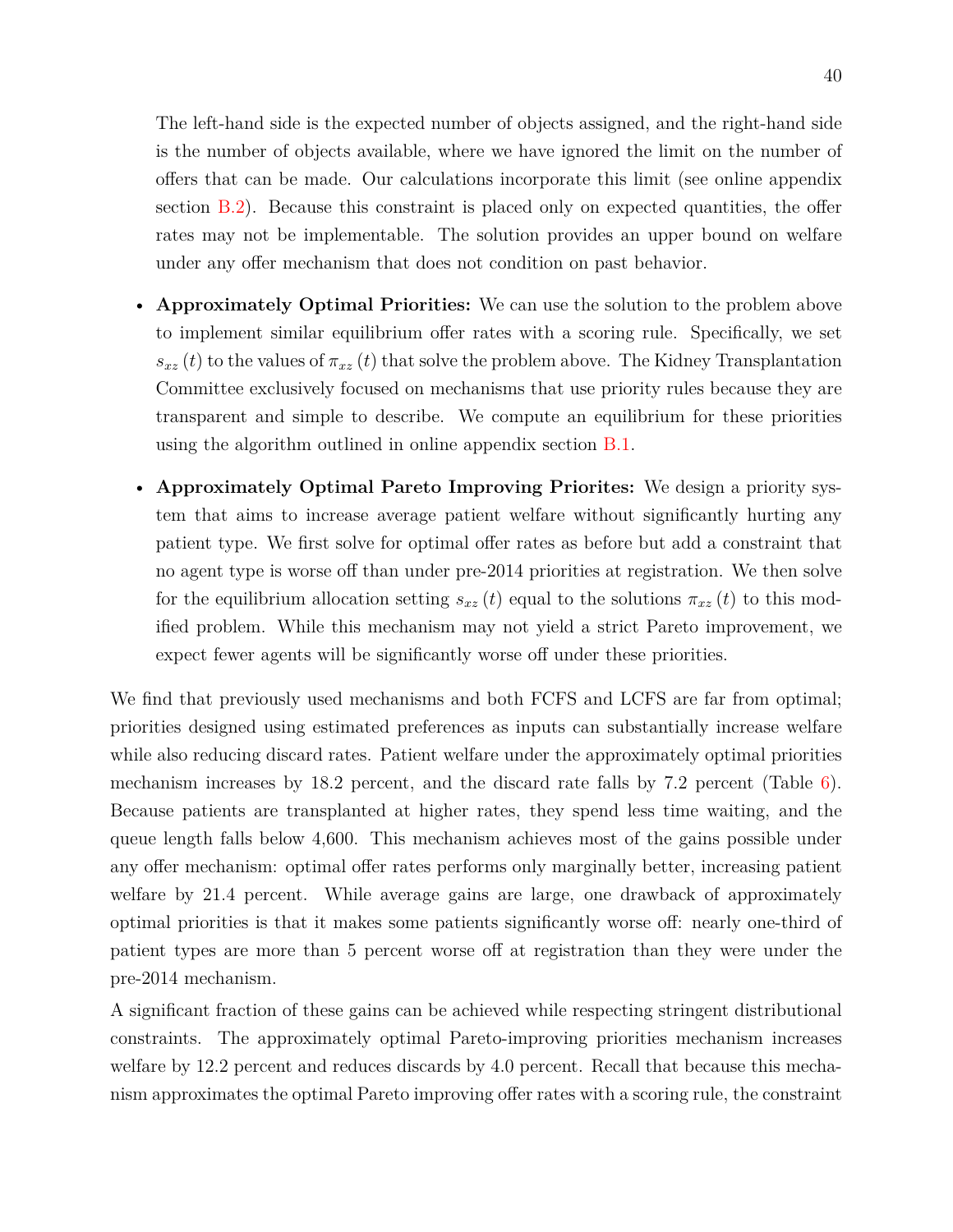that no type should be worse off may not be exactly satisfied. Fortunately, 98 percent of patients are no more than 5 percent worse off at registration under our approximation than they were under pre-2014 priorities.

The mechanisms studied above are finely-tuned functions of patient and donor characteristics, which may reduce transparency and robustness to changes in the environment. To assess whether our results depend on very detailed priority scores, we coarsened the priorities into 20 and 50 equally sized bins. This change affected welfare and discard rates by less than five and one percentage points respectively. While the coarsened priorities also depend on all characteristics in the model, this result points to the promise of finding less finely-tuned mechanisms that can produce large gains. An analysis that formalizes criteria such as transparency and simplicity and incorporates them into the design problem is left for future research.

Finally, the baseline and our alternative mechanisms open the possibility that agents may try to game the system by manipulating some characteristics. Addressing this issue requires analyzing the potential for manipulation and the availability of substitute observables. While this topic is beyond the scope of this paper, we note that all patient and donor characteristics we use to determine priority were used in either the pre-2014 mechanism, the post-2014 mechanism, or in a proposal considered by the Kidney Transplantation Committee.

## **7.3 Incentives, Potential Improvements, and Sources of Gains**

## *7.3.1 Importance of Incentives*

We now show two ways in which explicitly considering incentives in a waitlist offer mechanism is quantitatively important for finding the improvements described above. First, a naive mechanism that offers organs in order of predicted transplant value yields much smaller improvements. Consider the following mechanism:

• **Greedy Priorities:** Patients are prioritized in order of predicted transplant value, measured in donor supply units. Specifically,  $s_{xz}(t)$  is set equal to  $EV_{xz}(t)$ . The UK deceased donor kidney allocation system now heavily prioritizes predicted transplant benefits [\(Watson et al.,](#page-46-13) [2020\)](#page-46-13).

This mechanism only marginally improves patient welfare and discard rates relative to the pre-2014 mechanism (Figure [3\)](#page-36-0). The contrast with approximately optimal priorities emphasizes the value of explicitly considering behavioral responses: incorporating rich preference heterogeneity alone is not sufficient.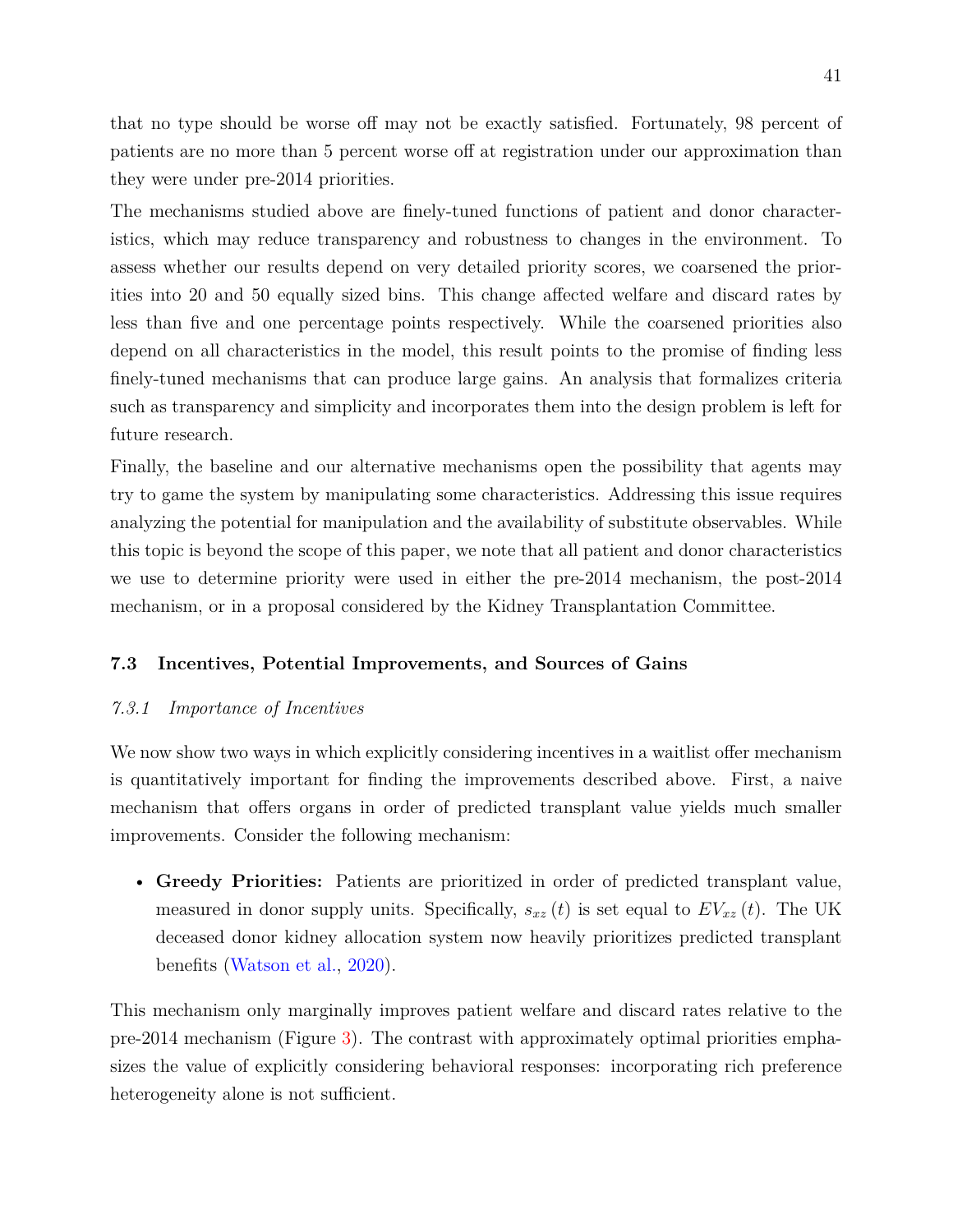Second, empirical approaches that ignore incentives mute the differences in predicted equilibrium allocations across mechanisms. Panel C in Table [6](#page-37-0) shows that predicted discard rates, queue lengths, and donor characteristics are similar across the priority mechanisms considered above when acceptance probabilities do not adjust to the new equilibrium. This finding suggests that the KPSAM module (see [SRTR,](#page-45-5) [2015\)](#page-45-5) used to advise the Kidney Transplantation Committee on allocation reform should be modified to incorporate incentives.

## *7.3.2 Comparison with Maximum Possible Gains*

While the mechanisms described above improve both welfare and organ discards, it is unclear whether they achieve most of the possible gains. In particular, we have only considered indirect mechanisms that do not condition offers on past decisions. To analyze the potential scope for further improvements, we calculate an upper bound on possible gains if organs can be assigned by fiat under full information about preferences and rational expectations (but no foresight) about object arrival and agent departure processes:

• **Optimal Assignments:** We maximize steady state average welfare by choosing an assignment rule  $a(\varepsilon; x, z, t) \in \{0, 1\}$  that depends on the agent and object types, time waited, and the preference shocks  $\varepsilon$  for all agents currently waiting. A feasibility constraint ensures that the assignment rate does not exceed the object arrival rate for any type *z*:

$$
\sum_{x} \int_{0}^{T} Nm_{x}(t) \mathbb{P}\left(c=1, a=1 | x, z, t\right) dt \leq q_{z}.
$$

The term  $\mathbb{P}(c=1, a=1|x, z, t)$  is the probability that a type *z* object is compatible with and assigned to a randomly chosen type *x* agent who has waited for time *t*. In addition, we require that the waitlist be in steady state (Definition [1,](#page-32-1) part 3). A detailed description is provided in section [B.2.1](#page-0-0) of the online appendix.

The solution to this problem suggests that approximately optimal priorities achieves over half of the possible gains from redesigning the organ allocation system. Optimal assignments yield welfare that is higher than the pre-2014 outcome by an equivalent of a 34.3 percent increase in donor supply (Table [6\)](#page-37-0). At the same time, discard rates for patients in NYRT would decrease by 13.6 percent. However, not all patients are better off even in this benchmark case. Moreover, the optimal assignments benchmark may be far from achievable by a mechanism because it assumes full information and the ability to dictate assignments.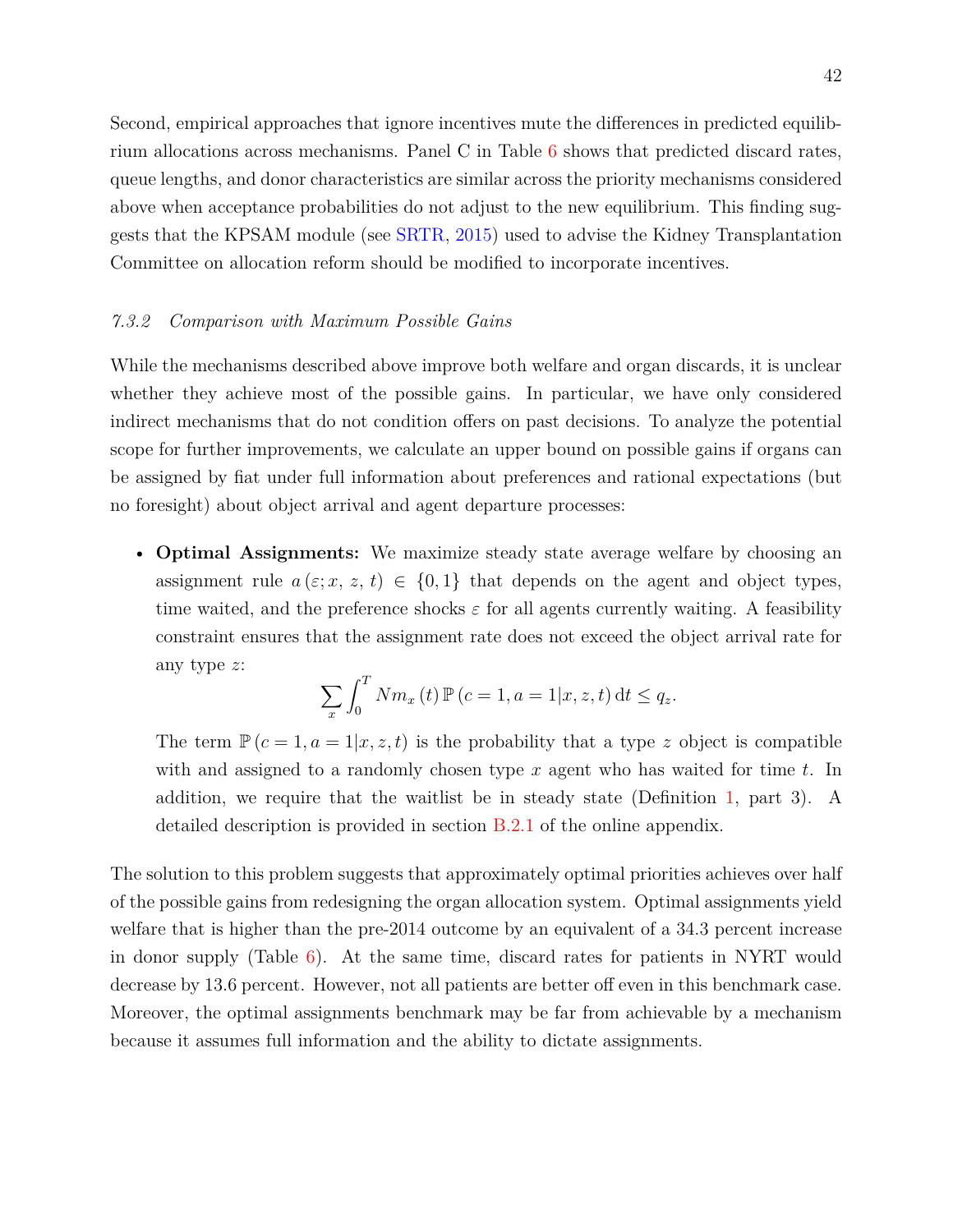The gains under approximately optimal priorities arise from offering organs to patients with high match-specific values for those organs. These patients are also more likely to accept the offers, reducing discard rates if the limit on the number of possible offers binds and increasing welfare if match quality is not sacrificed. We illustrate this intuition by describing assignments by patient age and dialysis status at the time of registration. As we discussed in section [5,](#page-27-0) off-dialysis patients not only value each offer more but also are more likely to accept an offer. Similarly, older patients receive a higher value from each offer.

<span id="page-42-0"></span>

|                                          | <b>Welfare Change</b> |          |          | EV <sub>y</sub> Decomp. |                                                             | <b>Transplants by Donor Type</b> |                     | Young NYRT Offer |                 |
|------------------------------------------|-----------------------|----------|----------|-------------------------|-------------------------------------------------------------|----------------------------------|---------------------|------------------|-----------------|
|                                          | $\Delta V(0)$         | $EV_{x}$ | Obs.     | Unobs.                  | Young<br><b>NYRT</b>                                        | Old<br><b>NYRT</b>               | Non-<br><b>NYRT</b> | Prob.<br>(%)     | Years<br>Waited |
|                                          |                       |          |          |                         | Panel A: Patients not on Dialysis at Registration, Age 0-49 |                                  |                     |                  |                 |
| Pre-2014 Priorities (Baseline)           |                       |          |          |                         | 28.4                                                        | 28.2                             | 53.1                | 4.7              | 1.61            |
| <b>Greedy Priorities</b>                 | $-0.7%$               | $-1.2%$  | 0.4%     | $-1.6%$                 | 13.1                                                        | 30.3                             | 62.4                | 2.6              | 6.50            |
| <b>Approximately Optimal Priorities</b>  | 9.8%                  | 4.0%     | 1.5%     | 2.5%                    | 12.1                                                        | 30.0                             | 78.6                | 4.9              | 3.50            |
| Approx. Opt. Pareto Improving Priorities | 4.6%                  | 2.3%     | 2.2%     | 0.1%                    | 15.8                                                        | 36.8                             | 63.5                | 3.6              | 2.66            |
|                                          |                       |          |          |                         | Panel B: Patients not on Dialysis at Registration, Age 50+  |                                  |                     |                  |                 |
| Pre-2014 Priorities (Baseline)           |                       |          |          |                         | 6.7                                                         | 38.6                             | 66.5                | 1.1              | 7.26            |
| <b>Greedy Priorities</b>                 | 19.9%                 | 17.7%    | 38.0%    | $-20.3%$                | 22.5                                                        | 42.5                             | 51.1                | 2.5              | 6.64            |
| <b>Approximately Optimal Priorities</b>  | 105.9%                | 72.7%    | 89.2%    | $-16.5%$                | 33.9                                                        | 75.8                             | 86.3                | 4.9              | 2.63            |
| Approx. Opt. Pareto Improving Priorities | 69.1%                 | 49.9%    | 68.0%    | $-18.1%$                | 23.7                                                        | 54.5                             | 75.6                | 4.3              | 2.85            |
|                                          |                       |          |          |                         | Panel C: Patients on Dialysis at Registration, Age 0-49     |                                  |                     |                  |                 |
| Pre-2014 Priorities (Baseline)           |                       |          |          |                         | 18.2                                                        | 51.4                             | 94.7                | 1.7              | 6.84            |
| <b>Greedy Priorities</b>                 | $-1.9%$               | $-2.6%$  | $-3.7%$  | 1.1%                    | 13.2                                                        | 45.2                             | 104.7               | 1.6              | 6.50            |
| Approximately Optimal Priorities         | $-5.9%$               | $-7.1%$  | $-10.4%$ | 3.3%                    | 4.0                                                         | 33.2                             | 126.0               | 0.5              | 6.49            |
| Approx. Opt. Pareto Improving Priorities | $-0.5%$               | $-2.5%$  | $-3.5%$  | 1.0%                    | 14.8                                                        | 41.6                             | 113.3               | 1.5              | 6.63            |
|                                          |                       |          |          |                         | Panel D: Patients on Dialysis at Registration, Age 50+      |                                  |                     |                  |                 |
| Pre-2014 Priorities (Baseline)           |                       |          |          |                         | 13.4                                                        | 84.0                             | 148.9               | 1.1              | 6.88            |
| <b>Greedy Priorities</b>                 | 2.1%                  | 1.5%     | 2.5%     | $-1.0%$                 | 17.6                                                        | 82.0                             | 152.2               | 1.7              | 6.69            |
| <b>Approximately Optimal Priorities</b>  | 14.9%                 | 7.4%     | 7.2%     | 0.2%                    | 13.8                                                        | 78.7                             | 195.0               | 1.9              | 3.59            |
| Approx. Opt. Pareto Improving Priorities | 7.3%                  | 3.0%     | 3.5%     | $-0.5%$                 | 12.0                                                        | 79.6                             | 177.2               | 0.9              | 4.43            |

Table 7: Sources of Welfare Gains

Notes: Transplants by Donor Type is an annual rate. Prob. (%) is the probability that a patient receives an offer from a young NYRT donor if the donor is offered to any NYRT patients. Years Waited is the mean years a patient waited across offers received from young NYRT donors. An Old NYRT Donor is over age 35, an Expanded Criteria Donor, or had a cardiac death.

Notes: Transplants by Donor Type is an annual rate. Prob. (%) is the probability that a patient receives an offer from a donor in the

Approximately optimal priorities increases transplant rates for older patients and reallocates desirable donors from patients on dialysis to patients off dialysis at registration (Table [7\)](#page-42-0). For example, transplants from young NYRT donors to older off-dialysis patients rise more than four-fold compared to the baseline mechanism (Panel B). Meanwhile, older on-dialysis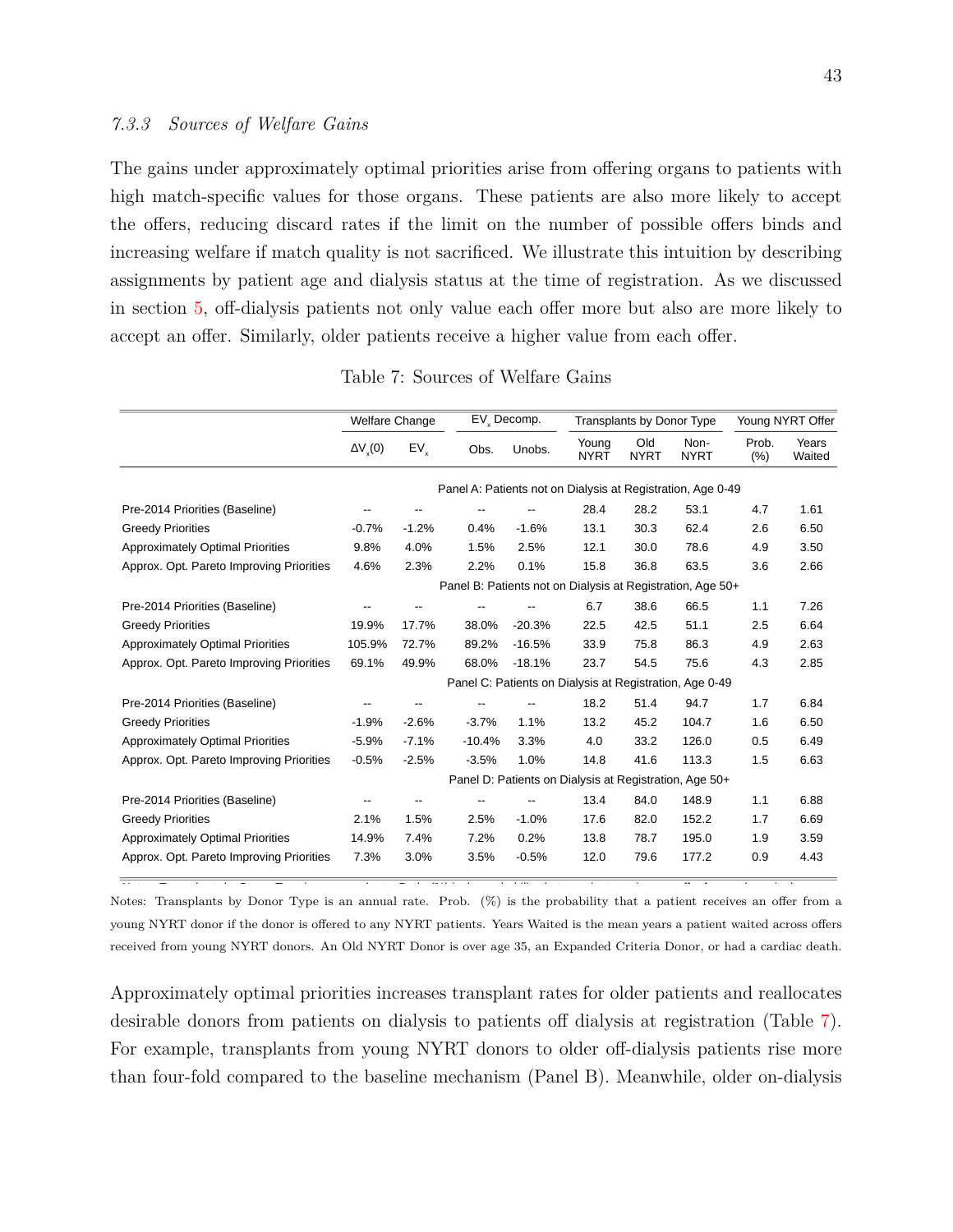patients (Panel C) receive fewer kidneys each year from young healthy donors. The distributional constraints on the approximately optimal Pareto improving priorities result in less stark but similar patterns.

# <span id="page-43-2"></span>**8 Conclusion**

Empirical approaches to evaluating dynamic assignment mechanisms are particularly important because theory has not yet provided clear guidance on their optimal design. This paper provides a new equilibrium empirical framework for analyzing dynamic assignment systems that explicitly incorporates dynamic incentives and applies that framework to deceased donor kidney allocation. Organ allocation system reforms have been assisted by simulation models that do not allow accept/reject decisions to depend on agents' incentives.

We find that deceased donor kidney allocation mechanisms can be significantly improved. Previously used mechanisms and theoretical benchmarks can only reduce organ discards at the cost of substantially lowering patient welfare. In contrast, using estimated transplant values, we design mechanisms that both reduce discards and increase patient welfare. Moreover, these goals can be achieved while avoiding significant harm to any type of patient. Considering incentives is essential for designing systems that realize these large gains and for accurately predicting outcomes under alternative mechanisms. These findings also point to empirical work's potential to improve dynamic assignment mechanisms in other contexts.

We make several simplifying assumptions that motivate future research. First, we assume that agent beliefs condition on a limited set of variables and we analyze steady state equilibria. Second, we do not allow for patient-level unobserved heterogeneity. Third, we assume that patient and object arrival rates are exogenous, an assumption that may be particularly important to relax in other applications. Finally, while we primarily focus on organ waste and patient welfare as outcomes, clinical outcomes such as life-years gained from transplantation and graft failure rates are likely important to policy makers.

# **References**

- <span id="page-43-1"></span>**Abdulkadiroglu, Atila, Nikhil Agarwal, and Parag A. Pathak**, "The Welfare Effects of Coordinated School Assignment: Evidence from the NYC High School Match," *American Economic Review*, 2017, *107* (12), 3635–89.
- <span id="page-43-0"></span>**Agarwal, Nikhil and Paulo Somaini**, "Empirical Analysis of School Assignment Models," *Annual Review of Economics, forthcoming*, 2019.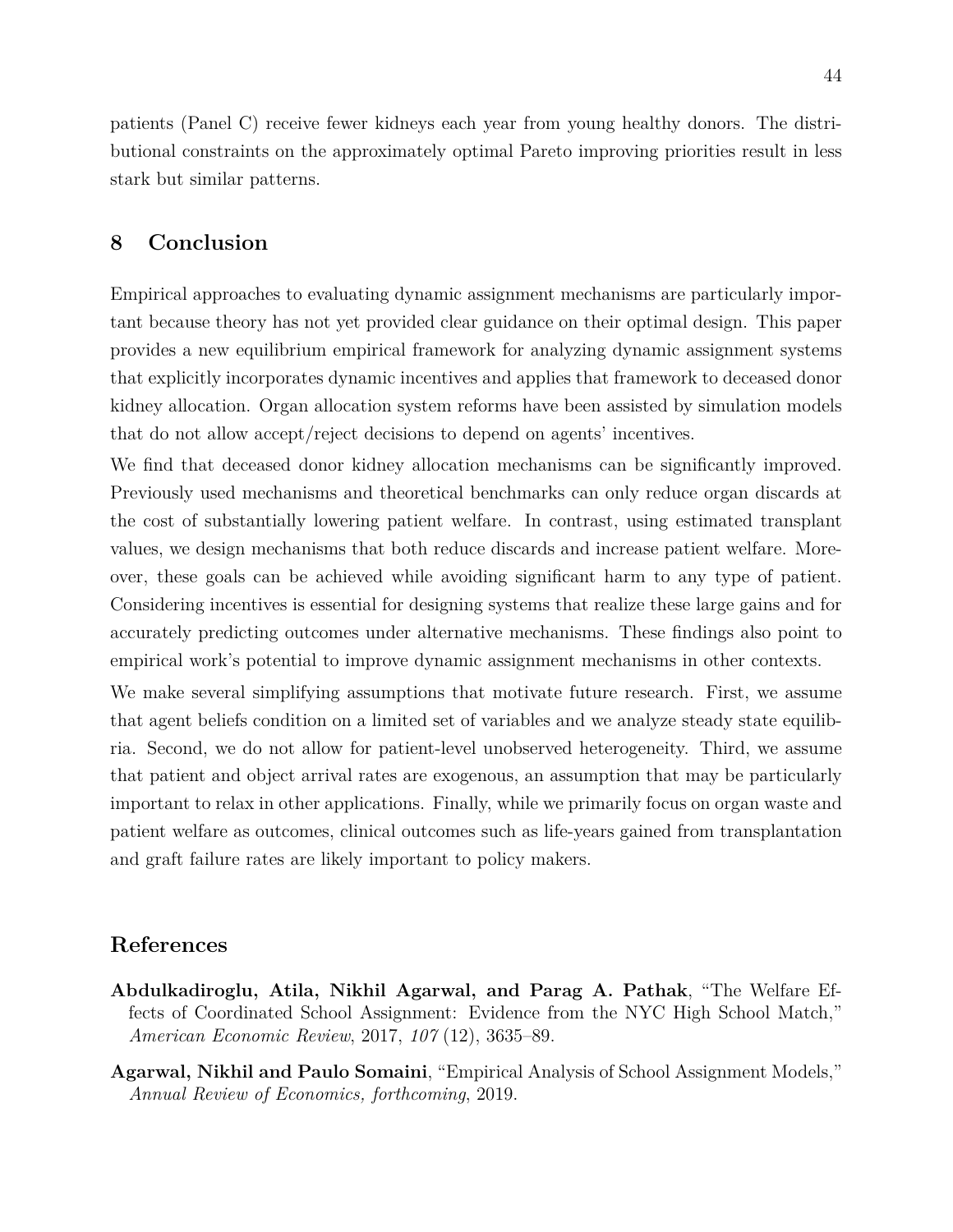- <span id="page-44-9"></span>**, Itai Ashlagi, Eduardo Azevedo, Clayton Featherstone, and Omer Karaduman**, "Market Failure in Kidney Exchange," *American Economic Review*, 2019, *109* (11), 4026– 70.
- <span id="page-44-2"></span>**, , Paulo Somaini, and Daniel Waldinger**, "Dynamic Incentives in Waitlist Mechanisms," *American Economic Association: Papers and Proceedings*, 2018.
- <span id="page-44-8"></span>**Aguirregabiria, Victor and Junichi Suzuki**, "Identification and counterfactuals in dynamic models of market entry and exit," *Quantitative Marketing and Economics*, sep 2014, *12* (3), 267–304.
- <span id="page-44-12"></span>**Arcidiacono, Peter and Paul B. Ellickson**, "Practical Methods for Estimation of Dynamic Discrete Choice Models," *Annual Review of Economics*, 2011, *3* (363-394).
- <span id="page-44-4"></span>**and Robert A. Miller**, "Conditional Choice Probability Estimation of Dynamic Discrete Choice Models With Unobserved Heterogeneity," *Econometrica*, 2011, *79* (6), 1823–1867.
- <span id="page-44-5"></span>**, Patrick Bayer, Jason R. Blevins, and Paul B. Ellickson**, "Estimation of Dynamic Discrete Choice Models in Continuous Time with an Application to Retail Competition," *The Review of Economic Studies*, jul 2016, *83* (3), 889–931.
- <span id="page-44-1"></span>**Bloch, Francis and David Cantala**, "Dynamic Assignment of Objects to Queuing Agents," *American Economic Journal: Microeconomics*, feb 2017, *9* (1), 88–122.
- <span id="page-44-10"></span>**Danovitch, Gabriel M**, *Handbook of kidney transplantation*, Lippincott Williams & Wilkins, 2009.
- <span id="page-44-7"></span>**Fershtman, Chaim and Ariel Pakes**, "Dynamic Games With Asymmetric Information: A Framework for Empirical Work," *Quarterly Journal of Economics*, 2012, pp. 1611–1661.
- <span id="page-44-13"></span>**Gelman, Andrew, John B Carlin, Hal S Stern, and Donald B Rubin**, *Bayesian data analysis*, third ed., Chapman & Hall/CRC Boca Raton, FL, USA, 2014.
- <span id="page-44-11"></span>**Hart, A., J. M. Smith, M. A. Skeans, S. K. Gustafson, D. E. Stewart, W. S. Cherikh, J. L. Wainright, A. Kucheryavaya, M. Woodbury, J. J. Snyder, B. L. Kasiske, and A. K. Israni**, "OPTN/SRTR 2015 Annual Data Report: Kidney," *American Journal of Transplantation*, jan 2017, *17* (S1), 21–116.
- <span id="page-44-0"></span>**Held, Philip J, F McCormick, A Ojo, and John P Roberts**, "A cost-benefit analysis of government compensation of kidney donors," *American Journal of Transplantation*, 2016, *16* (3), 877–885.
- <span id="page-44-6"></span>**Hopenhayn, Hugo A.**, "Entry, Exit, and firm Dynamics in Long Run Equilibrium," *Econometrica*, sep 1992, *60* (5), 1127.
- <span id="page-44-3"></span>**Hotz, V J and R A Miller**, "Conditional choice probabilities and the estimation of dynamic models," *The Review of Economic Studies*, 1993, *60* (3), 497–529.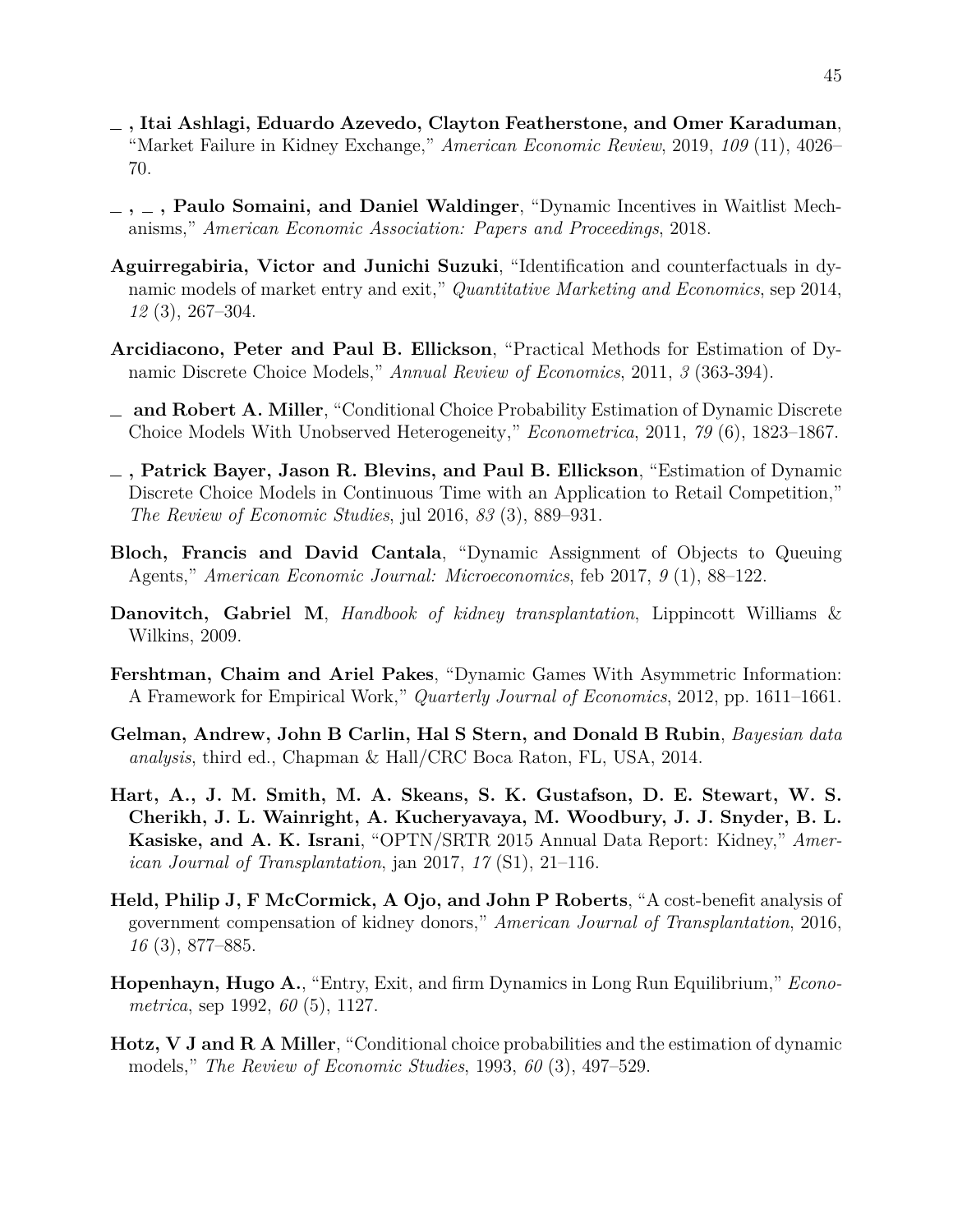- <span id="page-45-13"></span>**Hu, Yingyao and Susanne M. Schennach**, "Instrumental Variable Treatment of Nonclassical Measurement Error Models," *Econometrica*, 2008, *76* (1), 195–216.
- <span id="page-45-0"></span>**Irwin, F D, A F Bonagura, S W Crawford, and M Foote**, "Kidney paired donation: a payer perspective," *American Journal of Transplantation*, 2012, *12* (6), 1388–1391.
- <span id="page-45-9"></span>**Israni, A. K., N. Salkowski, S. Gustafson, J. J. Snyder, J. J. Friedewald, R. N. Formica, X. Wang, E. Shteyn, W. Cherikh, D. Stewart, C. J. Samana, A. Chung, A. Hart, and B. L. Kasiske**, "New National Allocation Policy for Deceased Donor Kidneys in the United States and Possible Effect on Patient Outcomes," *Journal of the American Society of Nephrology*, aug 2014, *25* (8), 1842–1848.
- <span id="page-45-3"></span>**Kalouptsidi, Myrto, Paul T Scott, and Eduardo Souza-Rodrigues**, "Identification of Counterfactuals in Dynamic Discrete Choice Models," *NBER Working Paper Series*, 2015, (21527).
- <span id="page-45-2"></span>**Krusell, Per and Anthony A Jr. Smith**, "Income and Wealth Heterogeneity in the Macroeconomy," *Journal of Political Economy*, 1998, *106* (5), 867–896.
- <span id="page-45-1"></span>**Leshno, Jacob**, "Dynamic Matching in Overloaded Waiting Lists," 2017.
- <span id="page-45-7"></span>**Liu, Tracy Xiao, Chenyu Yang, and Zhixi Wan**, "The Efficiency of A Dynamic Decentralized Two-sided Matching Market," 2019.
- <span id="page-45-11"></span>**Magnac, Thierry and David Thesmar**, "Identifying Dynamic Discrete Decision Processes," *Econometrica*, mar 2002, *70* (2), 801–816.
- <span id="page-45-14"></span>**McCulloch, Robert and Peter E Rossi**, "An exact likelihood analysis of the multinomial probit model," *Journal of Econometrics*, 1994, *64* (1-2), 207–240.
- <span id="page-45-15"></span>**Miller, Robert A.**, "Job Matching and Occupational Choice," 1984.
- <span id="page-45-5"></span>**of Transplant Recipients SRTR, Scientific Registry**, "Kidney-Pancreas Simulated Allocation Model," Technical Report 2015.
- <span id="page-45-8"></span>**OPTN**, "Organ Procurement and Transplantation Network Policies," Technical Report 2014.
- <span id="page-45-4"></span>**OPTN, Organ Procurement Transplantation Network**, "Concepts for Kidney Allocation," Technical Report 2011.
- <span id="page-45-10"></span>**Pakes, Ariel**, "Patents as Options: Some Estimates of the Value of Holding European Patent Stocks," *Econometrica*, jul 1986, *54* (4), 755.
- <span id="page-45-12"></span>**Rao, Prakasa B. L. S.**, *Identifiability in Stochastic Models: Characterization of Probability Distributions*, New Delhi, India: Academic Press, Inc., 1992.
- <span id="page-45-6"></span>**Reeling, Carlson J and Valentin Verdier**, "Welfare Effects of Dynamic Assignment: Evidence from the Michigan Bear Lottery," 2018.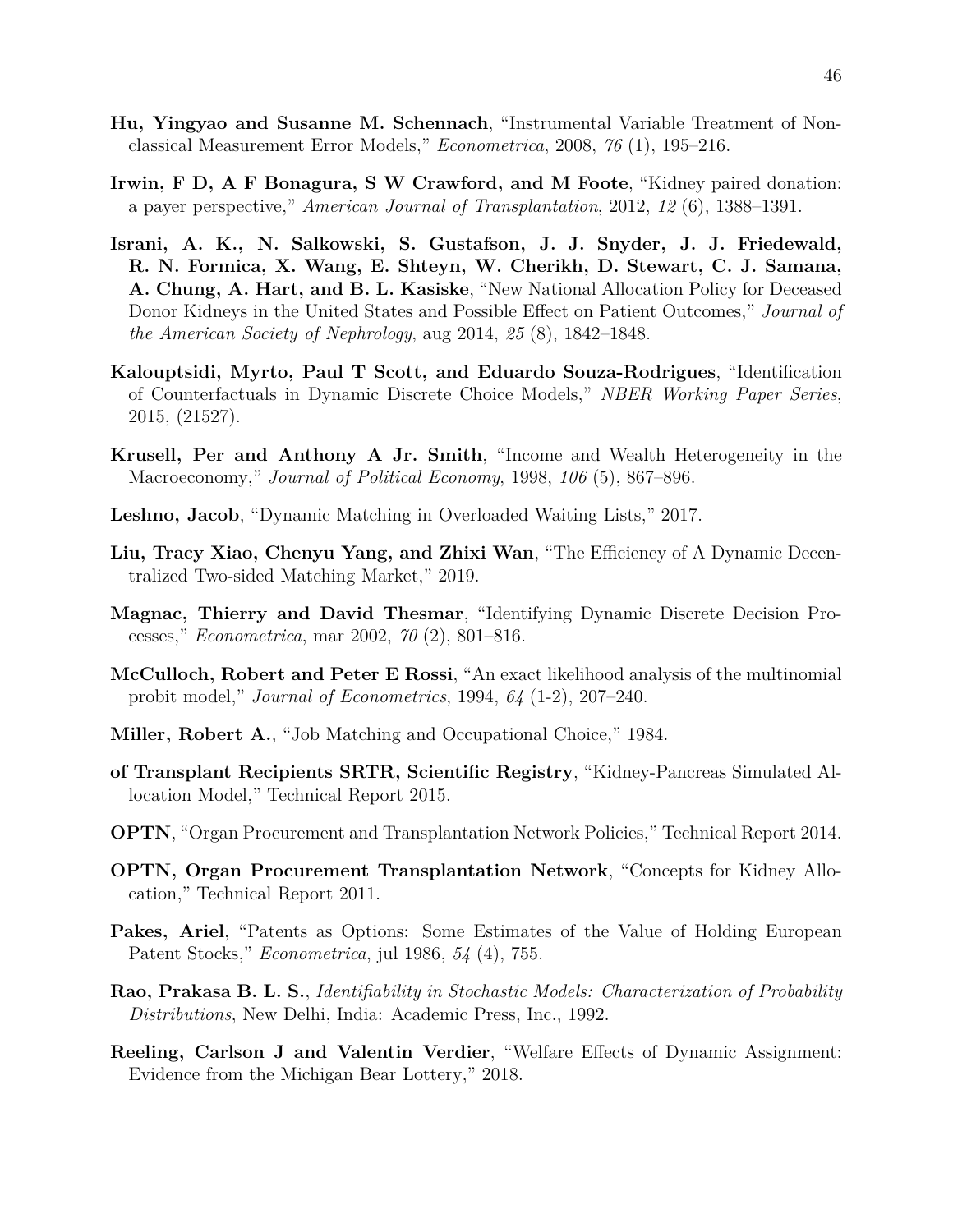- <span id="page-46-4"></span>**Roth, Alvin E., Tayfun Sonmez, and M. Utku Ünver**, "Kidney Exchange," *The Quarterly Journal of Economics*, 2004, *119* (2), 457 – 488.
- <span id="page-46-5"></span>**Roth, Alvin E, Tayfun Sönmez, and M. Utku Ünver**, "Efficient Kidney Exchange: Coincidence of Wants in Markets with Compatibility-Based Preferences," *American Economic Review*, jun 2007, *97* (3), 828–851.
- <span id="page-46-9"></span>**Rust, J**, "Optimal Replacement of GMC Bus Engines: An Empirical Model of Harold Zurcher," *Econometrica*, 1987, *55* (5), 999–1033.
- <span id="page-46-1"></span>**Su, Xuanming and Stefanos Zenios**, "Patient Choice in Kidney Allocation: The Role of the Queueing Discipline," *Manufacturing & Service Operations Management*, oct 2004, *6*  $(4), 280 - 301.$
- <span id="page-46-8"></span>**USRDS, United States Renal Data System**, *2018 USRDS annual data report: Epidemiology of kidney disease in the United States*, National Institutes of Health, National Institute of Diabetes and Digestive and Kidney Diseases, Bethesda, MD, 2018.
- <span id="page-46-10"></span>**van der Vaart, A. W.**, *Asymptotic Statistics*, Cambridge University Press, 2000.
- <span id="page-46-7"></span>**Waldinger, Daniel**, "Targeting In-Kind Transfers Through Market Design: A Revealed Preference Analysis of Public Housing Allocation," 2017.
- <span id="page-46-13"></span>**Watson, Christopher J E, Rachel J Johnson, and Lisa Mumford**, "Overview of the Evolution of the UK Kidney Allocation Schemes," *Current Transplantation Reports*, 2020, *7*, 140–144.
- <span id="page-46-2"></span>**Weintraub, Gabriel, C. Lanier Benkard, and Ben van Roy**, "Markov Perfect Industry Dynamics With Many Firms," *Econometrica*, 2008, *76* (6), 1375–1411.
- <span id="page-46-12"></span>**Wolfe, R. A., K. P. McCullough, D. E. Schaubel, J. D. Kalbfleisch, S. Murray, M. D. Stegall, and A. B. Leichtman**, "Calculating Life Years from Transplant (LYFT): Methods for Kidney and Kidney-Pancreas Candidates," *American Journal of Transplantation*, apr 2008, *8* (4p2), 997–1011.
- <span id="page-46-0"></span>**Wolfe, R.A., V.B. Ashby, E.L. Milford, A.O. Ojo, R.E. Ettenger, and Others**, "Comparison of mortality in all patients on dialysis, patients on dialysis awaiting transplantation, and recipients of a first cadaveric transplant.," *New England Journal of Medicine*, 1999, *341* (23), 1725–1730.
- <span id="page-46-11"></span>**Wolpin, Kenneth I.**, "An Estimable Dynamic Stochastic Model of Fertility and Child Mortality," 1984.
- <span id="page-46-3"></span>**Zenios, S A**, *Models for Kidney Allocation*, operations ed., Vol. 70, International Series in Operations Research & Management Science, 2004.
- <span id="page-46-6"></span>**Zhang, J**, "The sound of silence: Observational learning in the US kidney market," *Marketing Science*, 2010, *29* (2), 315–335.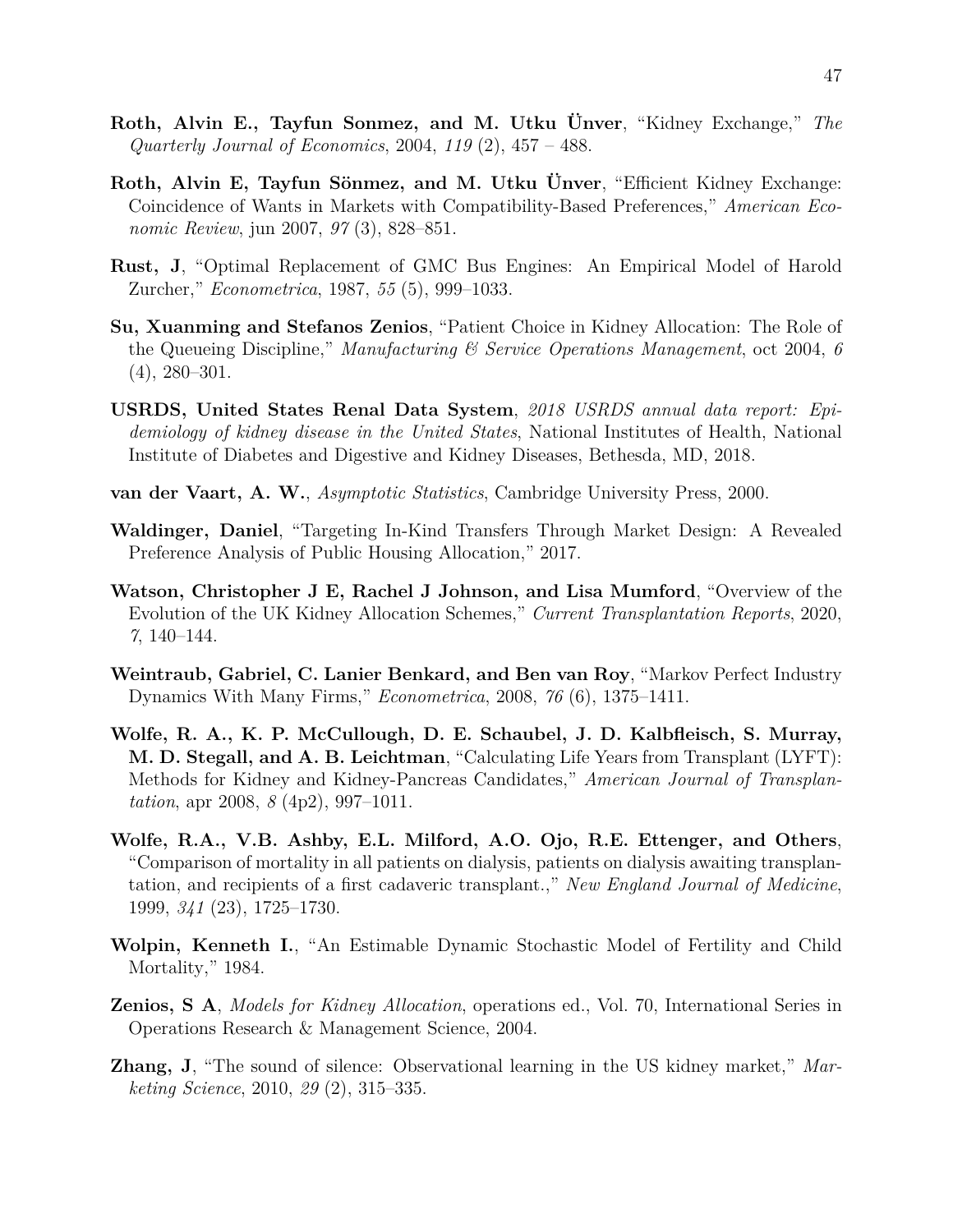## Appendix

## **A Estimation**

#### <span id="page-47-0"></span>**A.1 Proof of Proposition [1](#page-20-2)**

Substituting  $V_i(t) = \tilde{V}_i(t) + O_i(t)$  and  $\Gamma_{ij}(t) = \tilde{\Gamma}_{ij}(t) + O_i(t)$  into equation [\(2\)](#page-18-1):

$$
\begin{aligned} &\left(\rho + \delta_i\left(t\right)\right)\left(\tilde{V}_i\left(t\right) + O_i\left(t\right)\right) \\ &= d_i\left(t\right) + \delta_i\left(t\right)D_i\left(t\right) + \lambda \int \pi_{ij}\left(t\right) \int \max\left\{0, \Gamma_{ij}\left(t\right) - V_i\left(t\right)\right\} dG \mathrm{d}F + \left(\tilde{V}_i\left(t\right) + \dot{O}_i\left(t\right)\right) \\ &= \left(\rho + \delta_i\left(t\right)\right)O_i\left(t\right) + \lambda \int \pi_{ij}\left(t\right) \int \max\left\{0, \tilde{\Gamma}_{ij}\left(t\right) - \tilde{V}_i\left(t\right)\right\} dG \mathrm{d}F + \dot{\tilde{V}}_i\left(t\right), \end{aligned}
$$

where the second equality follows from the differential equation that defines  $O_i(t)$  and  $\Gamma_{ij}(t)$ −  $V_i(t) = \tilde{\Gamma}_{ij}(t) - \tilde{V}_i(t)$ . Since the first term on the right-hand side cancels with the terms that include  $O_i(t)$  on the left-hand side,  $\tilde{V}_i(t)$  satisfies the necessary differential equation. The boundary condition  $V_i(T_i) = O_i(T_i)$  is equivalent to the condition that  $\tilde{V}_i(T_i) = 0$ . Next, we show that  $V_i(t; \pi) - V_i(t; \pi') = \tilde{V}_i(t; \pi) - \tilde{V}_i(t; \pi')$ . Equation [\(2\)](#page-18-1) implies that

$$
V_{i}(t; \pi) - V_{i}(t; \pi') = \lambda \int \pi_{ij}(t) \int \max \{0, \Gamma_{ij}(t) - V_{i}(t; \pi)\} dG dF
$$
  
-  $\lambda \int \pi_{ij}(t) \int \max \{0, \Gamma_{ij}(t) - V_{i}(t; \pi')\} dG dF + (\dot{V}_{i}(t; \pi) - \dot{V}_{i}(t; \pi'))$   
=  $\tilde{V}_{i}(t; \pi) - \tilde{V}_{i}(t; \pi'),$ 

where the second equality follows from the differential equation satisfied by  $\tilde{V}_i(\cdot)$  and because  $\tilde{V}_i(\cdot) - \tilde{\Gamma}_{ij}(\cdot) = V_i(\cdot) - \Gamma_{ij}(\cdot).$ 

## <span id="page-47-1"></span>**A.2 Details on the Estimator**

## *Gibbs' Sampler*

Define  $y_{ijt} = V(x_i, t) - \Gamma(x_i, z_j, t) - \eta_j - \epsilon_{ijt} = \chi(x_i, z_j, t)\theta - \eta_j - \epsilon_{ijt}$  and  $a_{ijt} = 1\{y_{ijt} < 0\}.$ The sampler is initialized at any value  $\theta^0$ ,  $\sigma_\eta^0$  and guesses for  $\eta_j^0$  and  $y_{ijt}^0$  corresponding to observed decisions such that  $y_{ijt}^0 \geq 0$  if and only if agent *i* rejected object *j* in period *t*. The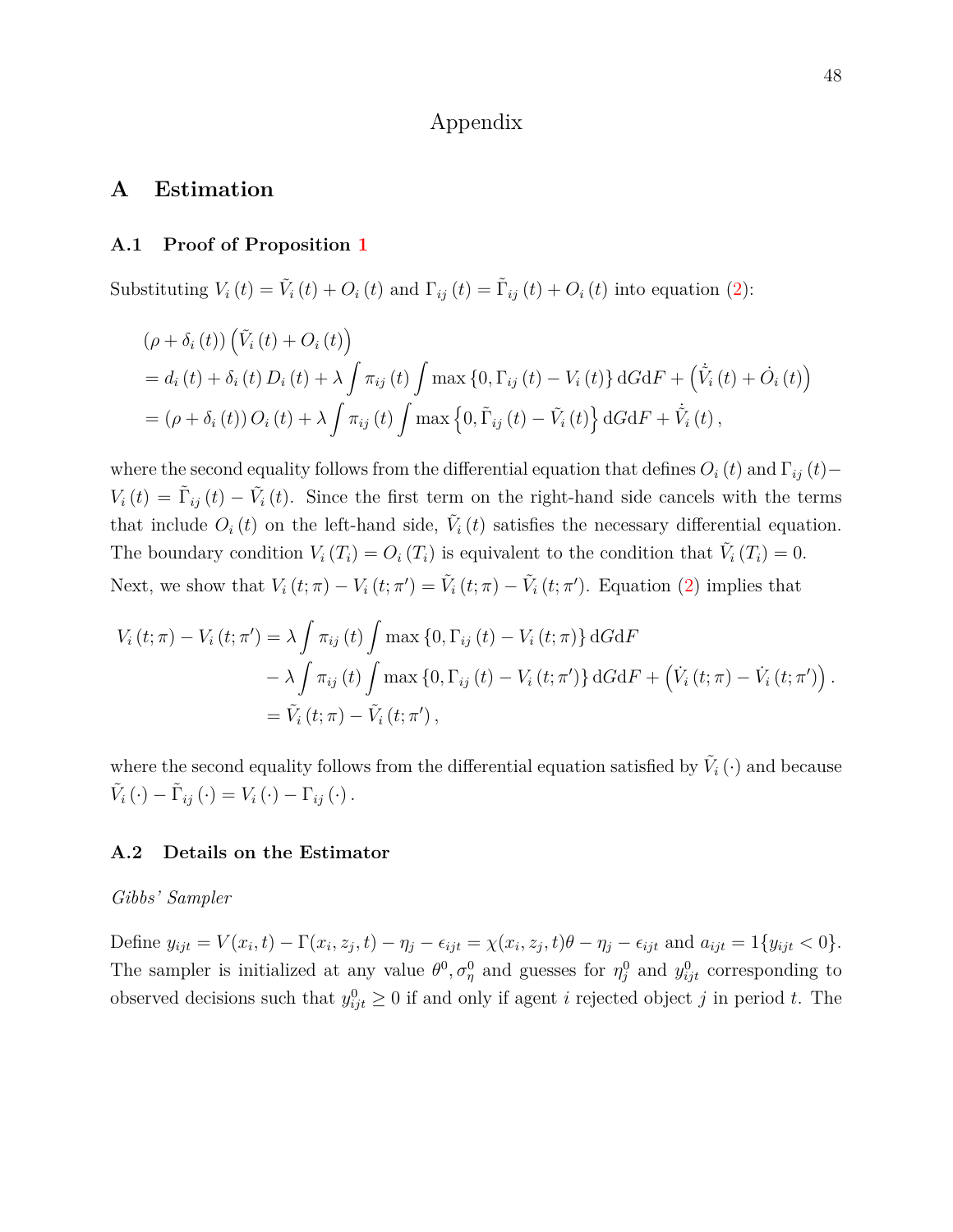sampler then iterates through the sequence

$$
y_{ijt}^{s+1} | \theta^s, \eta_j^s; a_{ijt}
$$
  
\n
$$
\eta_j^{s+1} | y_j^{s+1}, \theta^s, \sigma_\eta^s
$$
  
\n
$$
\theta^{s+1} | y^{s+1}, \eta^{s+1}
$$
  
\n
$$
\sigma_\eta^{s+1} | \eta^{s+1},
$$
\n(12)

where conditioning on the priors and the observables is implicit,  $y^s$  and  $\eta^s$  are vectors with components  $y_{ijt}^s$  and  $\eta_j^s$ , and  $y_j^{s+1}$  is a vector that stacks  $y_{ijt}^{s+1}$  across all *i*,*t*. The first two steps involve data augmentation to simplify sampling the model parameters. The prior distribution on  $\sigma_{\eta}$  is an inverse-Gamma distribution, and the prior for  $\theta$  is  $N(\bar{\theta}, \Sigma_{\theta})$ . With these priors, the first step samples from a truncated normal, the second and third steps sample from a normal distribution, and the final step samples from an inverse-Gamma.

## *Computing the Value Function*

Given  $t$ , for each patient  $i$ , the value of continuing is given by equation  $(7)$ . Using equation [\(10\)](#page-25-2), the sample analog of the value of continuing is

$$
\hat{V}_i(t) = \lambda \int_t^{T_i} \exp(-\rho(\tau - t)) p(\tau | t; x_i) \hat{W}(x_i, \tau; \hat{\theta}) d\tau.
$$

We numerically approximate this integral. First, we re-write  $\hat{V}_i(t)$  as follows:

$$
\hat{V}_{i}(t) = \lambda \int_{t}^{T_{i}} \exp(-\rho(\tau - t)) p(\tau | t; x_{i}) \frac{1}{J} \sum_{j=1}^{J} 1 \{c_{ij} = 1\} 1 \{s(\tau; x_{i}, z_{j}) > s_{j}^{*}\} \psi(\hat{P}_{ij\tau}) d\tau \n= \lambda \frac{1}{J} \sum_{j=1}^{J} 1 \{c_{ij} = 1\} \int_{t}^{T_{i}} \exp(-\rho(\tau - t)) p(\tau | t; x_{i}) 1 \{s(\tau; x_{i}, z_{j}) > s_{j}^{*}\} \psi(\hat{P}_{ij\tau}) d\tau \n= \lambda \frac{1}{J} \sum_{j=1}^{J} 1 \{c_{ij} = 1\} \int_{\tau_{ijt}}^{T_{i}} \exp(-\rho(\tau - t)) p(\tau | t; x_{i}) \psi(\hat{P}_{ij\tau}) d\tau,
$$

where  $\underline{\tau}_{ijt} = \inf \{ \tau > t : s(\tau; x_i, z_j) > s_j^* \},\$  with  $\underline{\tau}_{ijt} = T_i$  if  $s(\tau; x_i, z_j) < s_j^*$  for all  $\tau \leq T_i$ . For each *i* and *j*, we approximate the integral above using  $B = 40$  equally spaced points  $q^b = \frac{b}{\sqrt{b}}$ *B* + 1 for  $b = 1, \ldots, B$  on the unit interval. Let  $\tau_{ijt}^b = F^{-1}(q_b; \rho, \underline{\tau}_{ijt}, T_i)$ , where  $F\left(\cdot; \rho, \underline{\tau}_{ijt}, T_i\right)$  is the cumulative distribution function of an exponential random variable with parameter  $\rho$  that is truncated between  $\tau_{ijt}$  and  $T_i$ . We approximate the value function